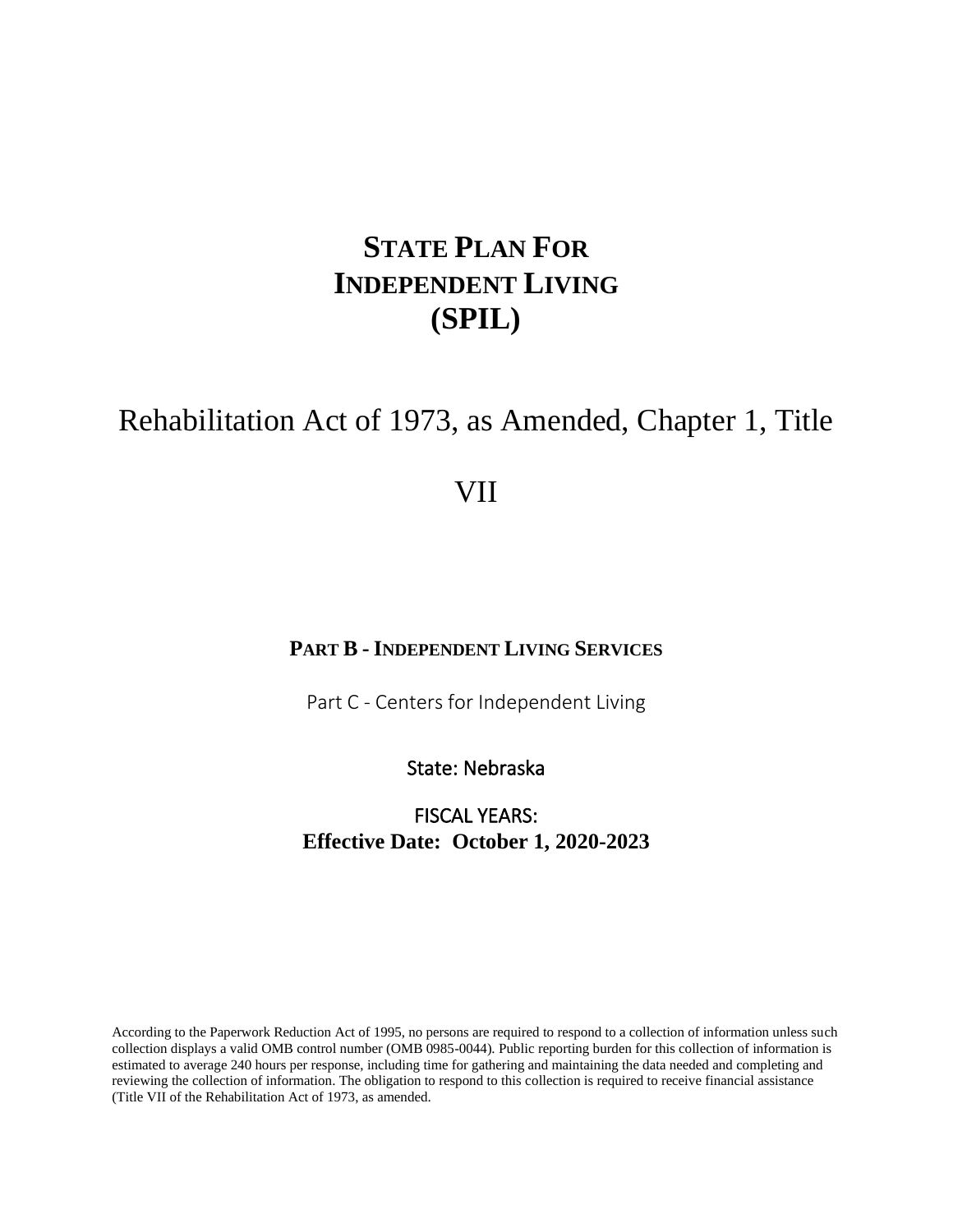## **CHECKLIST FOR SPIL DEVELOPMENT**

The plan shall be reviewed and revised not less than once every three years to ensure the existence of appropriate planning, financial support and coordination, and other assistance to appropriately address, on a statewide and comprehensive basis, the needs in the State for:

- The provision of Independent Living services in the State;
- The development and support of a statewide network of centers for independent living (CILs); and
- Working relationships and collaboration between:
	- Centers for independent living;
	- Entities carrying out programs that provide independent living services, including those serving older individuals;
	- Other community-based organizations that provide or coordinate the provision of housing, transportation, employment, information and referral assistance, services, and supports for individuals with significant disabilities; and
	- Entities carrying out other programs providing services for individuals with disabilities.
- 1. How did the SILC and CIL directors meet the aforementioned requirements during the SPIL development process?

#### 2.3 Coordination

Plans for coordination of services and cooperation among programs and organizations that support community life for persons with disabilities.

- Facilitate the expansion of the IL Network by including all IL Partners in all communication regarding IL in Nebraska. Disseminating information about IL to disability organizations and all stakeholder in the state.
- Meet with representatives of the IL Network at least once every quarter per year
- Include CIL representatives on SILC committees
- Consult with IL Network on potential joint position statements on IL issues in Nebraska
- Routine sharing of information with the IL Network, including the SRC and member organizations of the Nebraska Consortium of Citizens with Disabilities.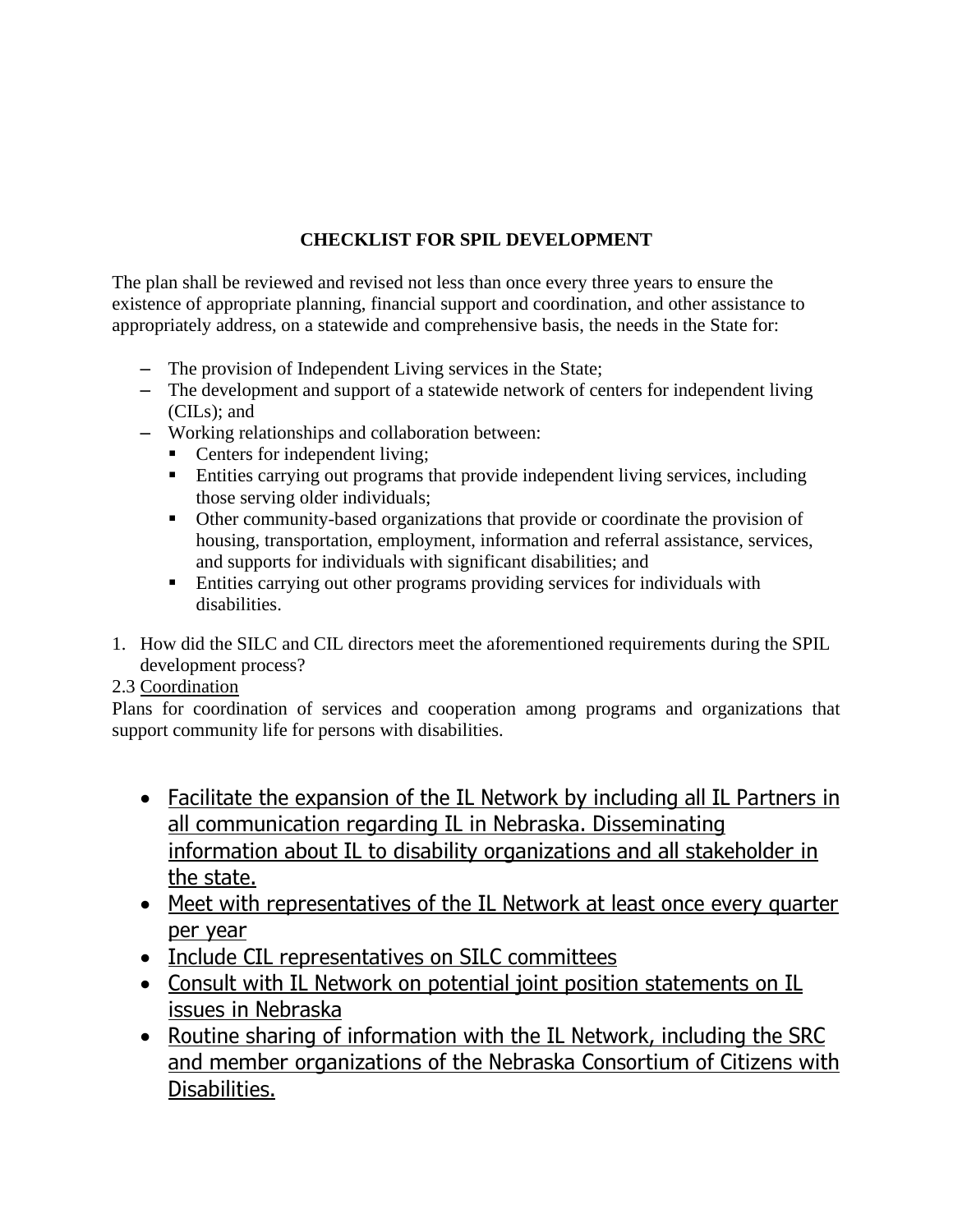- NESILC will collaborate and coordinate with the CILs to avoid any duplication of services while promoting consumer choice
- NESILC will maintain a representative to the SRC and collaborate on activities as appropriate
- NESILC appointed representative to Traumatic Brain Injury Advisory Council
- NESILC will look for opportunities to partner with other disability organizations to include but not limited to the DD Planning Council, People First of Nebraska, Brain Injury Alliance.
- Representation of the DSE on the SILC.
- Representation from state disability agencies plus reports of activities at quarterly NESILC meetings plus annual presentations about the services they provide.
- Either the NESILC Executive Director, NESILC staff member and/or a NESILC Board member will attend and participate in the Nebraska Consortium of Citizens with Disabilities (NCCD) with other statewide disability organizations, including the Brain Injury Association, Mental Health Association, to promote community living.
- NESILC & CILS will monitor development of Olmstead Plan & share information on changes to Medicaid and other programs/services related to Independent Living this includes the ADRC.
- Services to ensure that IL remains viable
- 2. What steps were taken to ensure full participation by the directors of CILs in the State?

All meeting dates were determined by when SILC Chair and CIL Directors could attend, but meetings were opened up to other members of SILC, CIL representatives, DSE representatives and State agency representatives. Everyone's input was valued, and we developed a good working relationship. The entire SILC, both CILs Directors and additional staff that they chose and the DSE Director and staff attended in person day long meeting to begin discussion of what would be included in the SPIL. Then 4 meetings were held by video and telephone conferencing that included same individuals to finalize areas of the SPIL. In addition, more meetings were added as needed

3. How was public input gathered before the SPIL was drafted?

The SILC developed survey that was disseminated by the CILs and other disability organizations. In addition, when SILC attended conferences for other state organizations, we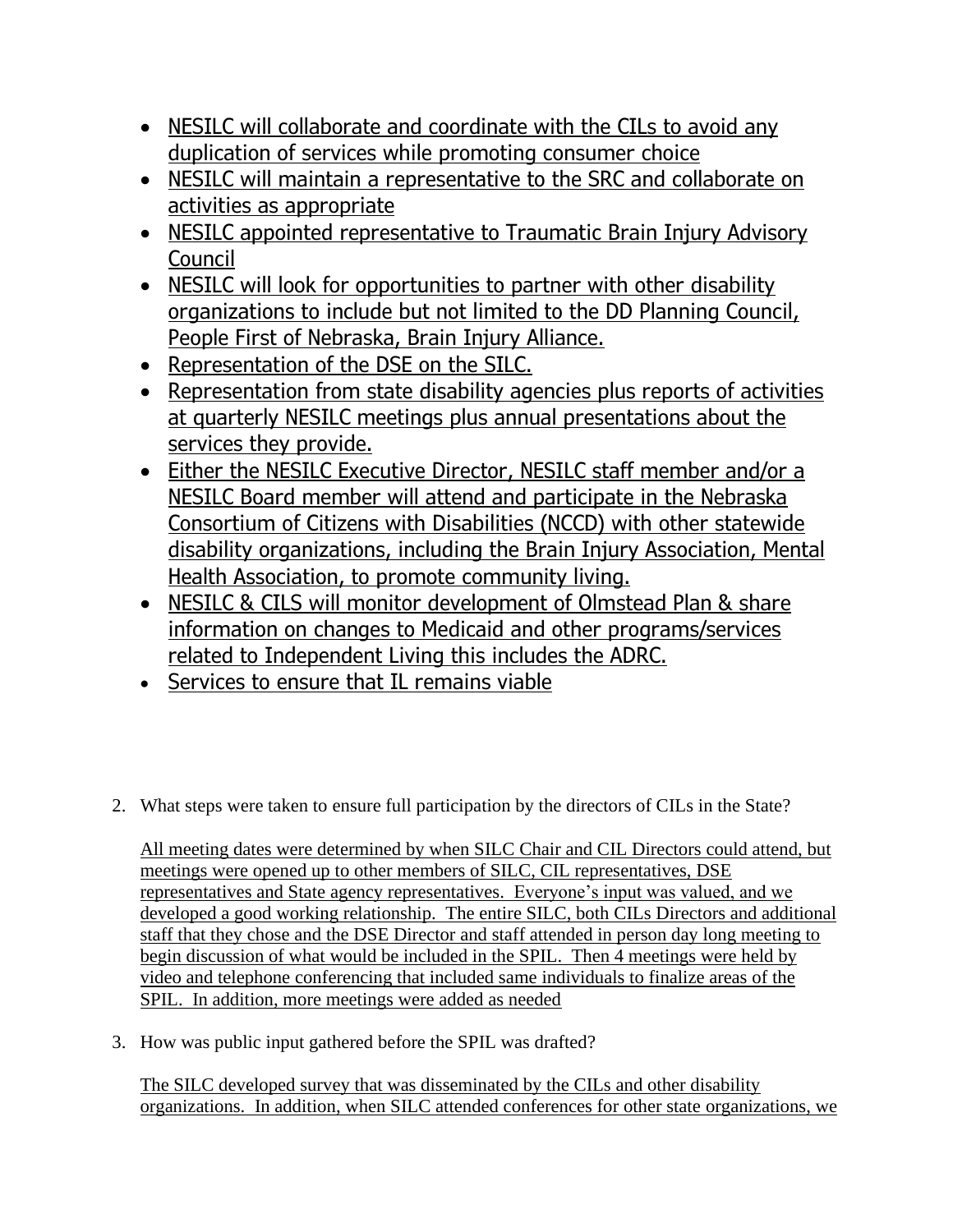disseminated paper copies of the survey to be completed by attendees. The SILC also held drawings from those that completed the survey for \$25.00 Gift cards for Amazon.

- 4. Did the SILC provide the following when gathering both public input and feedback? (check yes or no)
	- Appropriate and sufficient notice of public forums/meetings?  $X$  Yes \_ No
	- Accessibility of notice and location(s) of public forums/meetings?  $X_{\text{max}}$  Yes  $\text{max}$
	- Alternate formats of all materials provided at public forum/meetings?  $X$  Yes No If requested
	- Reasonable accommodation to individuals with disabilities who rely on alternative modes of communication including sign language interpreters and audio loops/assistive listening devices? \_X\_\_ Yes \_\_\_ No If requested
	- Alternate formats of the Draft SPIL?  $X$  Yes  $\Box$  No If requested
	- Were any state imposed requirements made available to the public at or prior to the public forums/meetings?  $X$  Yes  $\_\_$  No Changes made to open meeting law for State of Nebraska to allow meetings by video and telephone conferencing without needing in person site due to closures and travel restrictions.
- 5. How was public input used in the development of the SPIL?

SILC and CILs reviewed survey results and had group discussions. For issues such as transportation which is huge issue in Nebraska other organizations plus Department of Roads has more money to deal with issue. But either a CIL representative or a representative of the SILC will be member of committees to ensure disability perspective is addressed. This was included in SPIL. In addition, the need to continue developing the IL Network in our state was addressed.

6. What changes were made to the SPIL as a result of public comment/feedback?

Nobody attended any of our SILC public meetings.

7. What process was used to secure the approval of SILC and CILs prior to submission of the SPIL?

SILC scheduled quarterly meeting in May to discuss State Pan and vote if SILC chair would sign it. All CILs attend all SILC meetings and we provided opportunity to discuss any concerns. However, since SILC and CILs were active participants in developing SPIL concerns had previously been discussed and resolved. It was determined what process would be used to collect signatures both electronically and in person signatures.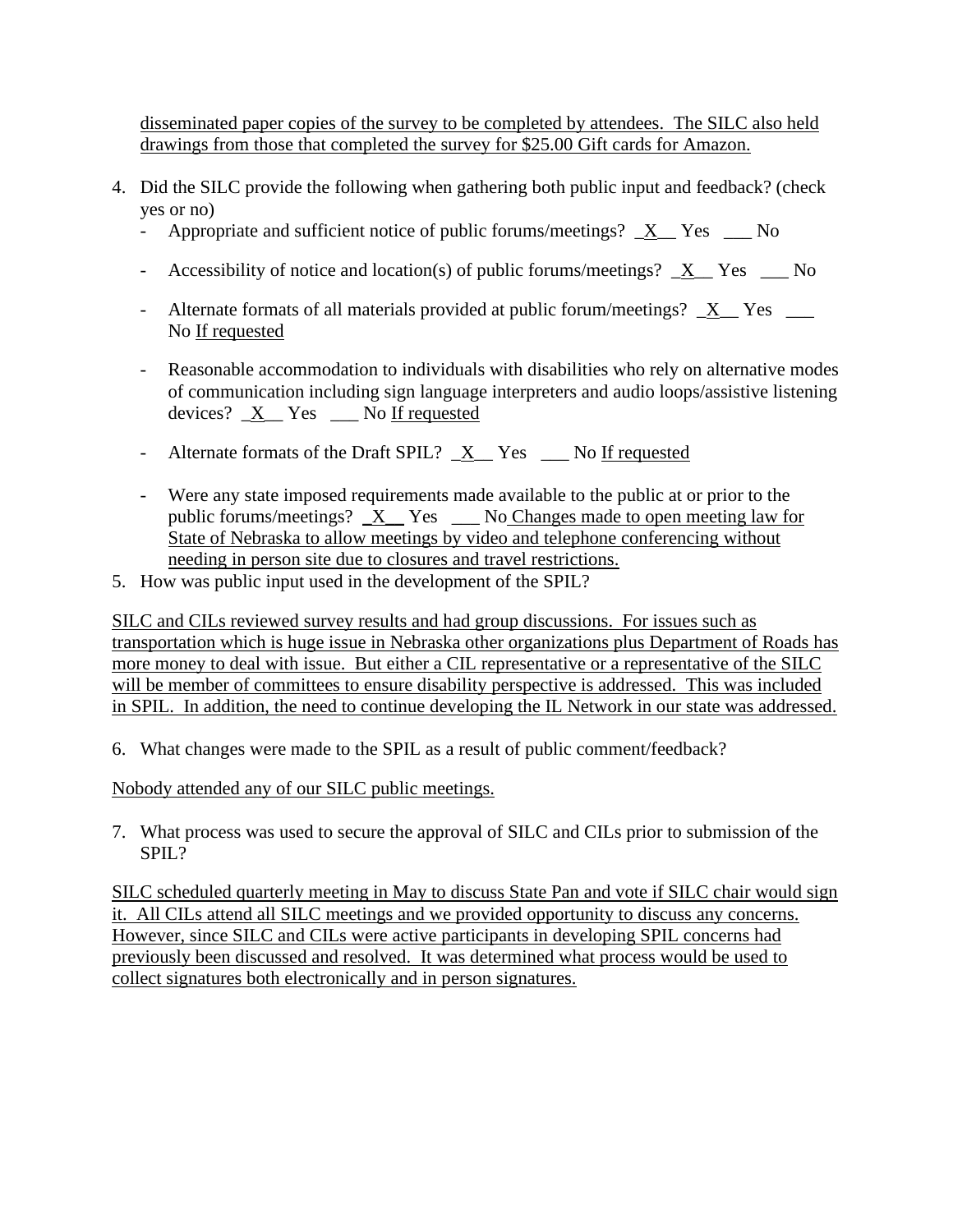# **SPIL Executive Summary**

The mission, goals, objectives, and support activities of the Nebraska (NE) 3-year Statewide Plan for Independent Living (SPIL) for 2021-2023 are defined in Section 1 of the State Plan. The mission of the NE IL network, and this SPIL, is that Nebraskans will have opportunities to receive IL services, especially the 5 core services.

The SPIL contains three goals to achieve intermediate progress toward the mission:

▪ People with disabilities in NE will have access to IL services & supports to

maintain Independent lives.

▪ People with disabilities will have access to information about Independent

Living.

**Example 1** Increase the capacity & sustainability of IL network in NE.

The SPIL contains five objectives directed toward the achievement of these goals. Each objective contains a set of measurable indicators to assess their progress and impact. A consistent set of measurable indicators will assess impact for each objective to the ultimate areas of change identified in the IL network mission statement. Additional information for these objectives includes geographic scope, target performance levels, documentation for the targets and funding source(s) and amount(s). The information is supplemented with necessary activities to support the completion of the objectives and measurable indicators. This includes the creation of surveys, distributed on an annual basis, to help verify several measurable indicators.

The fiscal aspects of the SPIL are explained in Section 1.4 and define amounts in the financial table by plan year. The financial narrative provides a summary of the anticipated sources, amounts and proposed uses of funds to support the SPIL objectives by plan year. It includes an explanation of the state match.

The SILCs evaluation plan is identified in Section 1.5 to assess the effectiveness of the SPIL. The section describes the use of a SPIL Committee to monitor and evaluate the SPIL and lead the discussions at our quarterly meetings. In addition, Consumer satisfaction surveys and needs assessment will be reviewed.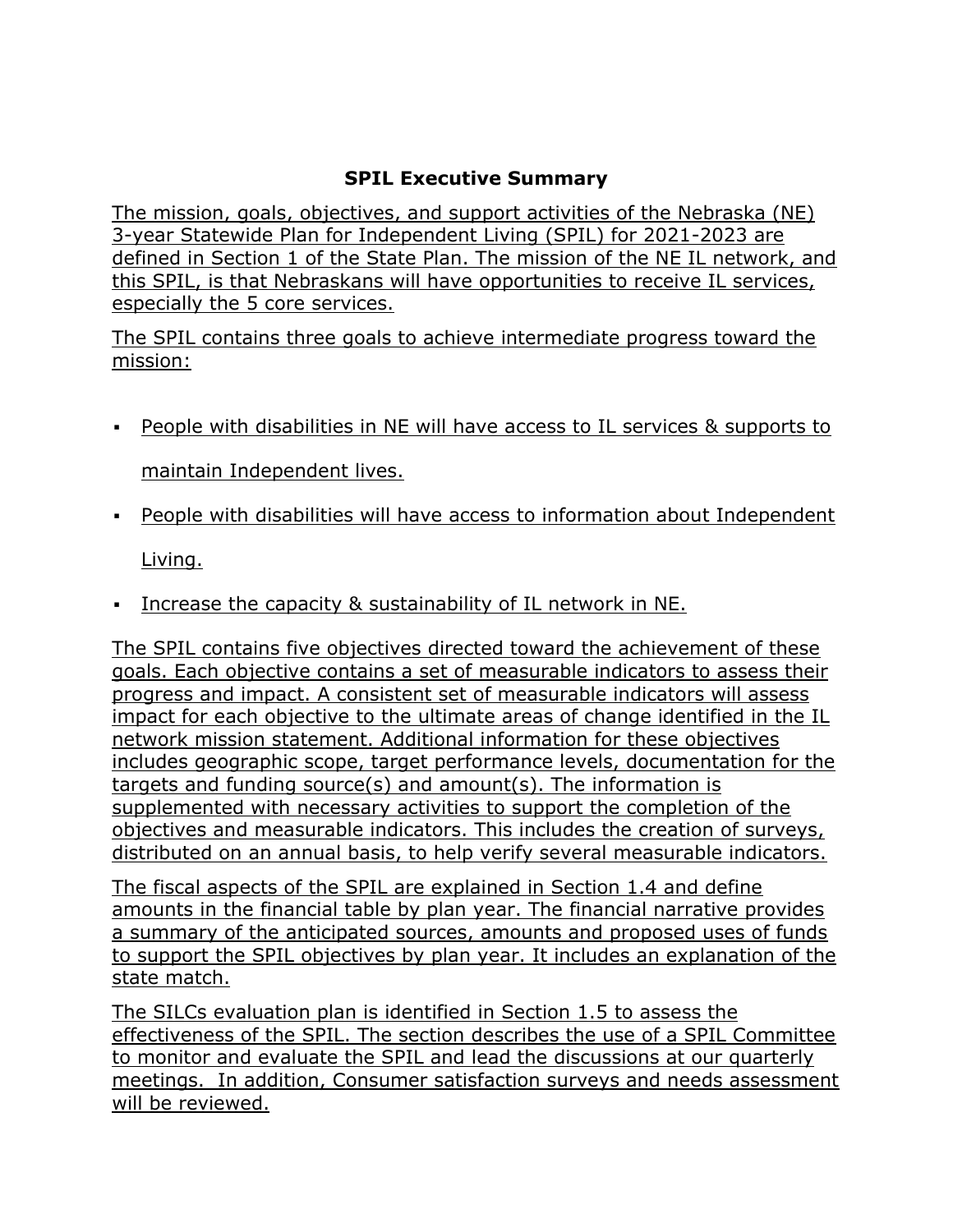The scope of services provided by the IL network is identified in Section 2. The appropriate services are checked in the updated table in 2.1A, Independent Living Services.

Outreach related to underserved populations or groups, including minority groups and urban and rural populations, is identified in Section 2.2. Narratives are provided to address the definition of underserved, will be defined by the Center for Independent Living serving an area. The underserved population is dependent on the makeup of that area.

Plans for coordination of services and cooperation among programs and organizations that support community life for persons with disabilities, are described in Section 2.3. As noted, there is no actual plans but cooperative efforts, some of which have been mentioned previously in the SPIL.

The network of NE centers is identified in Section 3. The existing NE network is defined in Section 3.1. Both CILs in Nebraska are Federally funded. However, they do receive funding from some additional sources. One of our proposed activities for this new SPIL will be to seek state funding for IL Services.

Section 4 represents the Designated State Entity's (DSE's) response to their administrative responsibilities related to the SPIL.

Section 5 defines the Statewide Independent Living Council (SILC). Section 5.1 relates to the establishment of the SILCs and explains how the council was established and assures their autonomy. Section 5.2 explains the SILC resource plan to confirm that the funding is necessary and sufficient to fulfill all duties and authorities. Staffing/personnel are described to support duties/authorities. Authorities addressed by the SILC in the approved SPIL are identified. The process used to develop the SILC resource plan is explained. The maintenance of SILC, Section 5.3 provides narratives to address the process used by the State to appoint members to the SILC who meet the composition requirements in section 705(b). It also includes an affirmation of SILC staffing requirements and description of SILC policies and practices supportive of the maintenance of the SILC.

Section 6 provides legal certifications for the identified entities involved with authorities and responsibilities for the SPIL. Section 7 identifies the DSE assurances and articulates the administrative role and responsibilities of the DSE. Section 8 provides the SILC Assurances and Indicators of Minimum Compliance, detailing the functions, authorities, and requirements for operating as a SILC.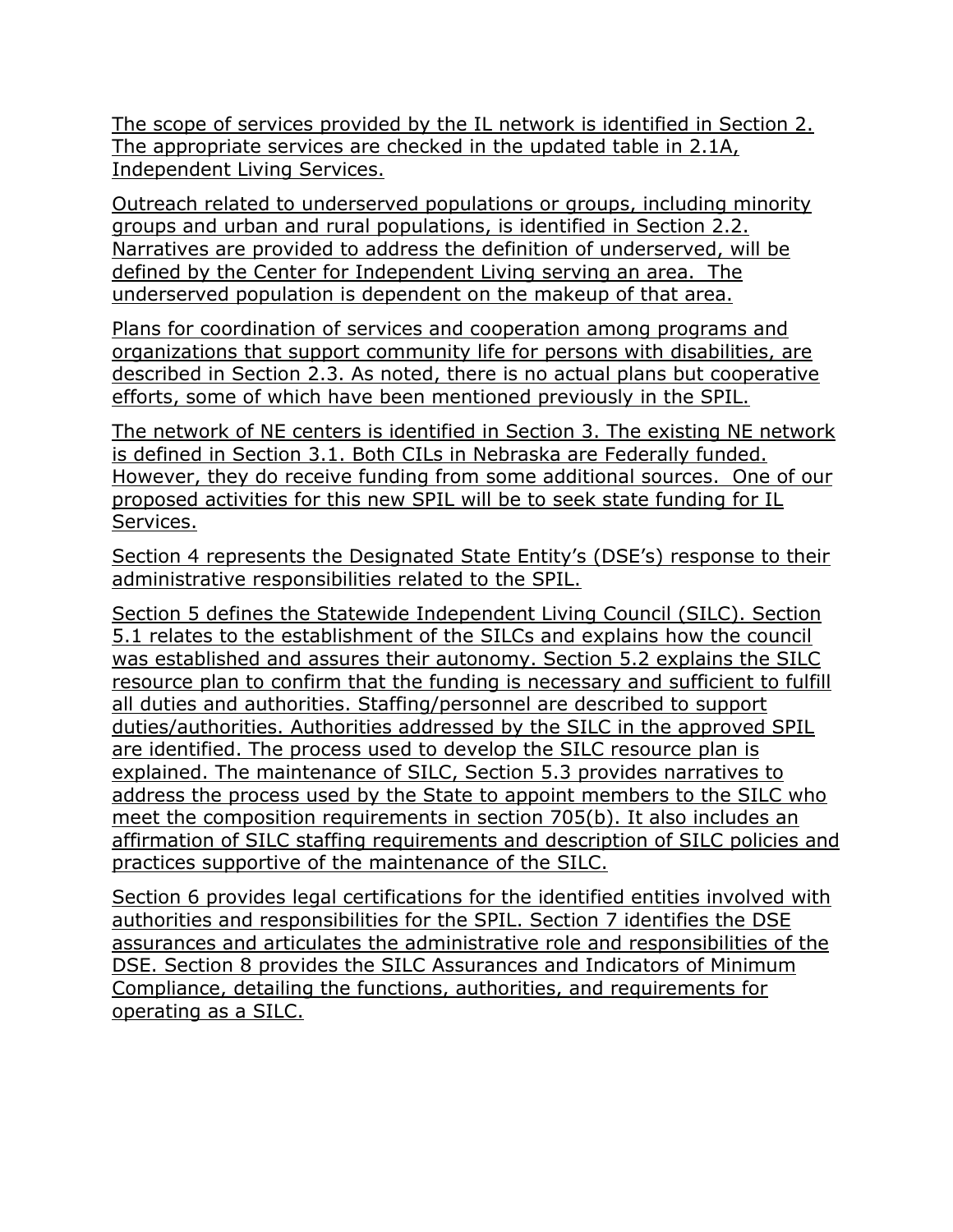### **Section 1: Goals, Objectives and Activities**

1.1 Mission:

Mission of the Independent Living Network and the SPIL.

# Nebraskans with disabilities have opportunities to receive IL services

People with disabilities in Nebraska will receive the following from the IL programs and services:

- Information and referral on Independent Living
- Independent Living skills training
- Self and systems advocacy
- Peer Mentoring
- Transition
	- o Nursing Home
	- o Youth with disabilities to higher education, the workforce and/or the community
	- o Diversion of people with disabilities from Nursing Homes

• Expanded IL service delivery in underserved areas of the state Direct services utilizing Part B dollars:

- 1. Part B dollars are utilized to provide IL services by the Centers for Independent Living throughout entire state of Nebraska ( 23 Part B funded counties and 70 Part C funded counties).
- 2. Part B Funds are also utilized to support NESILC to carry out the mandate stated in Section 705 as amended in 2014
- 3. Part B Funds will be utilized to provide information to individuals with disabilities in accessible format for the individual.
- 4. Part B Funds will also be used to improve the sustainability and capacity for NESILC and the CILs, this includes the funding for the DSE.

### 1.2 Goals:

Goals of the IL Network for the three-year period of the plan.

1. People with all disabilities in Nebraska will have access to Independent Living supports and services necessary for individuals to have the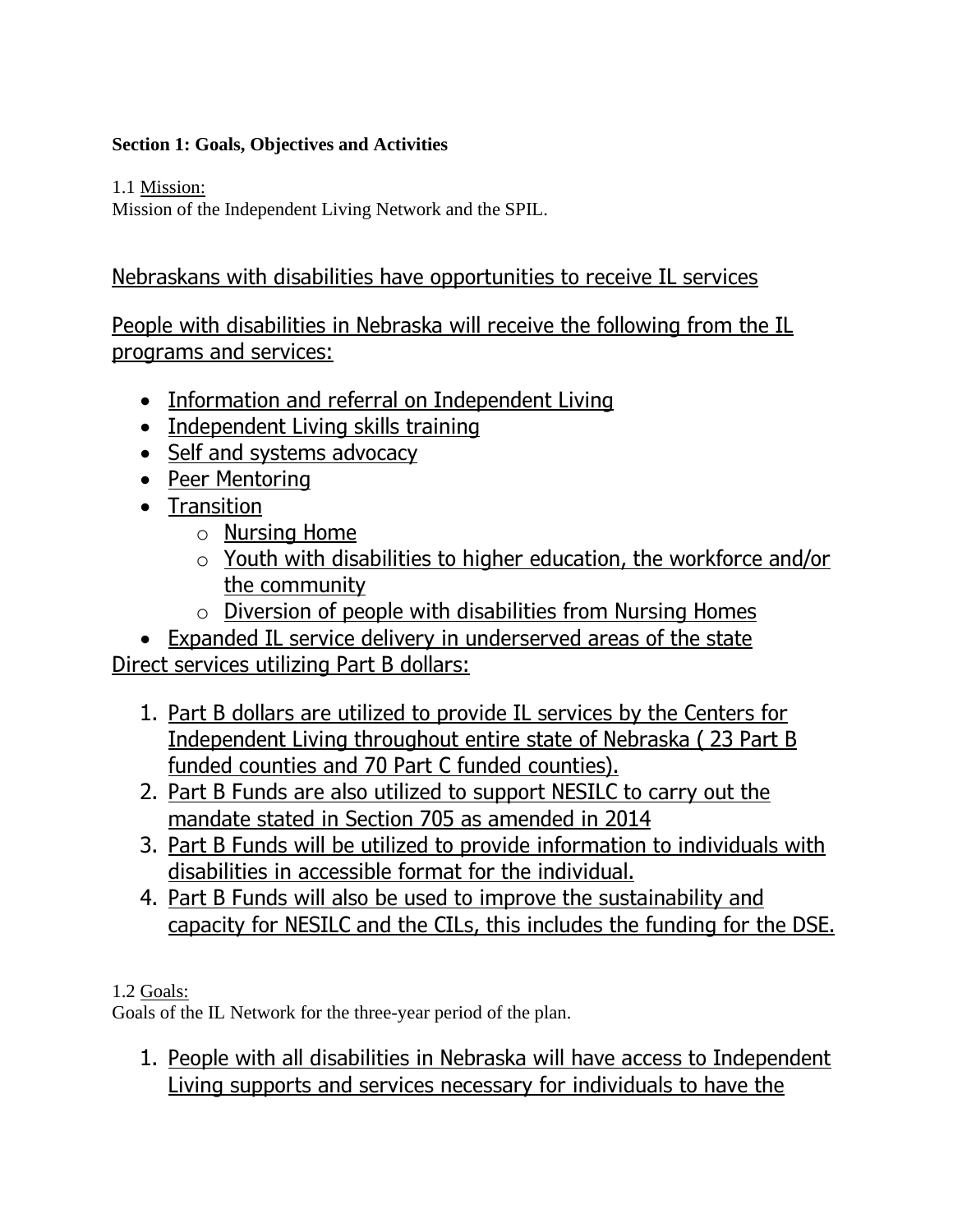choice to achieve and maintain Independent Living; these include but are not limited to the core IL services as set forth in the Rehab Act as amended in 2014

- 2. People in Nebraska have access to information on Independent Living services, philosophies and the history of the disability movement.
- 3. To improve the capacity and build sustainability for the Centers for Independent Living, NESILC and Independent Living services and supports

# 1.3 Objectives

Objectives for the three-year period of the plan – including geographic scope, desired outcomes, target dates, and indicators. Including compatibility with the purpose of Title VII, Chapter 1.

# The geographic scope for the entire State Plan on Independent Living (SPIL) is all 93 counties of Nebraska that are served by either Part C or Part B Funds.

- People with all disabilities in all 93 counties will have access to Independent Living supports and services necessary for individuals to have the choice to achieve and maintain Independent Living; these include but are not limited to the core IL services as set forth in the Rehab Act as amended in 2014.
	- a. NESILC & CILs will meet to discuss options to obtain additional funding from the state, local, city, community or Foundations to increase opportunities to reach underserved populations in Nebraska to provide needed supports & services.
		- i. Representatives of NESILC & CILs will meet to develop strategy/plan to obtain additional funding to expand the IL services. They will meet at least quarterly.
		- ii. CILs will provide leadership in all phases of the plan. First draft of plan will be completed by September of 2021.
		- iii. NESILC will operate in supportive role in this process.
		- iv. State Budget was impacted by COVID-19 so may require extra time.
		- v. Success will be determined by getting new funding of 5%.

The indicators for this objective will include: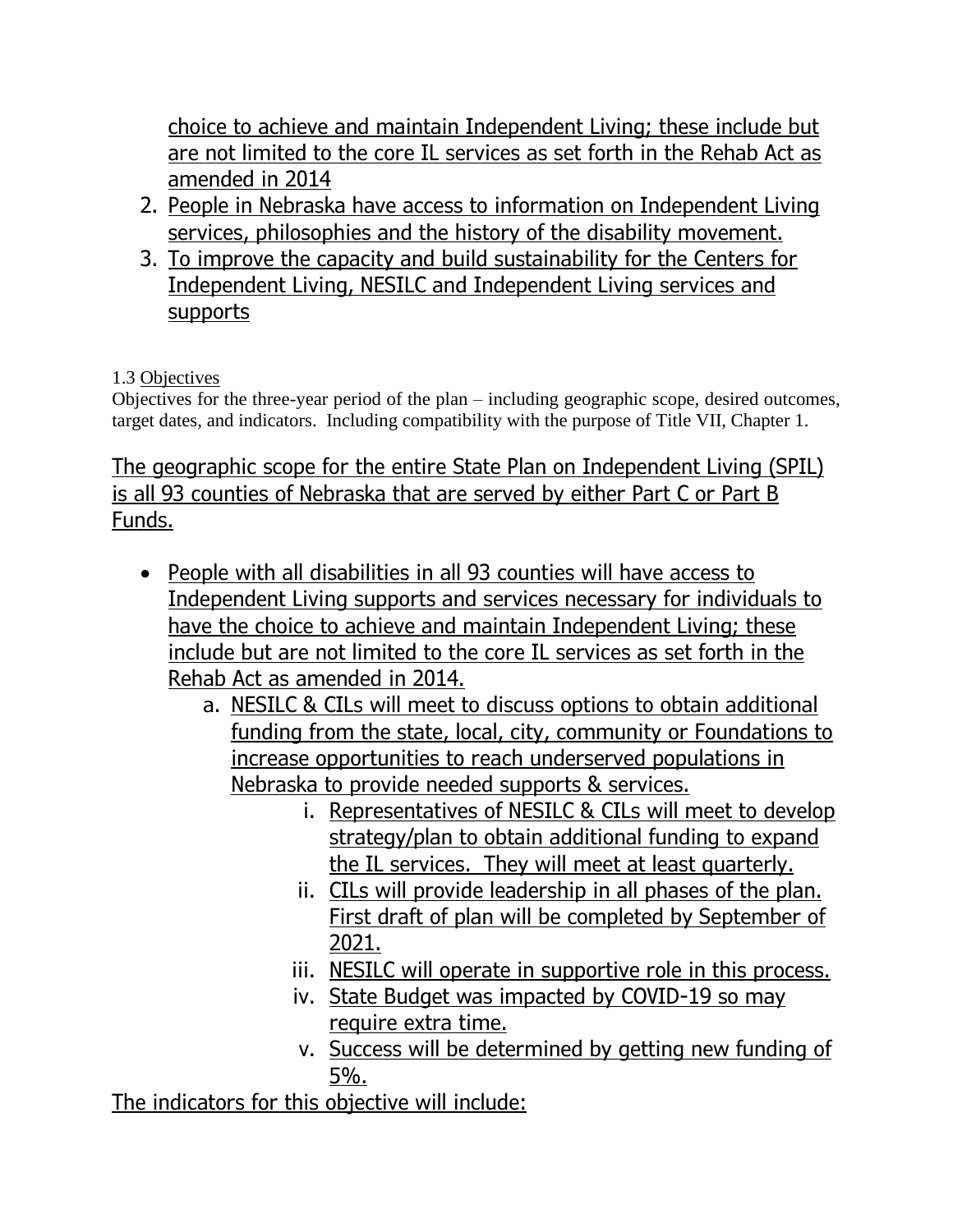Number of meetings-meetings will be held at least quarterly; minutes

SILC will be responsible for initiating meetings. Meetings will include SILC and both CILs.

The first meeting will determine timeline & planning process. The planning organization will identify tentatively a Senator to introduce legislation to increase funding.

This will begin by January of 2021 then at least quarterly after that.

Success will be determined by at least a 5% increase in funding at the end of this SPIL.

- b. NESILC and CILs will identify and develop a strategy to address the gaps and barriers to the provision of IL services
	- i. Improve on the Needs Assessment to include questions about satisfaction with IL services and to identify the gaps and barriers to the provision of IL services. This survey will be completed by June 30, 2021.
	- ii. The IL Needs Assessment will be promoted by the CILs and at various state conferences or community forums held at CILs other partner agencies such as VR, ATP, and CAP. The dissemination of the needs assessment will begin by July 30, 2021.

The indicators for this objective will include:

Number of meetings-meetings will be held at least quarterly, minutes will document changes.

The SILC will initiate meetings with to include SILC staff, members and CILs in Nebraska.

First meeting will be set up prior to February of 2021.

We will develop timeline and have final needs assessment by 6/30/21.

Will monitor number of needs assessments through newsletters, distribution lists and hard copies.

Report of distribution will be from CILs and SILC in limited case. Number completed will be monitored. The dissemination of survey will begin 7/21.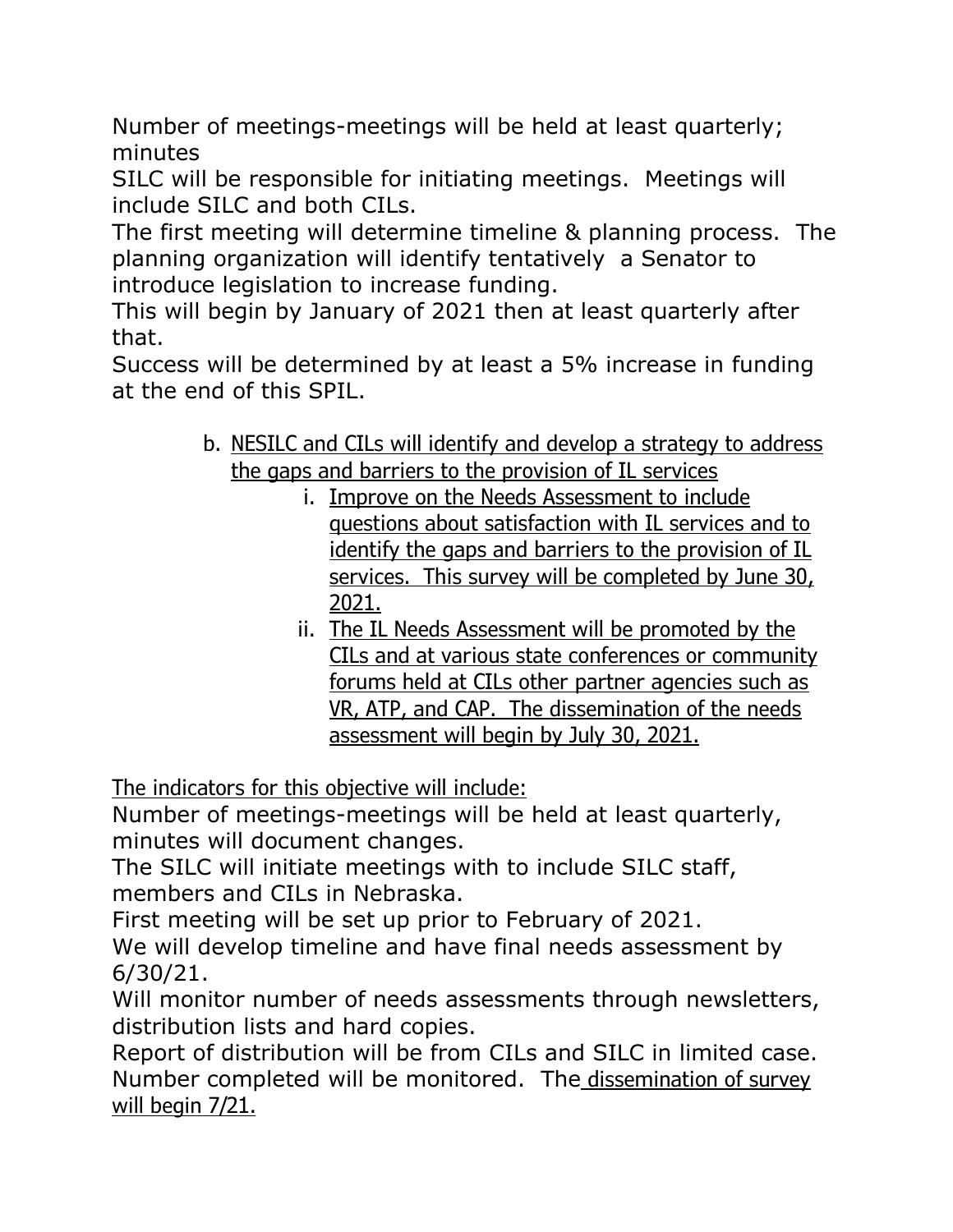- c. NESILC and CILs will be active participants in activities/events/discussions that may impact Independent Living
	- i. Initiate or Identify Legislative, Rules, Regulation, administrative meetings/hearing or forums that may impact Independent Living. NESILC & CILs will meet after Bill introduction and as needed for regulatory changes.
	- ii. Disseminate information and develop testimony or provide public comment for relevant meetings or hearings that will impact IL to include but not limited to email, social media, newsletters and web pages.
	- iii. The SILC will have 5-10-minute reports from all nonvoting members at each quarterly meeting regarding activities over past 3 months. Each CIL will make presentation to NESILC annually on function and services for areas that utilize Part B funding.
	- iv. Identify items such as Disaster Preparedness and relief or others that the CILs and other organizations involved with disability community to increase collaborative activities.

The indicators for this objective will include:

NESILC will work with CILs to determine changes in regulation or legislation that impact Independent Living.

Locate consumers to testify and aid in preparation as needed (This will be lead by CILs and SILC will assist as needed.

CILs will report to SILC at February meeting annually.

NESILC will meet with other organizations at least 3 times per year on to increase collaborative activities. This will include reapplication of waivers, first meeting will be scheduled by November of 2020. This will be monitored by minutes of meetings.

• People in Nebraska have access to information on Independent Living services, philosophies and the history of the disability movement.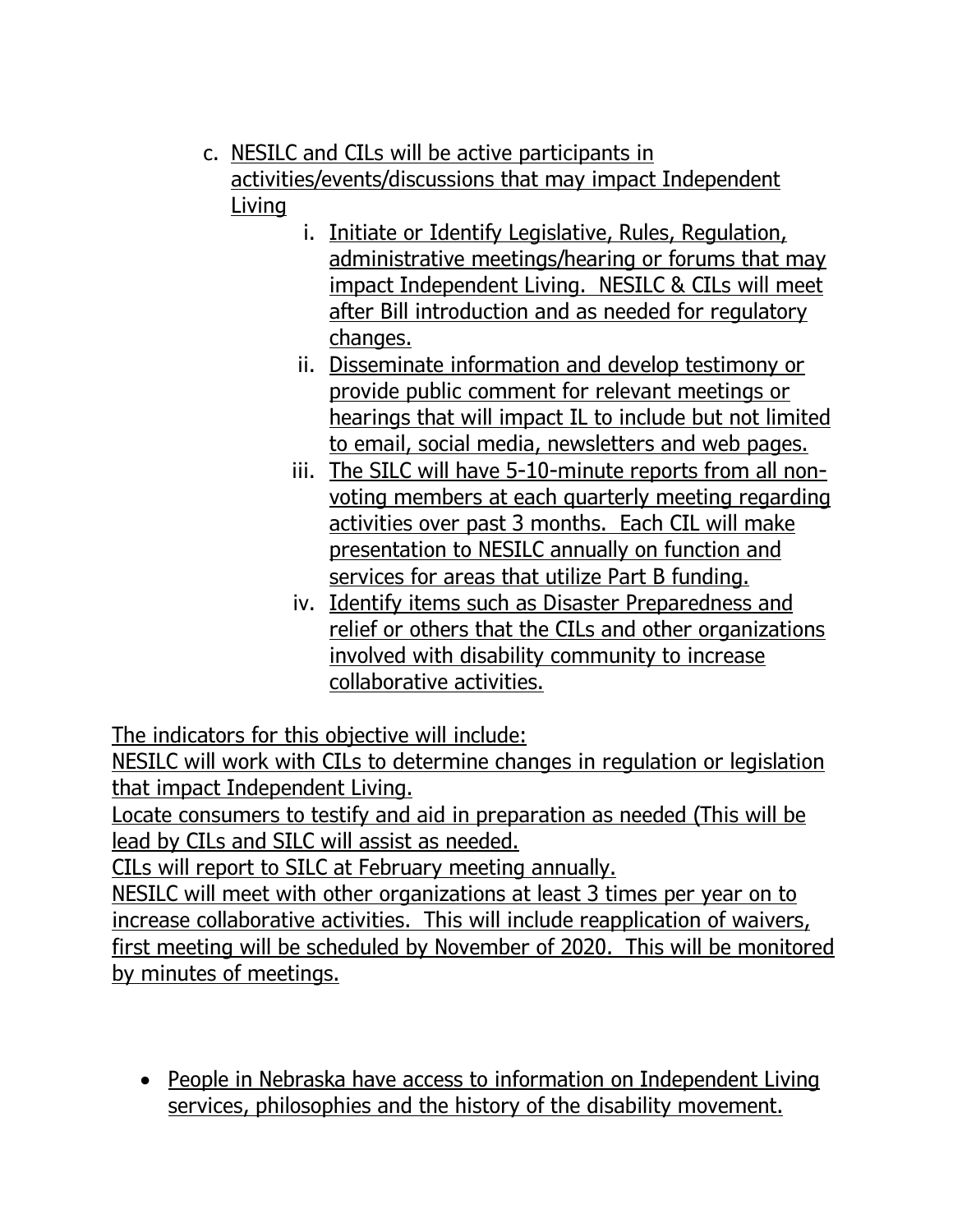- a. NESILC and CILs will collaborate with the UCEDD and other IL Partners to explore the use of technology to provide information that focus on the core IL services, and any other subjects that we deem appropriate. This will include activities such as webinars or other types of electronic communication.
	- i. Formulate steering committee of interested organization to determine how this might evolve.
	- ii. The first webinar will be completed by July 30, 2021.

The indicators for this objective will include:

NESILC will work with CILs, UCEDD and others determine topics and methods to utilize technology to provide information to individuals in Nebraska. This will be done at least 2 times per year These meetings will be scheduled in conjunction with DSE, SILC and CILs and any of IL partners as needed. The first meeting will be held by January of 2021.

- b) NESILC will attend disability events by other organizations to disseminate printed material in accessible formats as needed about Independent Living in Nebraska annually.
	- iii. NESILC members will attend conferences by other organizations to have exhibitor's booth and possible presentation. This includes but not limited to Statewide Brain Injury Conference, Statewide Behavioral Health Conference and People First of Nebraska. This will be done annually.
	- iv. The NESILC will have an Outreach Committee that will work to promote IL services and collaborate with other disability and aging agencies throughout the State of Nebraska.

The indicators for this objective will include:

NESILC will attend at least 2 state conferences and will give out at least 50 brochures from either NESILC or other IL partners. Outreach Committee will develop plan to seek potential new members. These meetings will begin by December of 2020, and will be determined by meeting minutes.

• To improve the capacity and build sustainability for the Centers for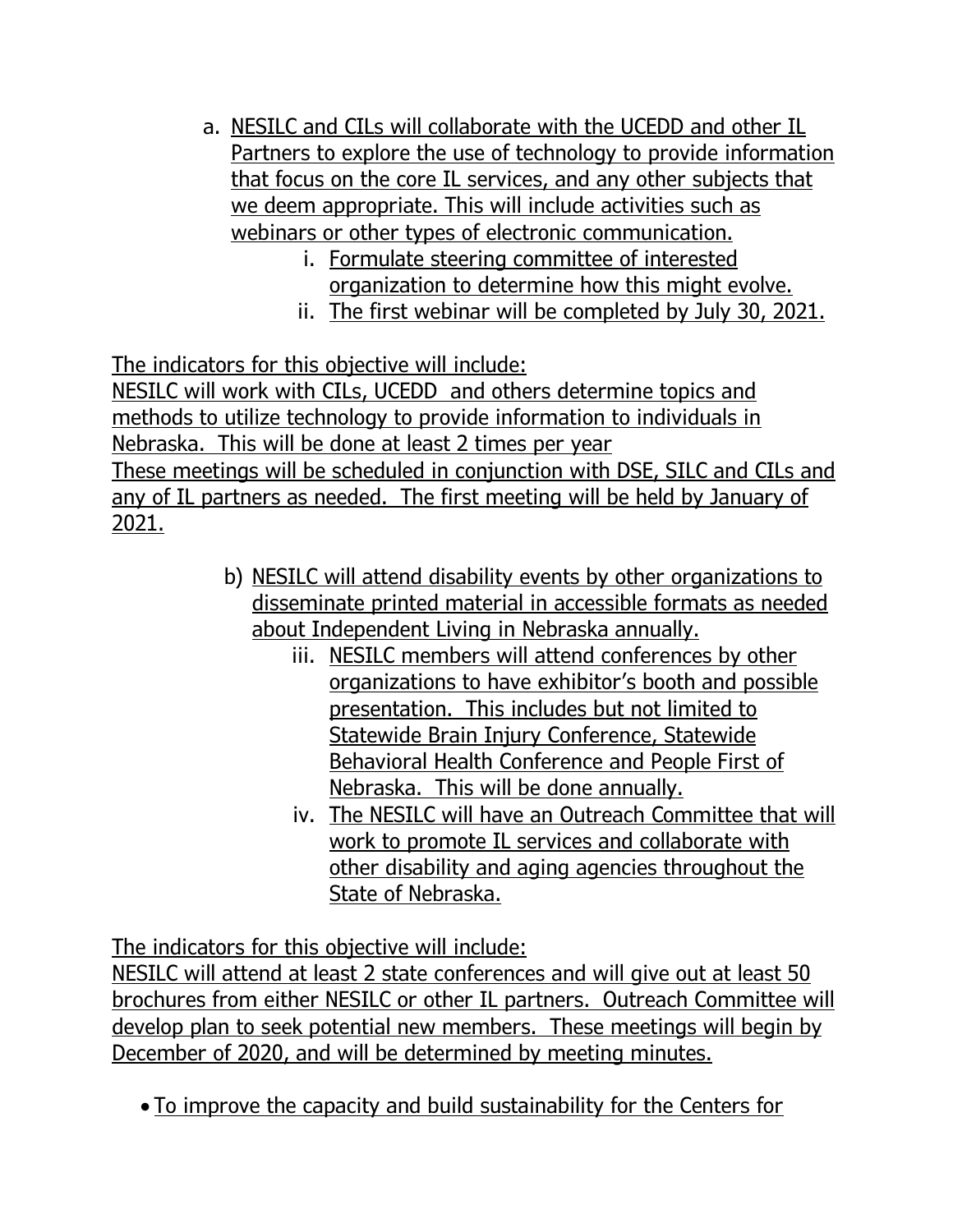Independent Living, NESILC and Independent Living services and supports

- a. Centers for Independent Living will have the necessary resources to provide staff training and to provide the mandated services as well as new and developing disability needs. CILs can apply for grants to help meet training requirements based on needs outlined in 704 Report.
	- i. CILs will apply for training grants of up to \$5531.00 total that will be split between the CILs. These will be submitted to NESILC and NESILC will provide funds based on criteria established to disseminate funds. The training grants will be available every year.
	- ii. Requests for funds will be made at quarterly meetings.
	- iii. SILC will receive quarterly updates on use of Part B funds. This will allow the SILC to determine if Part B funds are being used.

The indicators for this objective will include:

NESILC will work with CILs to determine need for this goal. The SILC will receive updates from CILs about uses or plans to use funds once a year during February meeting. Financial report will include status of CIL grant requests.

- b. NESILC will participate in activities to strengthen the organization
	- i. NESILC will receive 30% of the Part B Allocation and will change organizational structure to strengthen NESILC, this includes providing annual training for SILC, CIL representatives and DSE.
	- ii. Conduct at least one fundraising activity annually
	- iii. NESILC will allow designated members (in compliance with NESILC policies) to attend the annual conference of a National organization to gain knowledge on Independent Living and receive training. Consideration will be based upon availability of resources.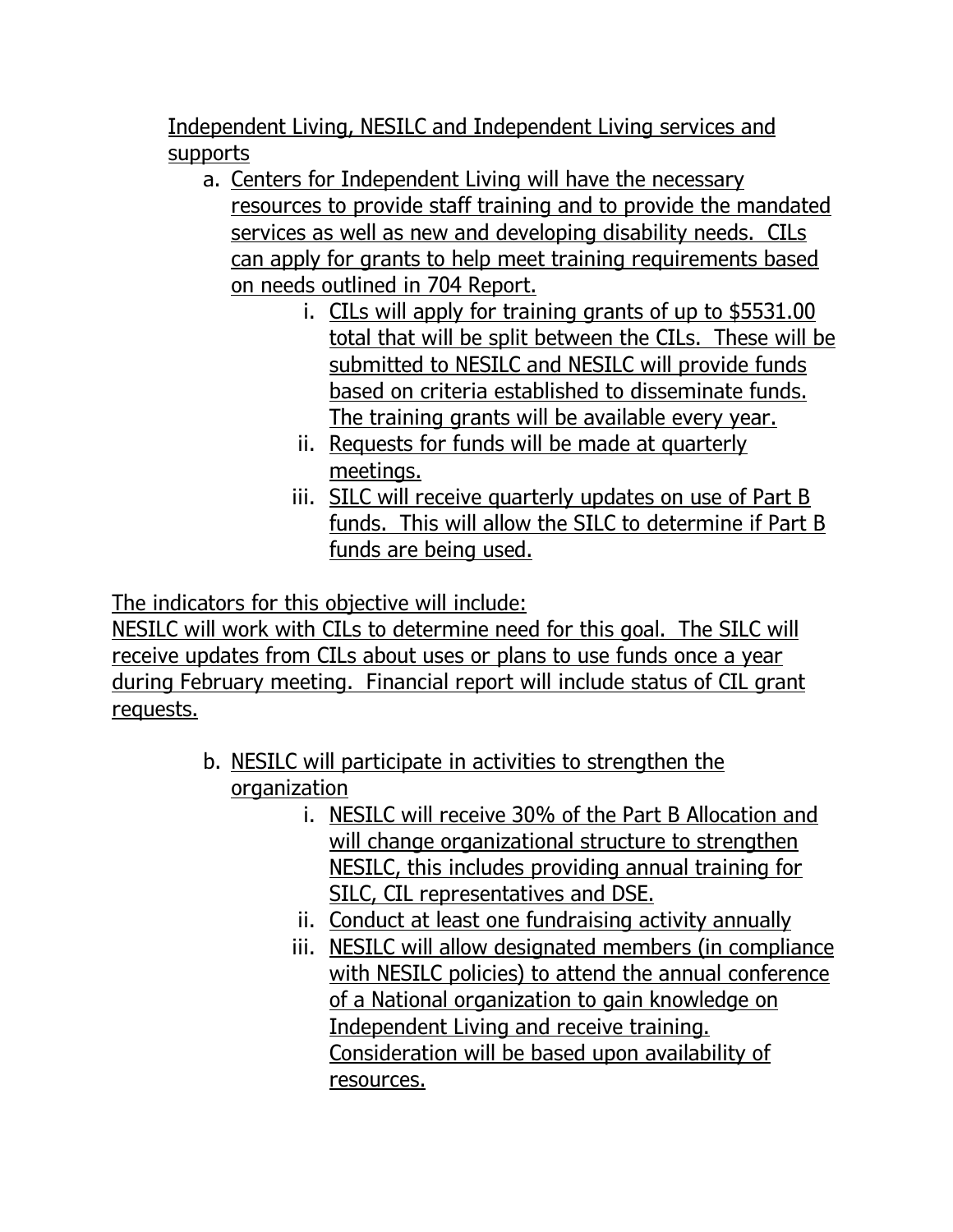The indicators for this objective will include:

NESILC will monitor finances at quarterly meetings to monitor and ensure adequate funding. Develop plan for NESILC to develop fundraising activity to be conducted by volunteers to be done at least 1 time per year.

- c. The NESILC will collaborate with the CILs to develop and implement advocacy efforts that promote the IL philosophy and results in meaningful and measurable systemic change
	- i. The NESILC will collaborate with state agencies to advocate for advancements in Independent Living Services and Supports in Nebraska; this includes Legislature upon their request. NESILC will support CILs in their advocacy efforts.
	- ii. We will check in with both CILs at least quarterly to determine how we can support them.

The indicators for this objective will include:

NESILC will work with CILs to ensure that NESILC is supporting them quarterly. The SILC will continue to meet with CILs to have discussions about minimum funding levels and other subjects regarding IL in Nebraska. Meetings will begin in January of 2021.

- d. The Designated State Entity (DSE) for NESILC will continue to be the University Center for Excellence in Developmental Disabilities (UCEDD) The DSE is the agency that acts on behalf of the State for Title VII Part B programs.
	- i. The responsibilities include:
		- a. Receive, account for, and disburse funds received by the State based on the SPIL;
		- b. Provide administrative support services for a program under part B,
		- c. Keep such records and afford such access to such records as the Administrator (of ACL) finds to be necessary with respect to the programs;
		- d. Submit such additional information or provide such assurances as the Administrator may require with respect to the programs; and
		- e. Retain not more than 5% of the funds received by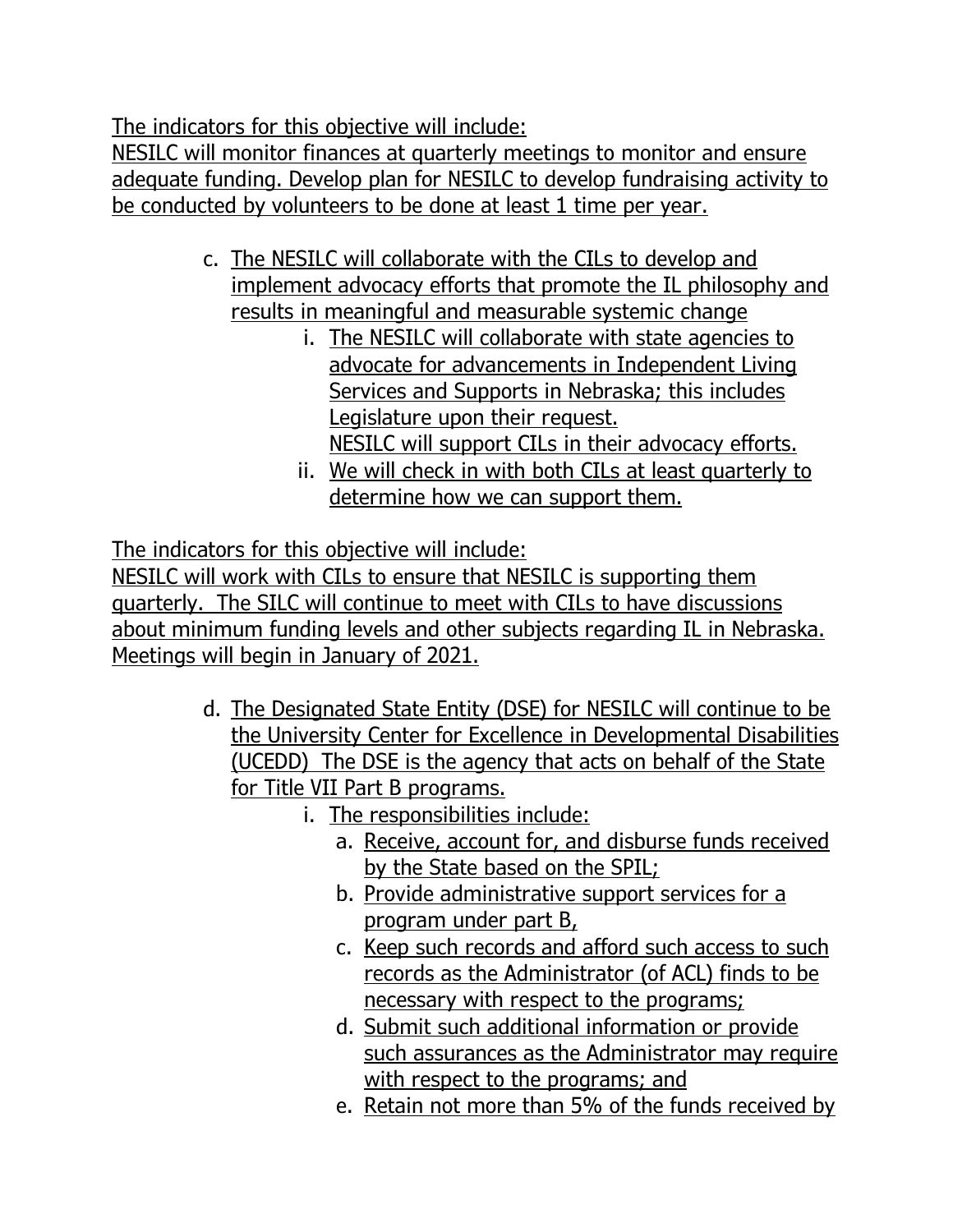the State for any fiscal year under Part B for the performance of the services outlined in paragraphs  $(1)$  through  $(4).<sup>1</sup>$ 

f. The CILs and NESILC will develop a plan to redistribute funds in any amount if any member of the IL Network receiving Part B dollars fails to comply with expectations. NESILC & CILs will discuss this annually.

The indicators for this objective will include:

NESILC will receive quarterly reports from UCEDD on how the fiduciary process is working (are Part B recipients giving them required paper work and they are disseminating money as outlined in SPIL.)

- e. NESILC and CILs will support youth (16-29) to enhance their leadership skills
	- i. NESILC will work with CILs and VR Youth Leadership Council to expand voting membership for at least 1 youth (16-29). NESILC will expand voting membership for 2 youth members by March, 2021.
	- ii. Investigate and Support Youth Leadership Opportunities for youth in Nebraska to include sponsorship to the APRIL Conference for at least one youth that is a resident of Nebraska. NESILC & CILs will develop application & criteria for attendance by June, 2021.
	- iii. Youth member to attend will be determined by applications received. Decision will be made by August 15, 2021.

The indicators for this objective will include:

NESILC will expand voting membership with 2 youth members by 3/2021. Create process to send youth representative to APRIL by 6/2021.

<sup>&</sup>lt;sup>1</sup> See Section 704 (c) of the Rehabilitation Act, as amended, 29 U.S.C. 796c(c).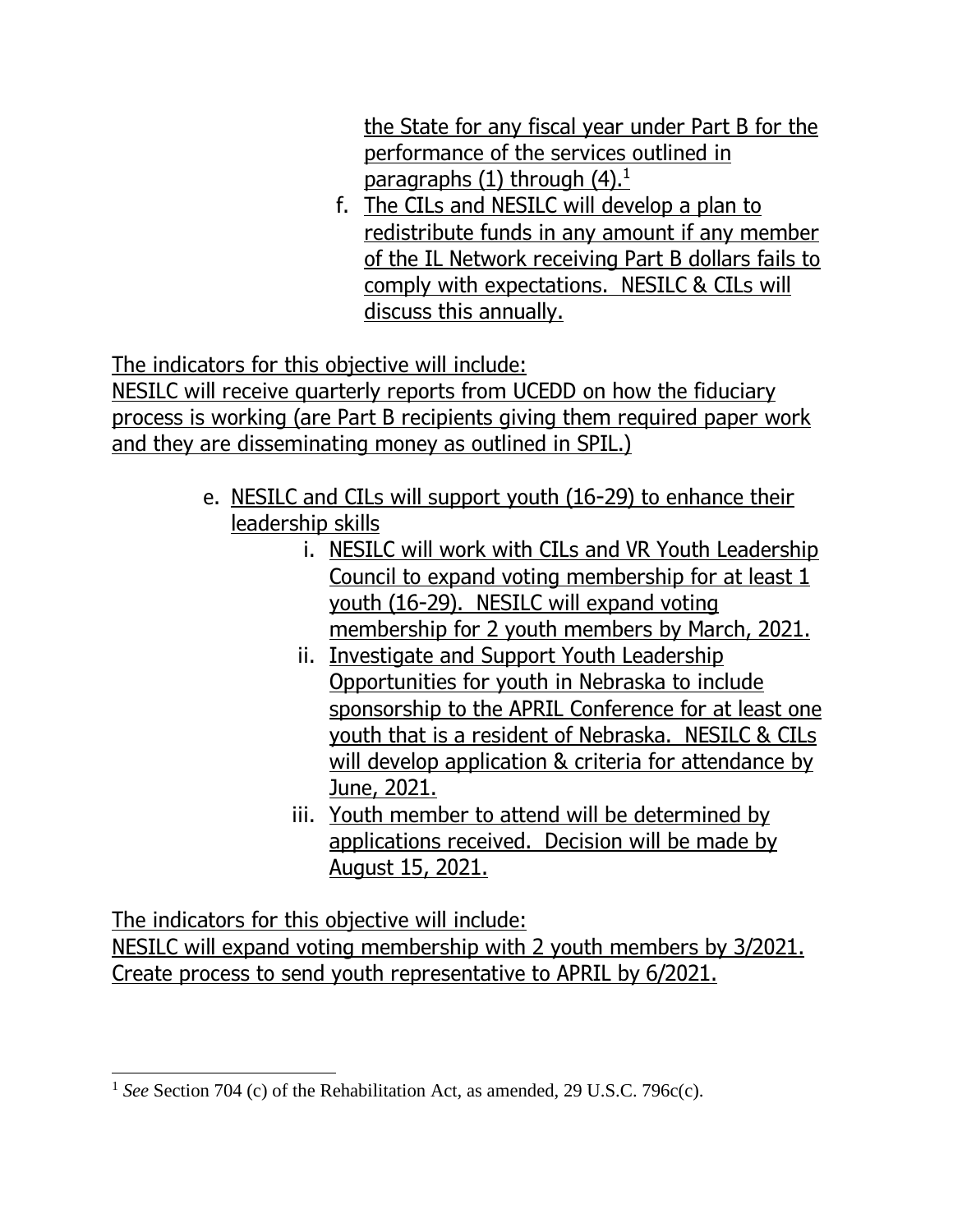1.4 Evaluation

Methods and processes the SILC will use to evaluate the effectiveness of the SPIL including timelines and evaluation of satisfaction of individuals with disabilities.

Currently NESILC, both CILs and DSE attend the quarterly SILC meeting we will allocate part of meeting time to evaluate SPIL. In addition, we will review consumer satisfaction surveys that are distributed by CILS. We will review completed PPR documents and review needs assessment.

CILs will develop a couple of standard questions that are same for consumer satisfaction at both CILs.

CILs will provide opportunities to have consumers complete a satisfaction survey. There is objective that will develop shared questions for survey. Survey responses will be shared with SILC annually (no identifying information), responses shall be compiled and shared annually.

CILs will provide an annual report about activities regarding Part B counties to the SILC. CILs and SILC will provide reports at quarterly meetings about progress on various goal. See chart below to determine responsible party.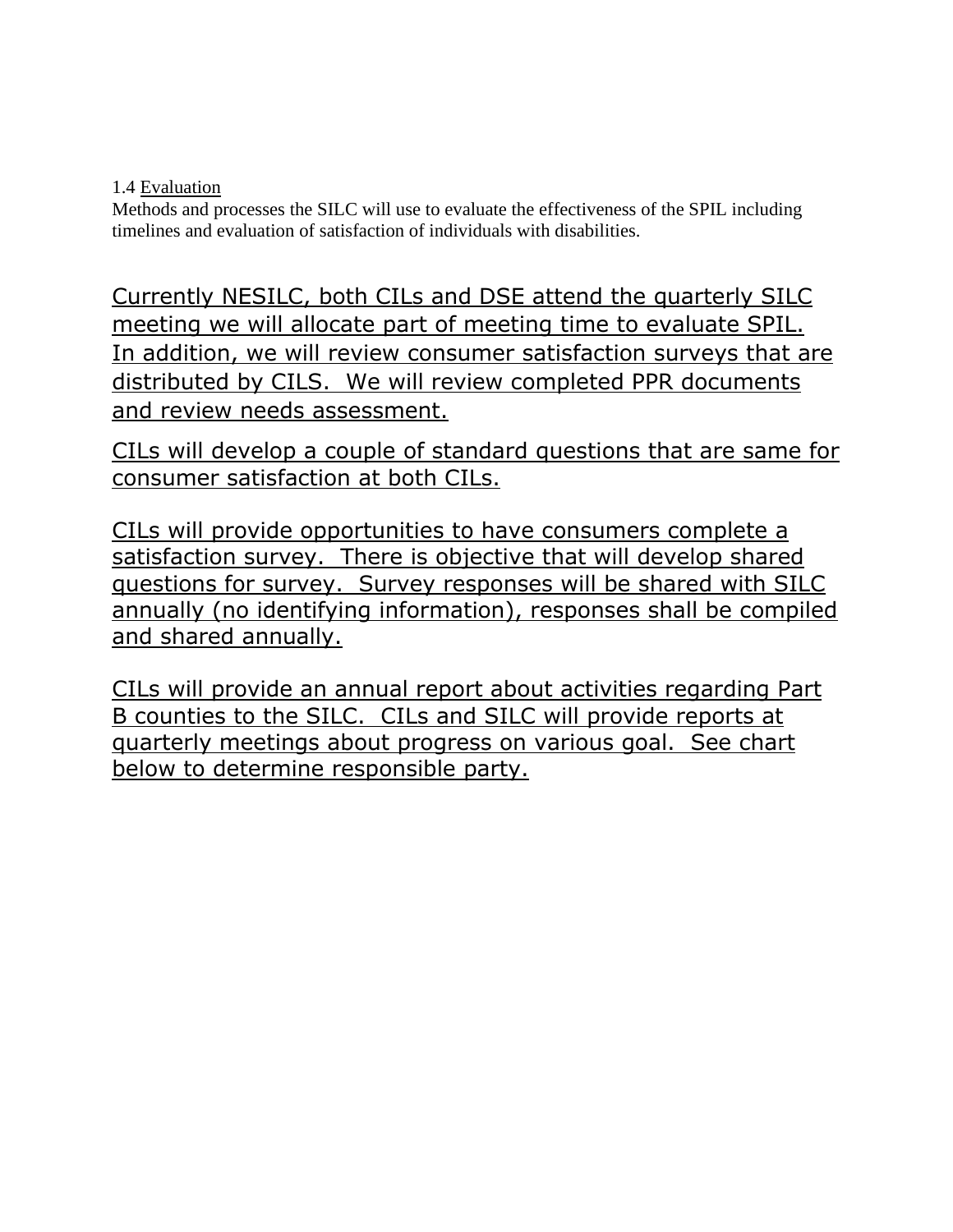| <b>Timeline</b>                      | <b>Goals</b><br>(copy from section 1.2)<br>above)                                                                                                                                                                                                                                                                                                                                    | <b>Objectives</b><br>(copy from section 1.3 above)                                                                                                                                                                                                                                                                                                                                                                                                                                                   | Data to be<br>collected                                                                                                       | <b>Data</b><br>collection<br>method | Organization<br>primarily<br>responsible<br>for data<br>collection<br>(please check<br>as many as<br>apply) |
|--------------------------------------|--------------------------------------------------------------------------------------------------------------------------------------------------------------------------------------------------------------------------------------------------------------------------------------------------------------------------------------------------------------------------------------|------------------------------------------------------------------------------------------------------------------------------------------------------------------------------------------------------------------------------------------------------------------------------------------------------------------------------------------------------------------------------------------------------------------------------------------------------------------------------------------------------|-------------------------------------------------------------------------------------------------------------------------------|-------------------------------------|-------------------------------------------------------------------------------------------------------------|
| meet at<br>least<br><u>quarterly</u> | 1. People with all<br>disabilities in<br><u>Nebraska will have</u><br>access to<br><b>Independent Living</b><br>supports and<br>services necessary<br>for individuals to<br>have the choice to<br>achieve and<br>maintain<br><b>Independent Living:</b><br>these include but<br>are not limited to<br>the core IL services<br>as set forth in the<br>Rehab Act as<br>amended in 2014 | <b>NESILC &amp; CILs will meet</b><br>to discuss options to<br>obtain additional<br>funding from the state<br>to increase opportunities<br>to reach underserved<br>populations in Nebraska<br>to provide needed<br>supports & services.<br>Representatives of<br><b>NESILC &amp; CILs will</b><br>meet to develop<br>strategy/plan to<br>obtain additional<br>funding to expand the<br>IL services. They will<br>meet at least<br><u>quarterly.</u><br><b>CILs will provide</b><br>leadership in all | <b>Number</b><br><b>of</b><br>meeting<br>$S_{I}$<br>minutes,<br>identify<br>Senator<br>to<br>introduc<br>e<br>legislati<br>on | Report to<br><b>NESILC</b>          | $\circ$ CIL<br><b>DSE</b><br>$\circ$<br><b>SILC</b><br>$\circ$                                              |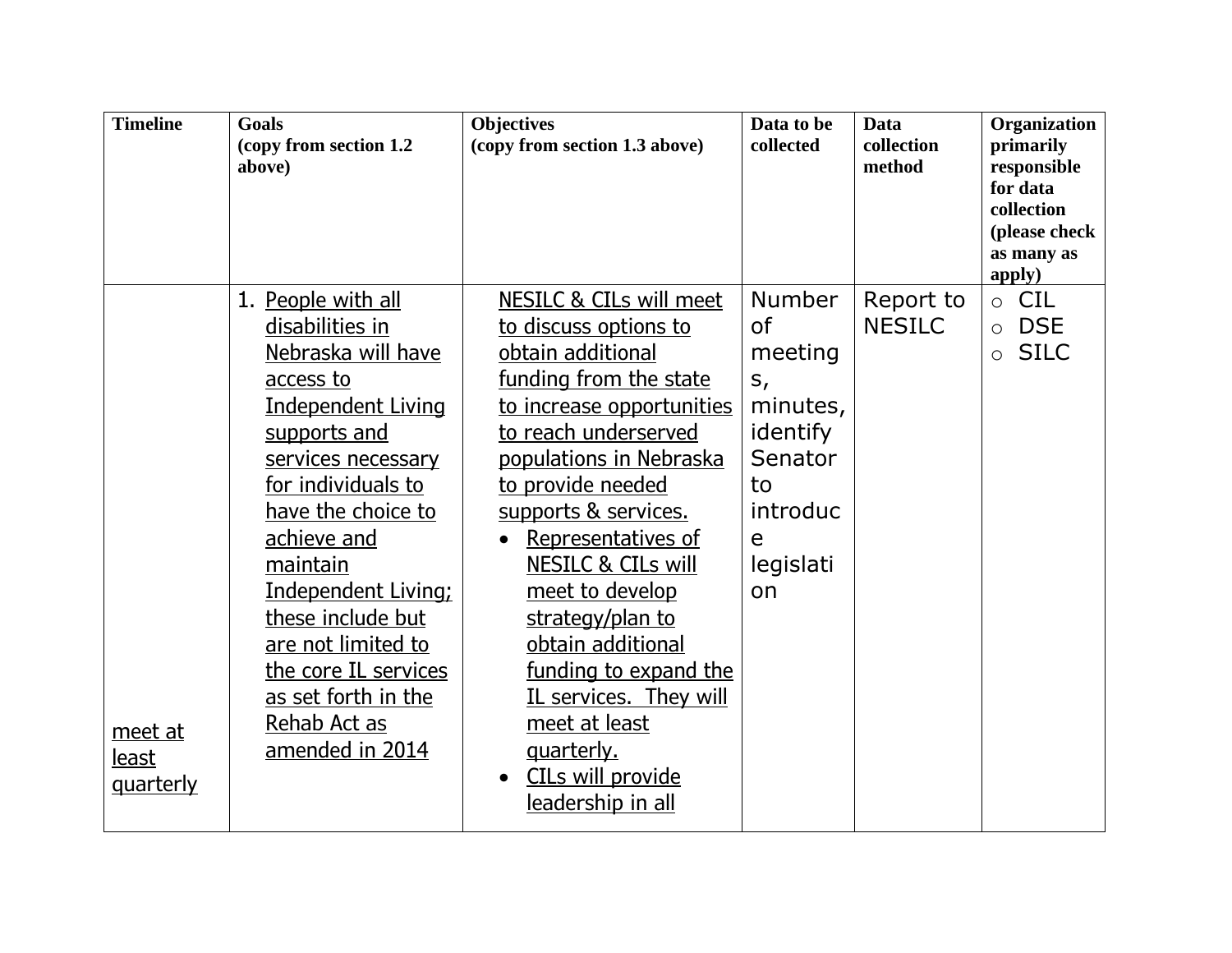| <b>September</b><br>of 2021.<br>September<br>2023 | phases of the plan.<br><b>First draft of plan will</b><br>be completed by<br>September of 2021.<br><b>NESILC will operate in</b><br>supportive role in this<br>process.<br>State Budget was<br>impacted by COVID-<br>19 so may require<br>extra time.<br>Success will be<br>determined by<br>getting new funding<br>September 2023. |                                       |                |                                                                |
|---------------------------------------------------|-------------------------------------------------------------------------------------------------------------------------------------------------------------------------------------------------------------------------------------------------------------------------------------------------------------------------------------|---------------------------------------|----------------|----------------------------------------------------------------|
|                                                   | <b>NESILC and CILs will</b><br>identify and develop a<br>strategy to address the<br>gaps and barriers to the<br>provision of IL services<br><b>Improve on the Needs</b><br>$\bullet$<br>Assessment to include<br>questions about<br>satisfaction with IL<br>services and to identify<br>the gaps and barriers to                    | <b>Number</b><br><b>of</b><br>meeting | <b>Minutes</b> | <b>CIL</b><br><b>DSE</b><br>$\circ$<br><b>SILC</b><br>$\Omega$ |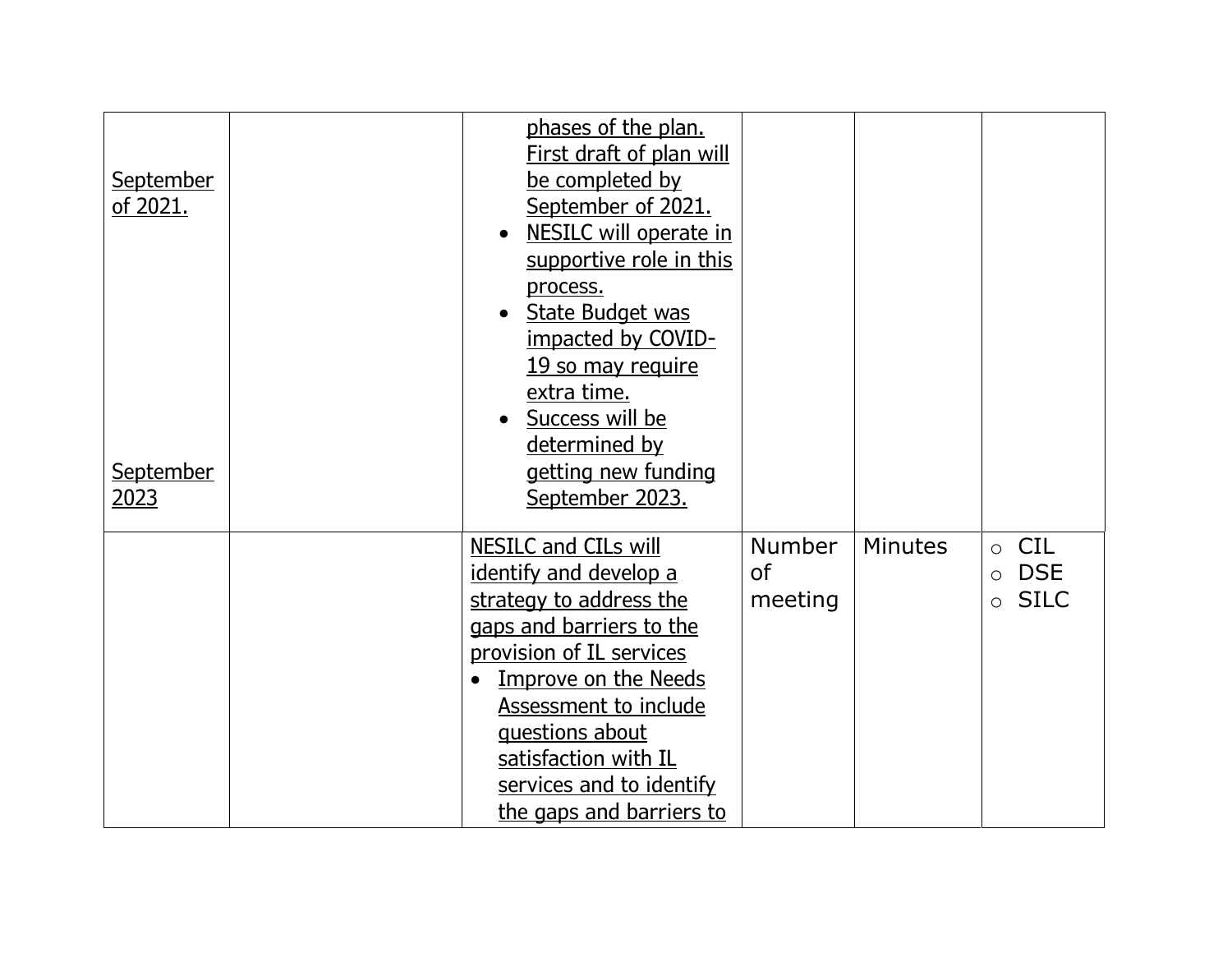| <u>June 30, </u><br>2021<br><u>July 30,</u><br><u> 2021</u> | the provision of IL<br>services. This survey<br>will be completed by<br>June 30, 2021.<br>The IL Needs<br>$\bullet$<br>Assessment will be<br>promoted by the CILs<br>and at various state<br>conferences or<br>community forums held<br>at CILs other partner<br>agencies such as VR,<br>ATP, and CAP. The<br>dissemination of the<br>needs assessment will<br><u>begin by July 30, 2021.</u> |                                                                           |                                    |                                       |
|-------------------------------------------------------------|-----------------------------------------------------------------------------------------------------------------------------------------------------------------------------------------------------------------------------------------------------------------------------------------------------------------------------------------------------------------------------------------------|---------------------------------------------------------------------------|------------------------------------|---------------------------------------|
| meet at<br><u>least twice</u><br>a year                     | NESILC and CILs will be<br>active participants in<br>activities/events/discussions<br>that may impact<br><b>Independent Living</b><br>Initiate or Identify<br>Legislative, Rules,<br>Regulation,<br>administrative                                                                                                                                                                            | <b>Track</b><br>meeting<br>/hearing<br>s that<br>we<br>attend,<br>minutes | Report to<br>NESILC/<br><b>PPR</b> | $\circ$ CIL<br><b>SILC</b><br>$\circ$ |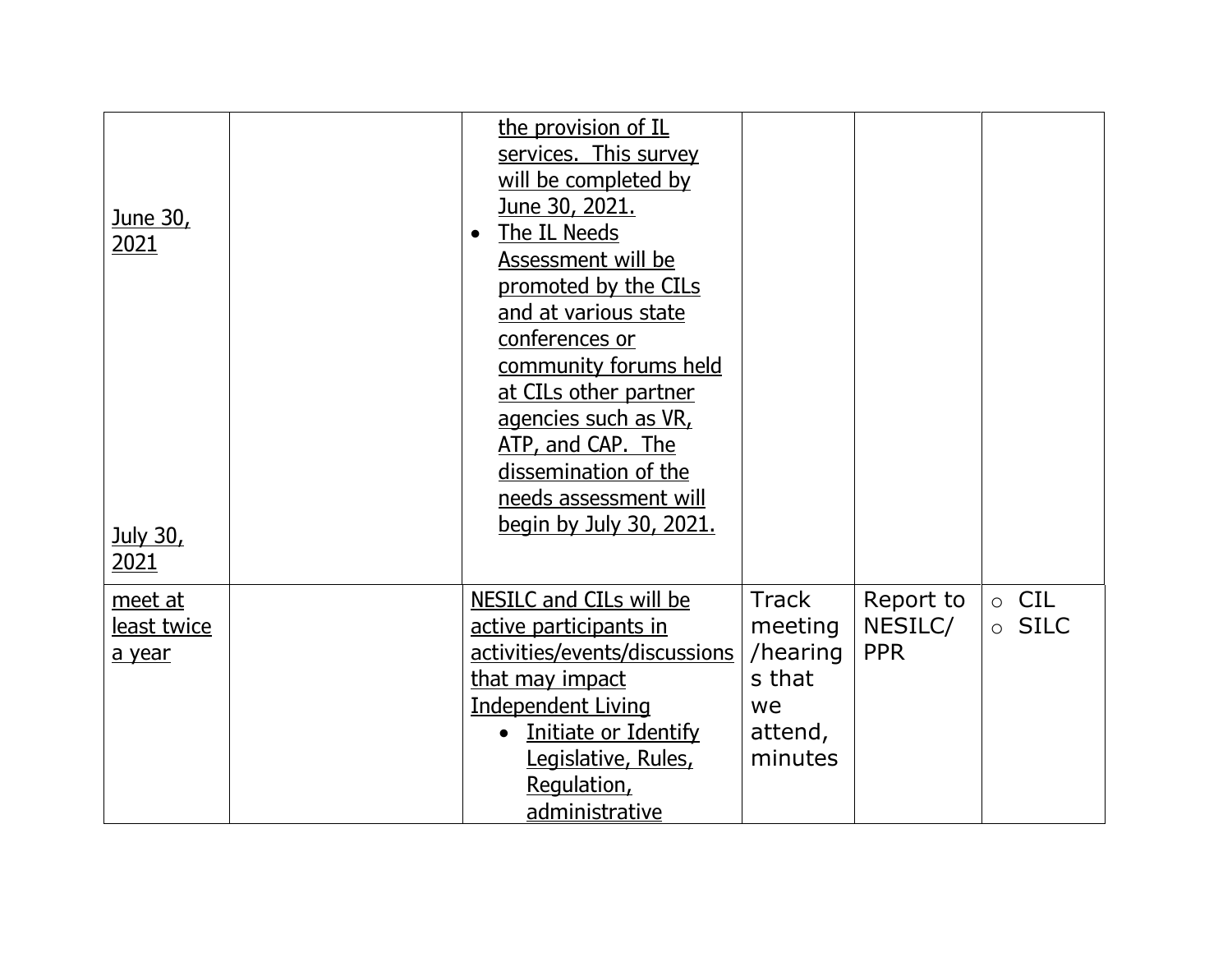|  | meetings/hearing or    |  |  |
|--|------------------------|--|--|
|  | forums that may        |  |  |
|  | impact Independent     |  |  |
|  | Living. NESILC & CILs  |  |  |
|  | will meet after Bill   |  |  |
|  | introduction and as    |  |  |
|  | needed for regulatory  |  |  |
|  | changes.               |  |  |
|  | <b>Disseminate</b>     |  |  |
|  | information and        |  |  |
|  | develop testimony or   |  |  |
|  | provide public         |  |  |
|  | comment for relevant   |  |  |
|  | meetings or hearings   |  |  |
|  | that will impact IL to |  |  |
|  | <u>include but not</u> |  |  |
|  | limited to email,      |  |  |
|  | social media,          |  |  |
|  | newsletters and web    |  |  |
|  | pages.                 |  |  |
|  | The SILC will have 5-  |  |  |
|  | 10-minute reports      |  |  |
|  | from all non-voting    |  |  |
|  | members at each        |  |  |
|  | quarterly meeting      |  |  |
|  | regarding activities   |  |  |
|  | over past 3 months.    |  |  |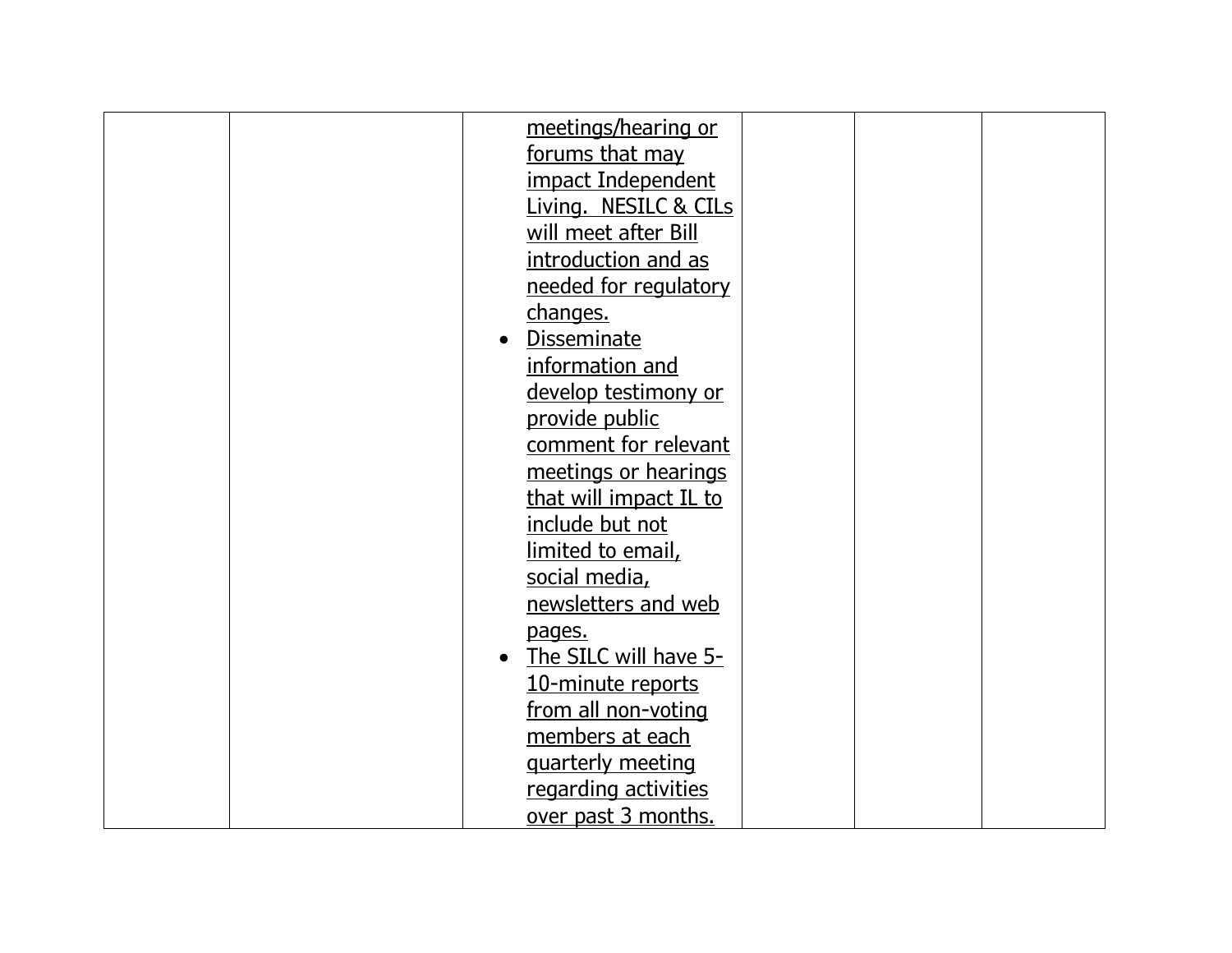|                                                                                                                                                             | <b>Each CIL will make</b><br>presentation to<br><b>NESILC</b> annually on<br>function and services<br>for areas that utilize<br>Part B funding.<br><u>Identify items such</u><br>$\bullet$<br>as Disaster<br>Preparedness and<br>relief or others that<br>the CILs and other<br><u>organizations</u><br>involved with<br>disability community<br>to increase<br>collaborative<br>activities. |                                                                             |                                  |                                                                |
|-------------------------------------------------------------------------------------------------------------------------------------------------------------|----------------------------------------------------------------------------------------------------------------------------------------------------------------------------------------------------------------------------------------------------------------------------------------------------------------------------------------------------------------------------------------------|-----------------------------------------------------------------------------|----------------------------------|----------------------------------------------------------------|
|                                                                                                                                                             |                                                                                                                                                                                                                                                                                                                                                                                              |                                                                             |                                  |                                                                |
| 2. People in Nebraska<br>have access to<br>information on<br><b>Independent Living</b><br>services,<br>philosophies and<br>the history of the<br>disability | <b>NESILC and CILs will</b><br>collaborate with the<br><b>UCEDD and other IL</b><br><u>Partners to explore the </u><br>use of technology to<br>provide information that<br><u>focus on the core IL</u><br><u>services, and any other</u>                                                                                                                                                     | Meeting<br>minutes<br>and<br>dissemi<br>nating<br>webinar.<br>Docume<br>nt# | Minutes &<br>$#$ of<br>attendees | $\circ$ SILC<br><b>CIL</b><br>$\circ$<br><b>DSE</b><br>$\circ$ |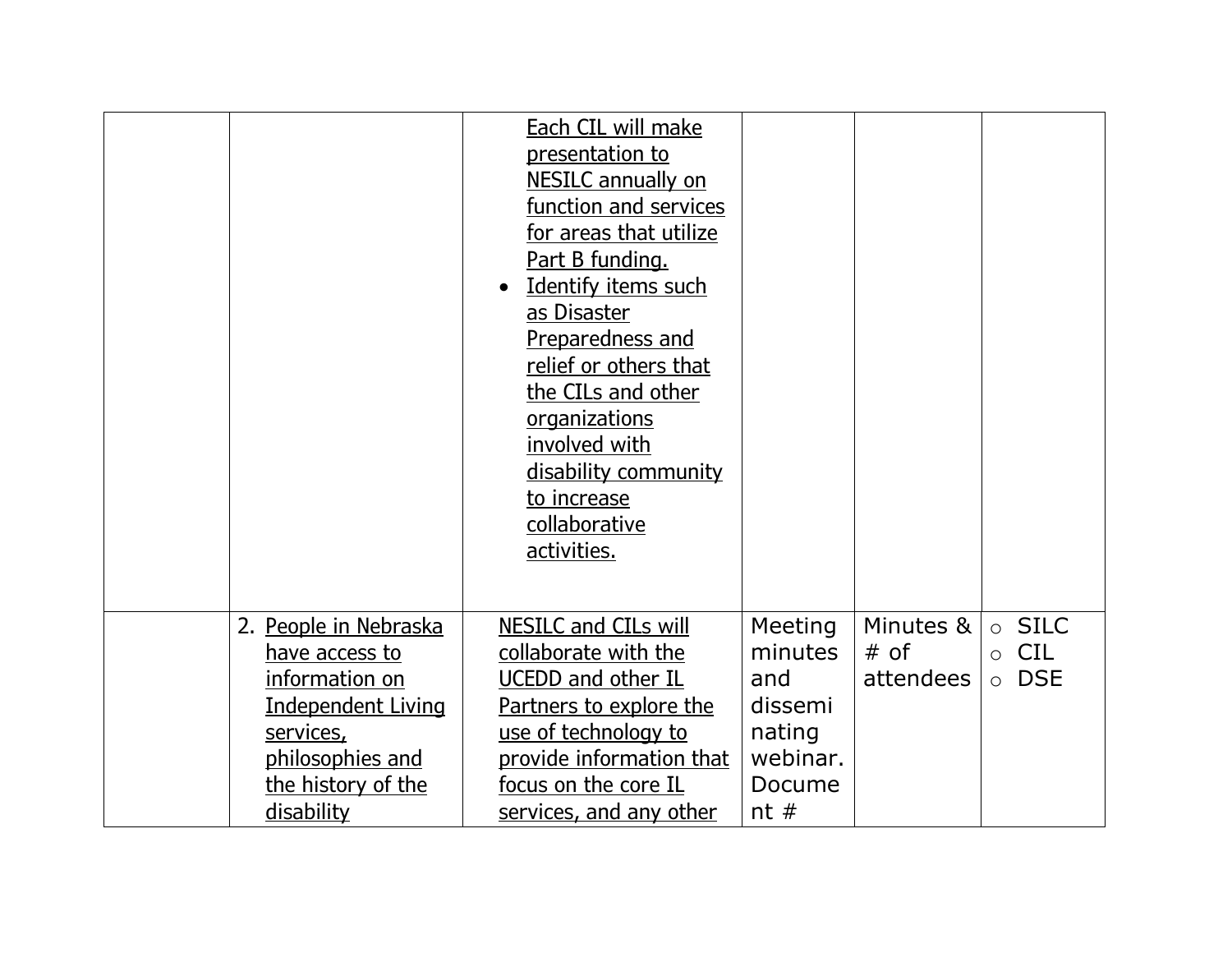|                 | movement. | subjects that we deem               | attende      |            |                       |
|-----------------|-----------|-------------------------------------|--------------|------------|-----------------------|
|                 |           | appropriate. This will              | es           |            |                       |
|                 |           | include activities such as          |              |            |                       |
|                 |           | webinars or other types             |              |            |                       |
|                 |           | of electronic                       |              |            |                       |
|                 |           | communication.                      |              |            |                       |
|                 |           | Formulate steering                  |              |            |                       |
|                 |           | committee of                        |              |            |                       |
|                 |           | interested                          |              |            |                       |
|                 |           | organization to                     |              |            |                       |
|                 |           | determine how this                  |              |            |                       |
|                 |           | might evolve.                       |              |            |                       |
| <b>November</b> |           | Committee will meet                 |              |            |                       |
| 2020            |           | by November 2020.                   |              |            |                       |
|                 |           | The first webinar will<br>$\bullet$ |              |            |                       |
|                 |           | be completed by July                |              |            |                       |
| <b>July 30,</b> |           | 30, 2021.                           |              |            |                       |
| <u>2021</u>     |           |                                     |              |            |                       |
|                 |           |                                     |              |            |                       |
|                 |           | <b>NESILC will attend</b>           | <b>Track</b> | $#$ of     | $\circ$ SILC          |
|                 |           | disability events by                | conferen     | materials  | <b>CIL</b><br>$\circ$ |
|                 |           | other organizations to              | ces we       | we         |                       |
|                 |           | disseminate printed                 | attend       | distribute |                       |
|                 |           | material in accessible              | and          |            |                       |
|                 |           | formats as needed about             | report       |            |                       |
|                 |           | <b>Independent Living in</b>        | on them      |            |                       |
| <b>Annually</b> |           | Nebraska annually.                  |              |            |                       |
|                 |           |                                     |              |            |                       |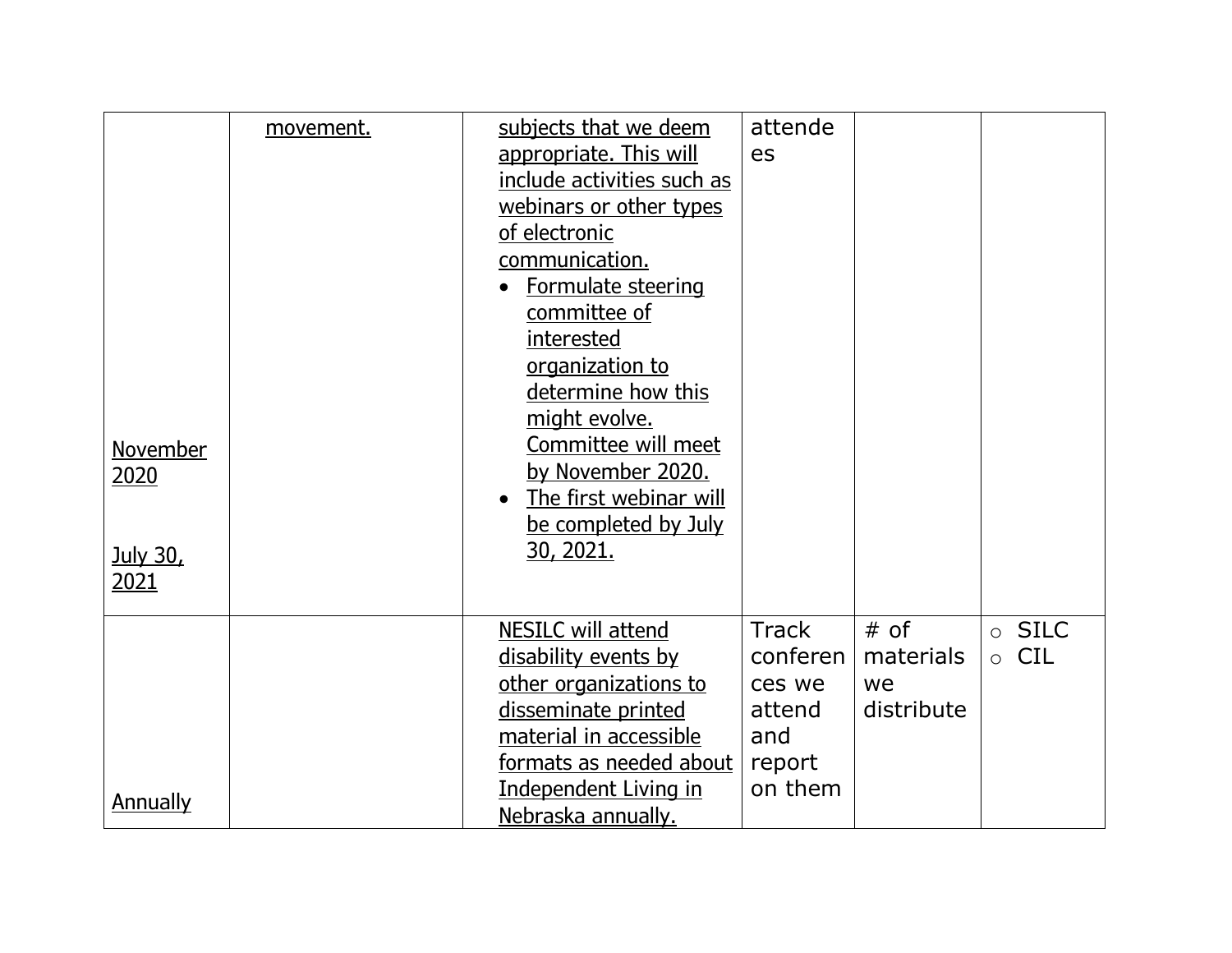|                 |                    | NESILC members will            |            |           |                       |
|-----------------|--------------------|--------------------------------|------------|-----------|-----------------------|
|                 |                    |                                |            |           |                       |
|                 |                    | attend conferences by          |            |           |                       |
|                 |                    | other organizations            |            |           |                       |
|                 |                    | to have exhibitor's            |            |           |                       |
|                 |                    | booth and possible             |            |           |                       |
|                 |                    | presentation. This             |            |           |                       |
|                 |                    | includes but not               |            |           |                       |
|                 |                    | limited to Statewide           |            |           |                       |
|                 |                    | <b>Brain Injury</b>            |            |           |                       |
|                 |                    | Conference,                    |            |           |                       |
|                 |                    | <b>Statewide Behavioral</b>    |            |           |                       |
|                 |                    | <b>Health Conference</b>       |            |           |                       |
|                 |                    | and People First of            |            |           |                       |
|                 |                    | Nebraska. This will            |            |           |                       |
| <b>Annually</b> |                    | be done annually.              |            |           |                       |
|                 |                    | The NESILC will have           |            |           |                       |
|                 |                    | an Outreach                    |            |           |                       |
|                 |                    | Committee that will            |            |           |                       |
|                 |                    | work to promote IL             |            |           |                       |
|                 |                    | services and                   |            |           |                       |
|                 |                    | collaborate with other         |            |           |                       |
|                 |                    | disability and aging           |            |           |                       |
|                 |                    | agencies throughout            |            |           |                       |
|                 |                    |                                |            |           |                       |
|                 |                    | the State of Nebraska          | <b>CIL</b> | Minutes & |                       |
|                 | 3. To improve the  | <b>Centers for Independent</b> |            |           | $\circ$ SILC          |
|                 | capacity and build | Living will have the           | Grant      | Report    | <b>CIL</b><br>$\circ$ |
|                 | sustainability for | necessary resources to         | Request    | from CIL  |                       |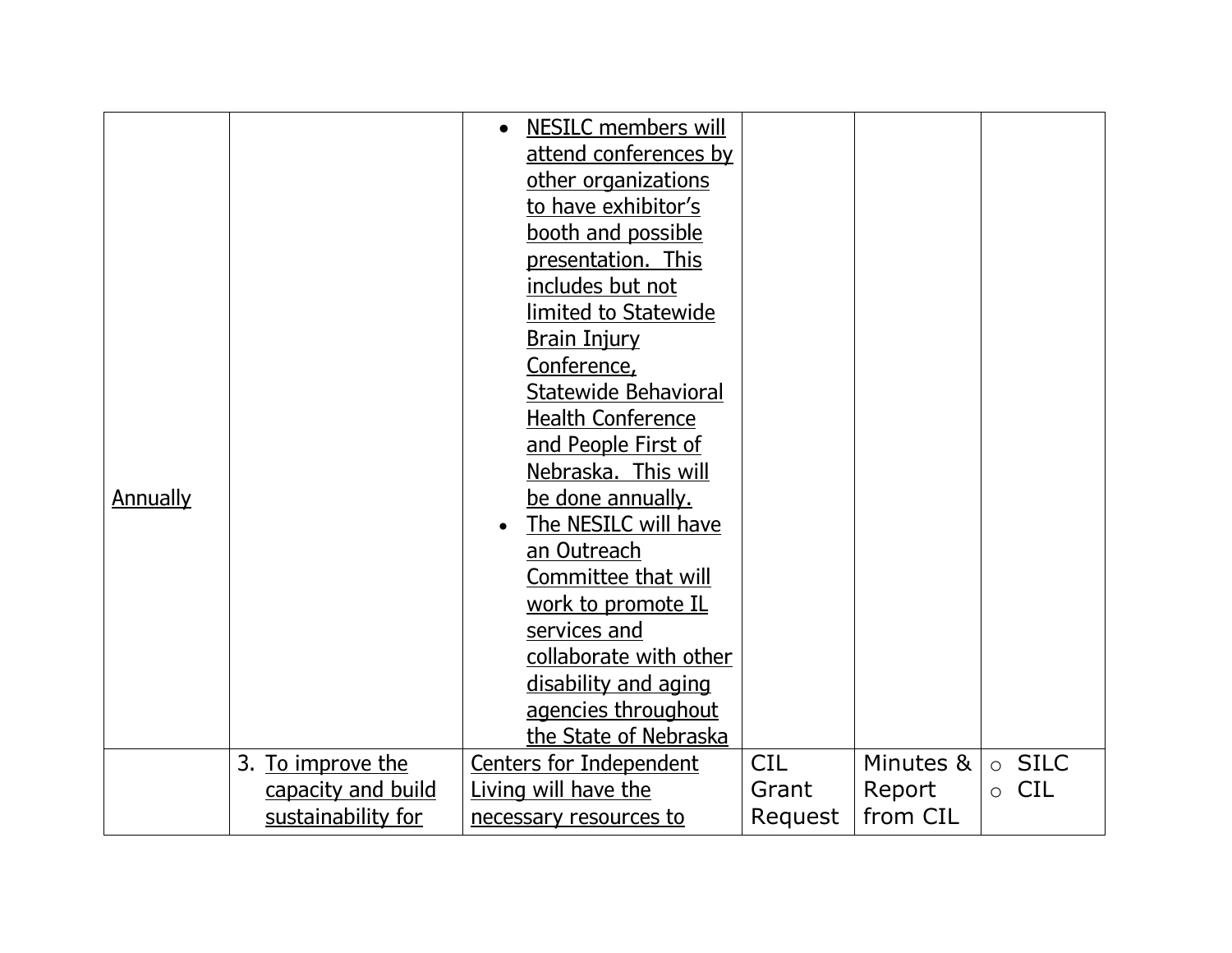|                 | the Centers for           | provide staff training and   |  |  |
|-----------------|---------------------------|------------------------------|--|--|
|                 | Independent Living,       | to provide the mandated      |  |  |
|                 | NESILC and                | services as well as new and  |  |  |
|                 | <b>Independent Living</b> | developing disability needs. |  |  |
|                 | services and              | CILs can apply for grants to |  |  |
|                 | supports                  | help meet training           |  |  |
|                 |                           | requirements based on        |  |  |
|                 |                           | needs outlined in 704        |  |  |
|                 |                           | Report.                      |  |  |
|                 |                           | • CILs will apply for        |  |  |
|                 |                           | training grants of up        |  |  |
|                 |                           | to \$5531.00 total that      |  |  |
|                 |                           | will be split between        |  |  |
|                 |                           | the CILs. These will         |  |  |
|                 |                           | be submitted to              |  |  |
|                 |                           | <b>NESILC and NESILC</b>     |  |  |
|                 |                           | will provide funds           |  |  |
|                 |                           | based on criteria            |  |  |
|                 |                           | established to               |  |  |
|                 |                           | disseminate funds.           |  |  |
|                 |                           | The training grants          |  |  |
|                 |                           | will be available every      |  |  |
| <b>Annually</b> |                           | year.                        |  |  |
|                 |                           | a. Requests for              |  |  |
|                 |                           | funds will be                |  |  |
|                 |                           | made at                      |  |  |
|                 |                           | <u>quarterly</u>             |  |  |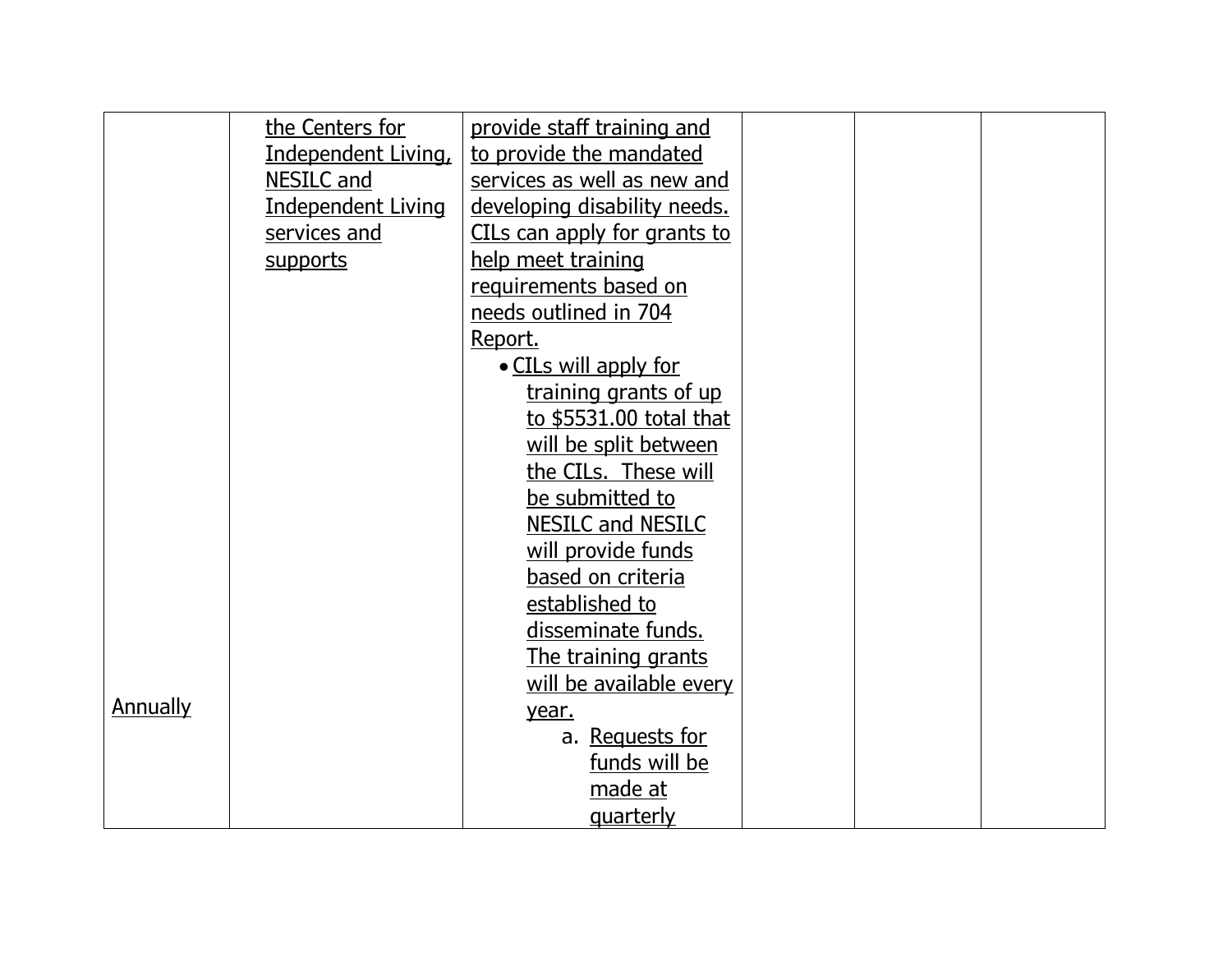| <u>quarterly</u> | meetings.<br>b. SILC will<br>receive<br><u>quarterly</u><br>updates on use<br>of Part B<br>funds. This<br>will allow the<br>SILC to<br>determine if<br>Part B funds ae<br>being used.                                                                                                                                      |         |                                                         |              |
|------------------|----------------------------------------------------------------------------------------------------------------------------------------------------------------------------------------------------------------------------------------------------------------------------------------------------------------------------|---------|---------------------------------------------------------|--------------|
| <b>Annually</b>  | <b>NESILC will participate in</b><br>activities to strengthen the<br>organization<br>• NESILC will receive<br>30% of the Part B<br><b>Allocation and will</b><br>change organizational<br>structure to<br>strengthen NESILC,<br>this includes<br>providing annual<br>training for SILC, CIL<br>representatives and<br>DSE. | minutes | How<br>much<br>money<br>raised.<br>Training<br>subjects | $\circ$ SILC |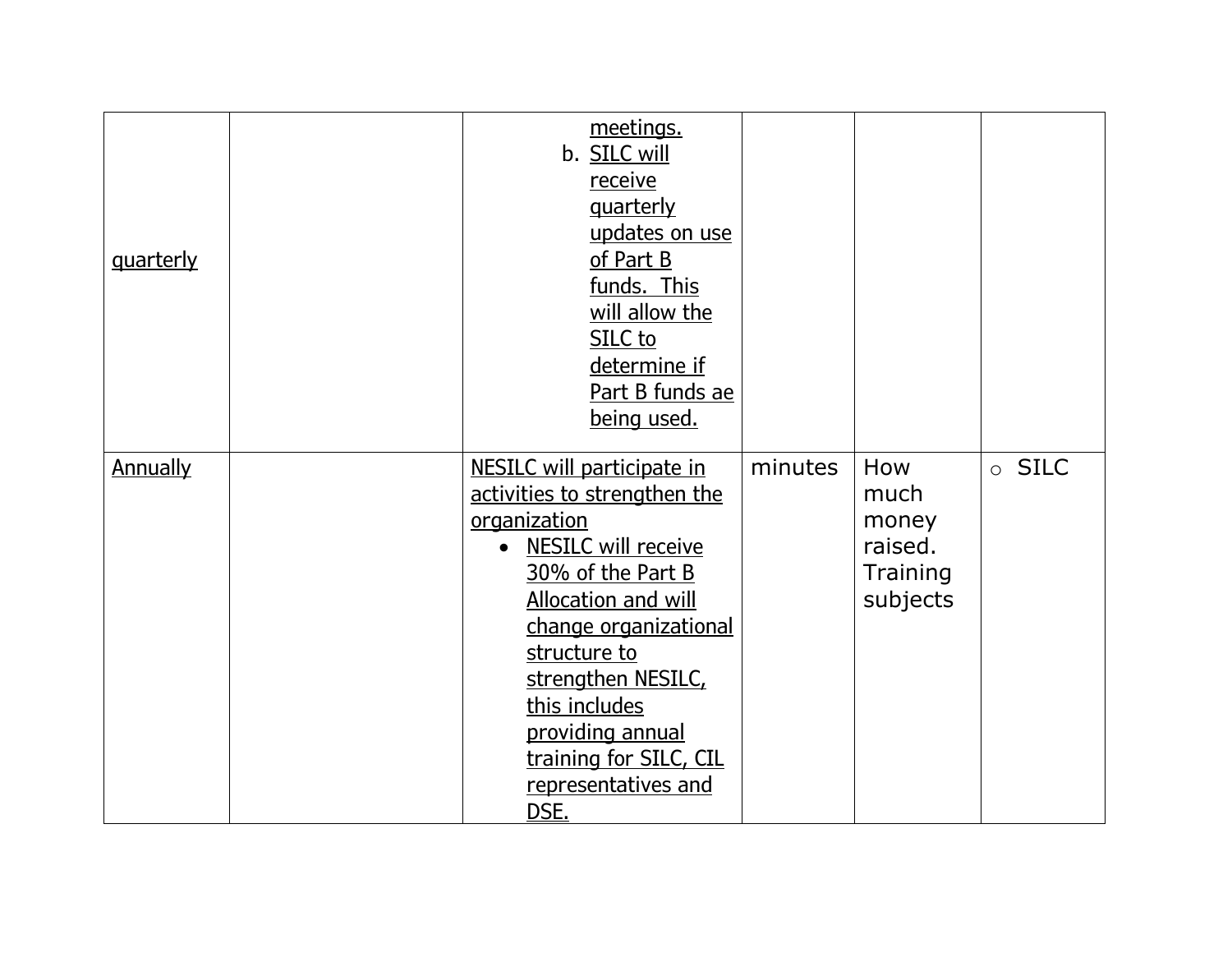|                  | Conduct at least one<br>$\bullet$     |                |               |                        |
|------------------|---------------------------------------|----------------|---------------|------------------------|
|                  | fundraising activity                  |                |               |                        |
|                  | annually                              |                |               |                        |
|                  | <b>NESILC will allow</b><br>$\bullet$ |                |               |                        |
|                  | designated members                    |                |               |                        |
|                  | (in compliance with                   |                |               |                        |
|                  | NESILC policies) to                   |                |               |                        |
|                  | attend the annual                     |                |               |                        |
|                  | conference of a                       |                |               |                        |
|                  | National organization                 |                |               |                        |
|                  | to gain knowledge on                  |                |               |                        |
|                  | <b>Independent Living</b>             |                |               |                        |
|                  | and receive training.                 |                |               |                        |
|                  | <b>Consideration will be</b>          |                |               |                        |
|                  | based upon                            |                |               |                        |
|                  | availability of                       |                |               |                        |
|                  | resources                             |                |               |                        |
| <u>quarterly</u> | The NESILC will collaborate           | <b>Minutes</b> | How           | $\circ$ SILC           |
|                  | with the CILs to develop              |                | <b>NESILC</b> | <b>CILs</b><br>$\circ$ |
|                  | and implement advocacy                |                | supporte      |                        |
|                  | efforts that promote the IL           |                | d CILs        |                        |
|                  | philosophy and results in             |                |               |                        |
|                  | meaningful and measurable             |                |               |                        |
|                  | systemic change                       |                |               |                        |
|                  | The NESILC will<br>$\bullet$          |                |               |                        |
|                  | collaborate with state                |                |               |                        |
|                  | agencies to advocate                  |                |               |                        |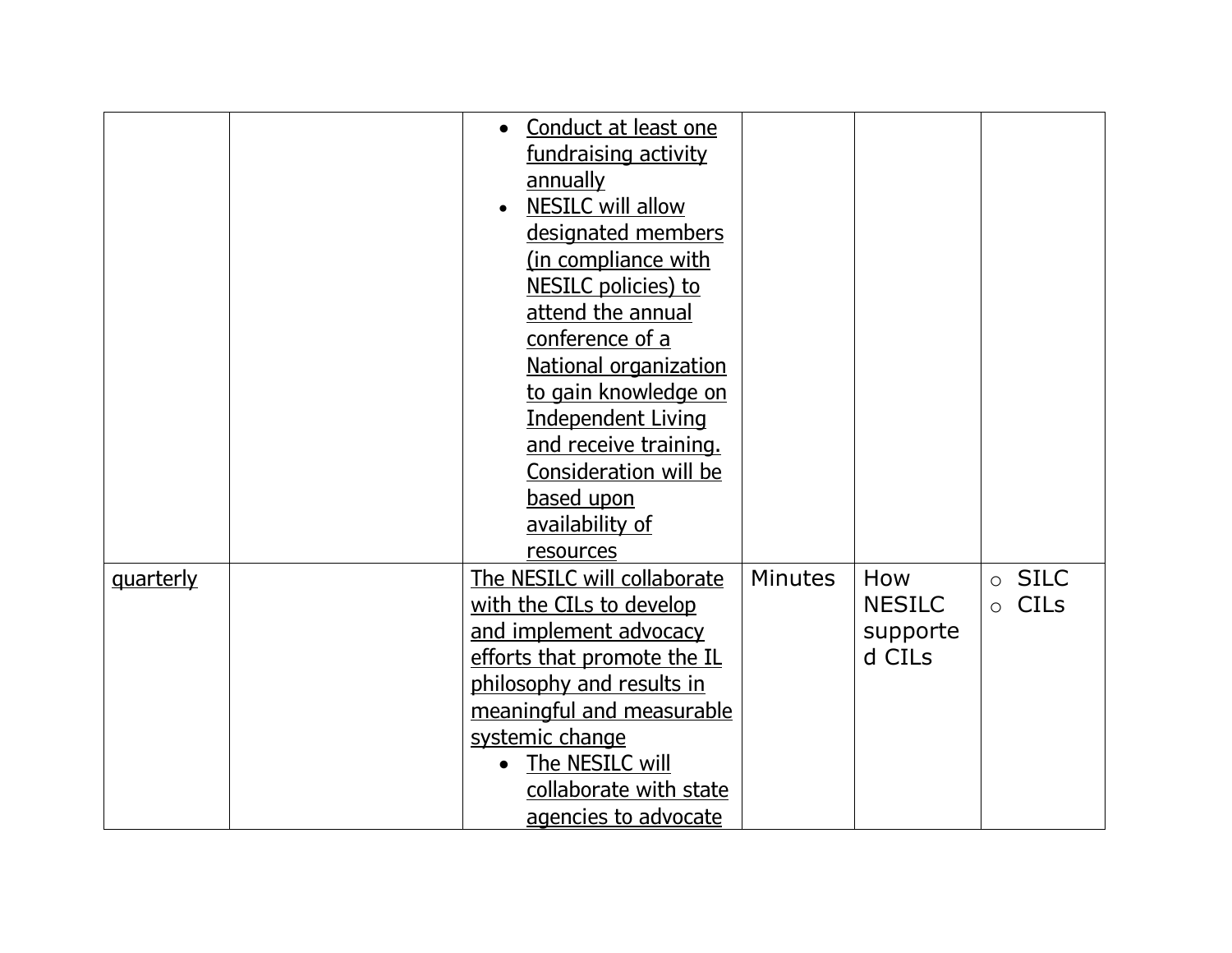|                                                  | for advancements in<br><b>Independent Living</b><br>Services and<br>Supports in<br>Nebraska; this<br>includes Legislature<br>upon their request.<br>• NESILC will support<br>CILs in their advocacy<br>efforts.<br>We will check in with<br>both CILs at least<br>quarterly to<br>determine how we<br>can support them. |  |                       |
|--------------------------------------------------|-------------------------------------------------------------------------------------------------------------------------------------------------------------------------------------------------------------------------------------------------------------------------------------------------------------------------|--|-----------------------|
| Will be<br>DSE for<br>entire 3<br>year<br>period | <b>The Designated State Entity</b><br>(DSE) for NESILC will<br>continue to be the<br>University Center for<br><b>Excellence in Developmental</b><br>Disabilities (UCEDD) The<br>DSE is the agency that acts<br>on behalf of the State for<br>Title VII Part B programs.<br>The responsibilities<br>include:             |  | <b>DSE</b><br>$\circ$ |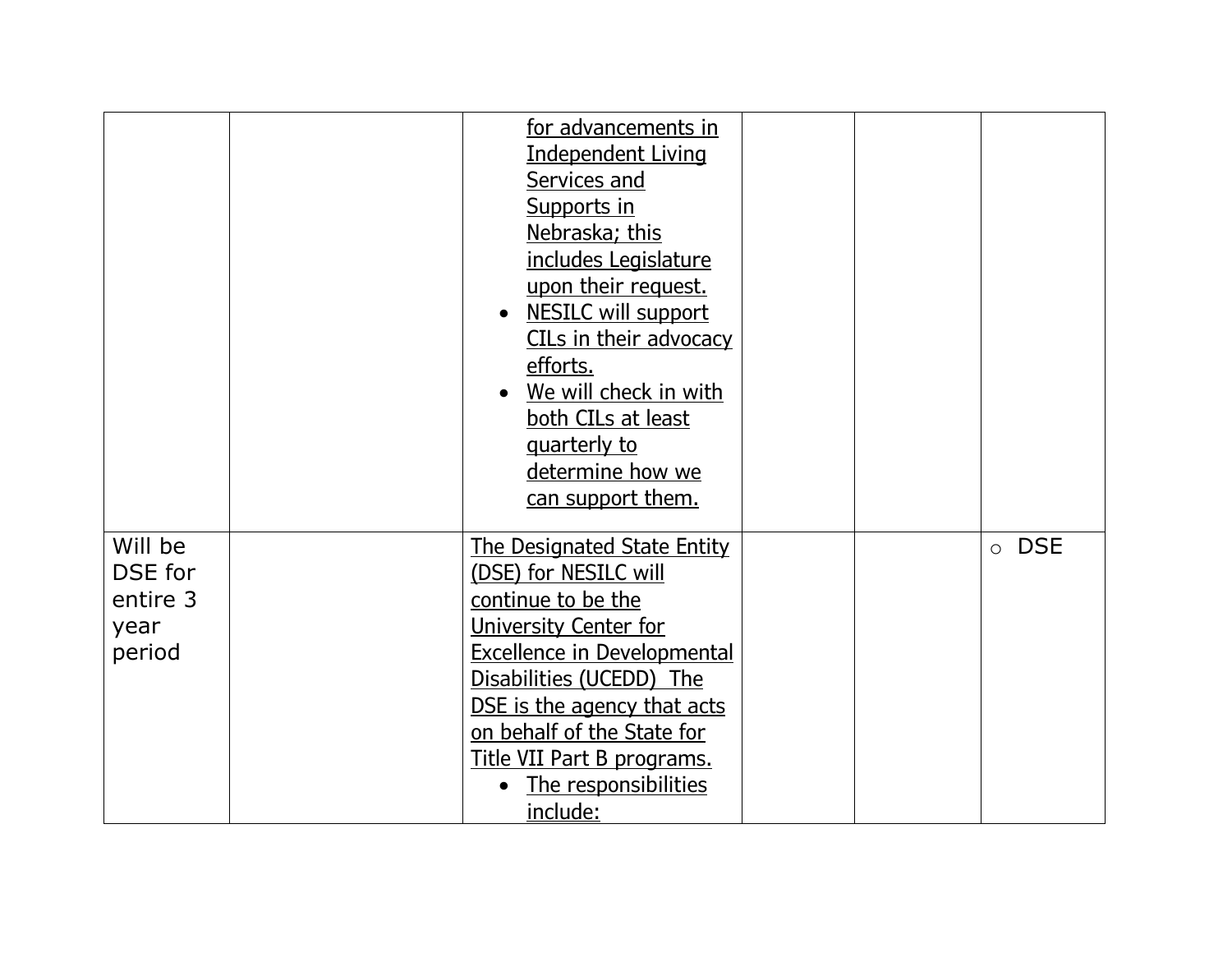| Receive, account for,<br>$\bullet$ |
|------------------------------------|
| and disburse funds                 |
| received by the State              |
| based on the SPIL;                 |
| Provide                            |
| administrative                     |
| support services for a             |
| program under part                 |
| $B_{\iota}$                        |
| Keep such records                  |
| and afford such                    |
| access to such                     |
| records as the                     |
| Administrator (of                  |
| ACL) finds to be                   |
| necessary with                     |
| respect to the                     |
| programs;                          |
| Submit such                        |
| additional                         |
| information or                     |
| provide such                       |
| assurances as the                  |
| Administrator may                  |
| require with respect               |
| to the programs; and               |
| Retain not more than<br>$\bullet$  |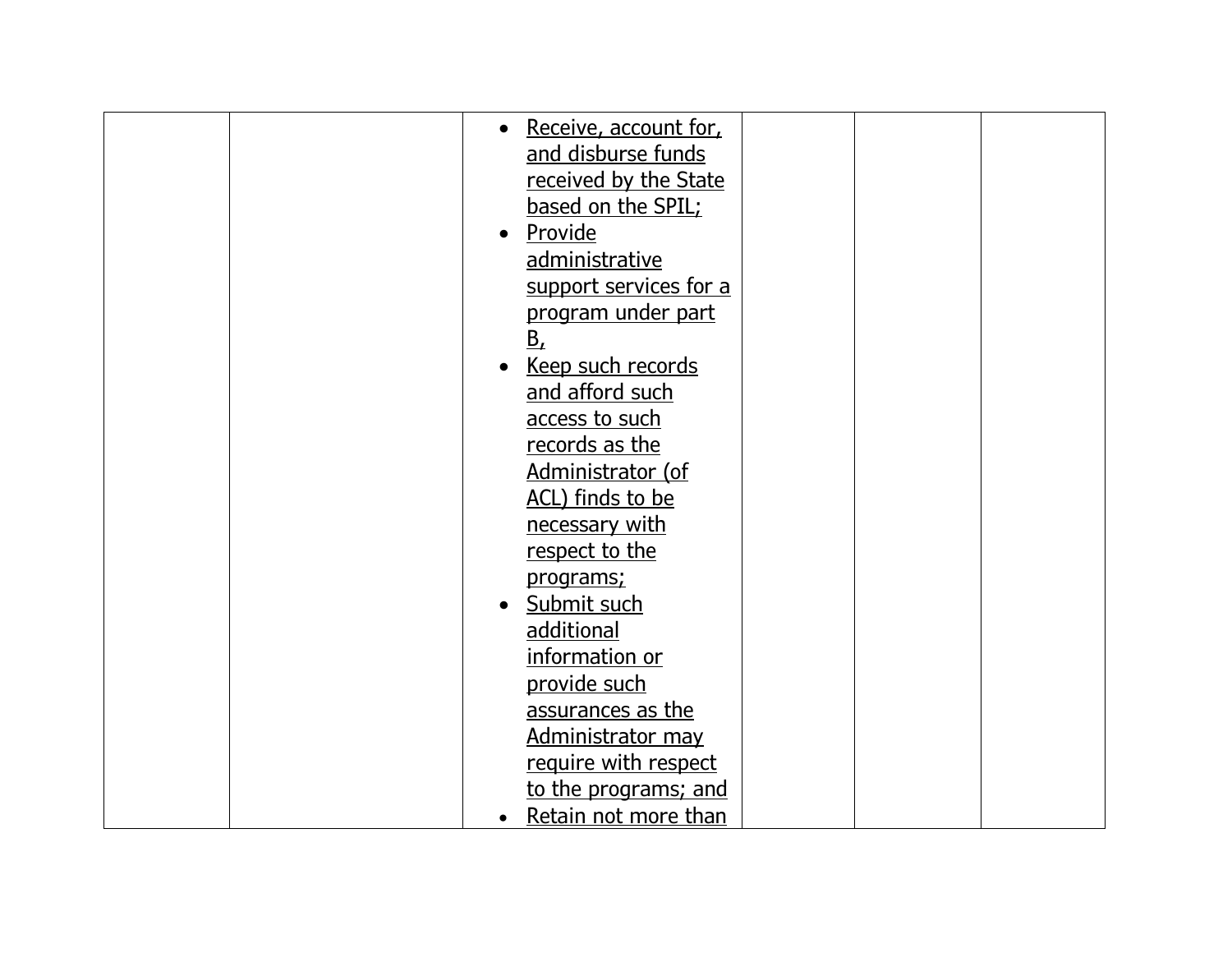| Quarterly | 5% of the funds<br>received by the State<br>for any fiscal year<br>under Part B for the<br>performance of the<br>services outlined in<br><u>paragraphs (1)</u><br>through (4)<br>The CILs and NESILC<br>will develop a plan to<br>redistribute funds in<br>any amount if any<br>member of the IL<br>Network receiving<br>Part B dollars fails to<br>comply with<br>expectations. NESILC |                                        |                                  |                                                                |
|-----------|-----------------------------------------------------------------------------------------------------------------------------------------------------------------------------------------------------------------------------------------------------------------------------------------------------------------------------------------------------------------------------------------|----------------------------------------|----------------------------------|----------------------------------------------------------------|
|           | & CILs will discuss<br>this annually.                                                                                                                                                                                                                                                                                                                                                   |                                        |                                  |                                                                |
|           | <b>NESILC and CILs will</b><br>support youth (16-29) to<br>enhance their leadership<br>skills<br><b>NESILC will work with</b><br>CILs and VR Youth<br>Leadership Council to                                                                                                                                                                                                             | Applicati<br>on<br>process,<br>minutes | Send<br>youth to<br><b>APRIL</b> | $\circ$ SILC<br><b>CIL</b><br>$\circ$<br><b>DSE</b><br>$\circ$ |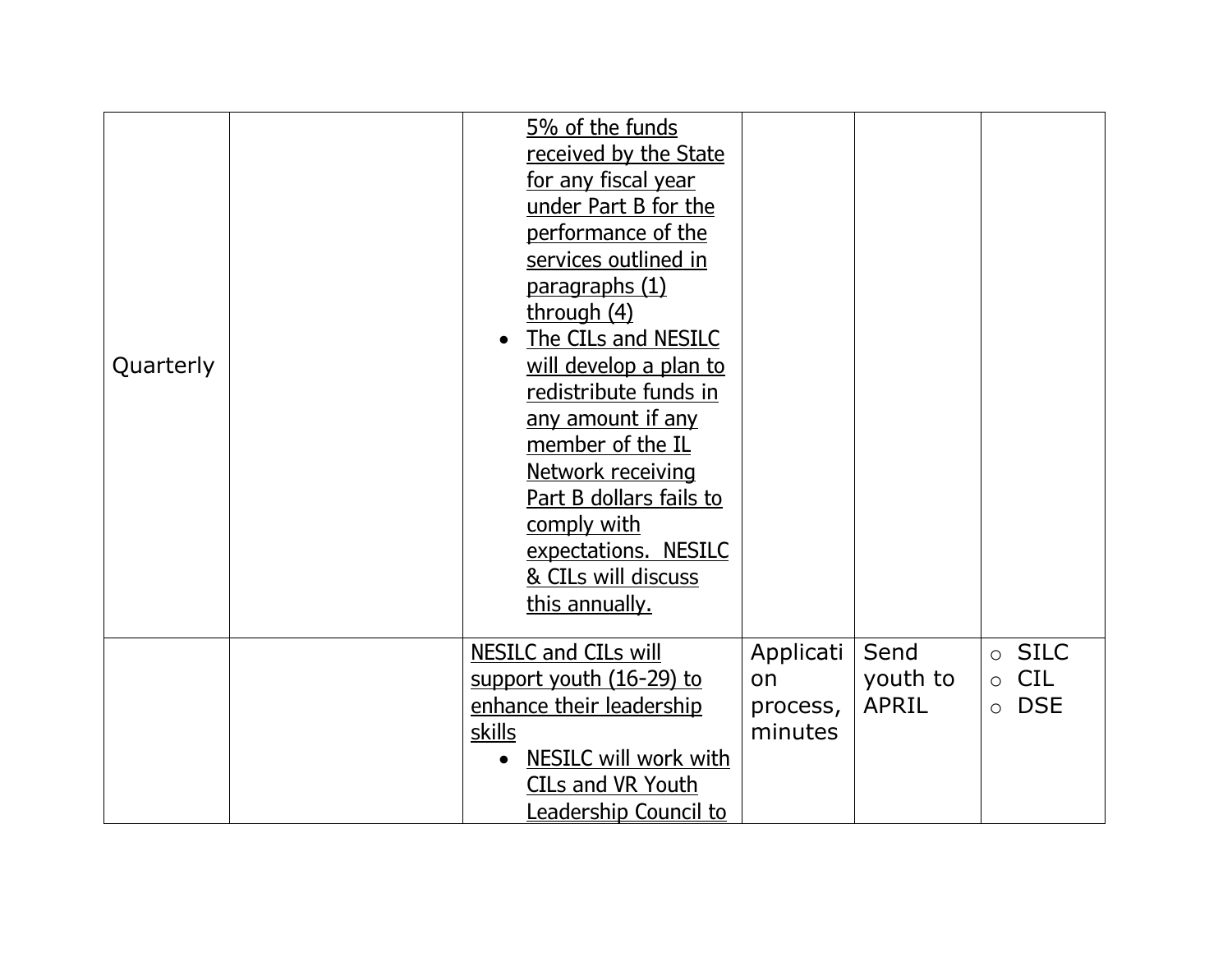| <u>least one youth that</u> |                                                                                                                                                                                                                                                                                                                                                                                                                                                                                                                 |  |
|-----------------------------|-----------------------------------------------------------------------------------------------------------------------------------------------------------------------------------------------------------------------------------------------------------------------------------------------------------------------------------------------------------------------------------------------------------------------------------------------------------------------------------------------------------------|--|
| is a resident of            |                                                                                                                                                                                                                                                                                                                                                                                                                                                                                                                 |  |
| Nebraska. NESILC &          |                                                                                                                                                                                                                                                                                                                                                                                                                                                                                                                 |  |
| CILs will develop           |                                                                                                                                                                                                                                                                                                                                                                                                                                                                                                                 |  |
|                             |                                                                                                                                                                                                                                                                                                                                                                                                                                                                                                                 |  |
|                             |                                                                                                                                                                                                                                                                                                                                                                                                                                                                                                                 |  |
|                             |                                                                                                                                                                                                                                                                                                                                                                                                                                                                                                                 |  |
|                             |                                                                                                                                                                                                                                                                                                                                                                                                                                                                                                                 |  |
|                             |                                                                                                                                                                                                                                                                                                                                                                                                                                                                                                                 |  |
|                             |                                                                                                                                                                                                                                                                                                                                                                                                                                                                                                                 |  |
|                             |                                                                                                                                                                                                                                                                                                                                                                                                                                                                                                                 |  |
|                             |                                                                                                                                                                                                                                                                                                                                                                                                                                                                                                                 |  |
|                             | expand voting<br>membership for at<br><u>least 1 youth (16-29).</u><br><b>NESILC will expand</b><br>voting membership<br>for 2 youth members<br>by March, 2021.<br>Investigate and<br><b>Support Youth</b><br>Leadership<br>Opportunities for<br>vouth in Nebraska to<br><u>include sponsorship</u><br>to the APRIL<br>Conference for at<br>application & criteria<br>for attendance by<br>June, 2021.<br>Youth member to<br>attend will be<br>determined by<br>applications received.<br>Decision will be made |  |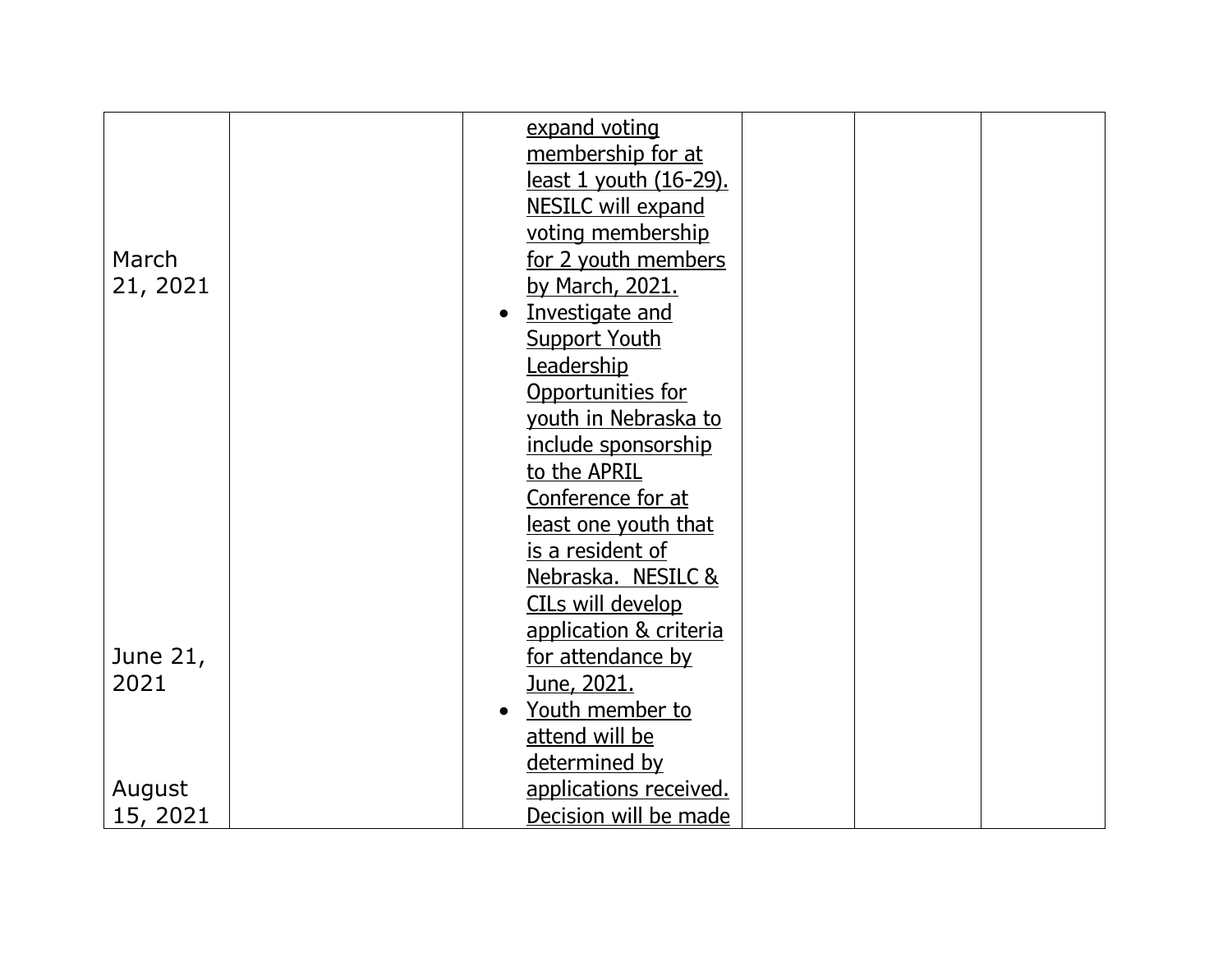|  | 2021.<br>hv.<br>-- |  |  |
|--|--------------------|--|--|
|  |                    |  |  |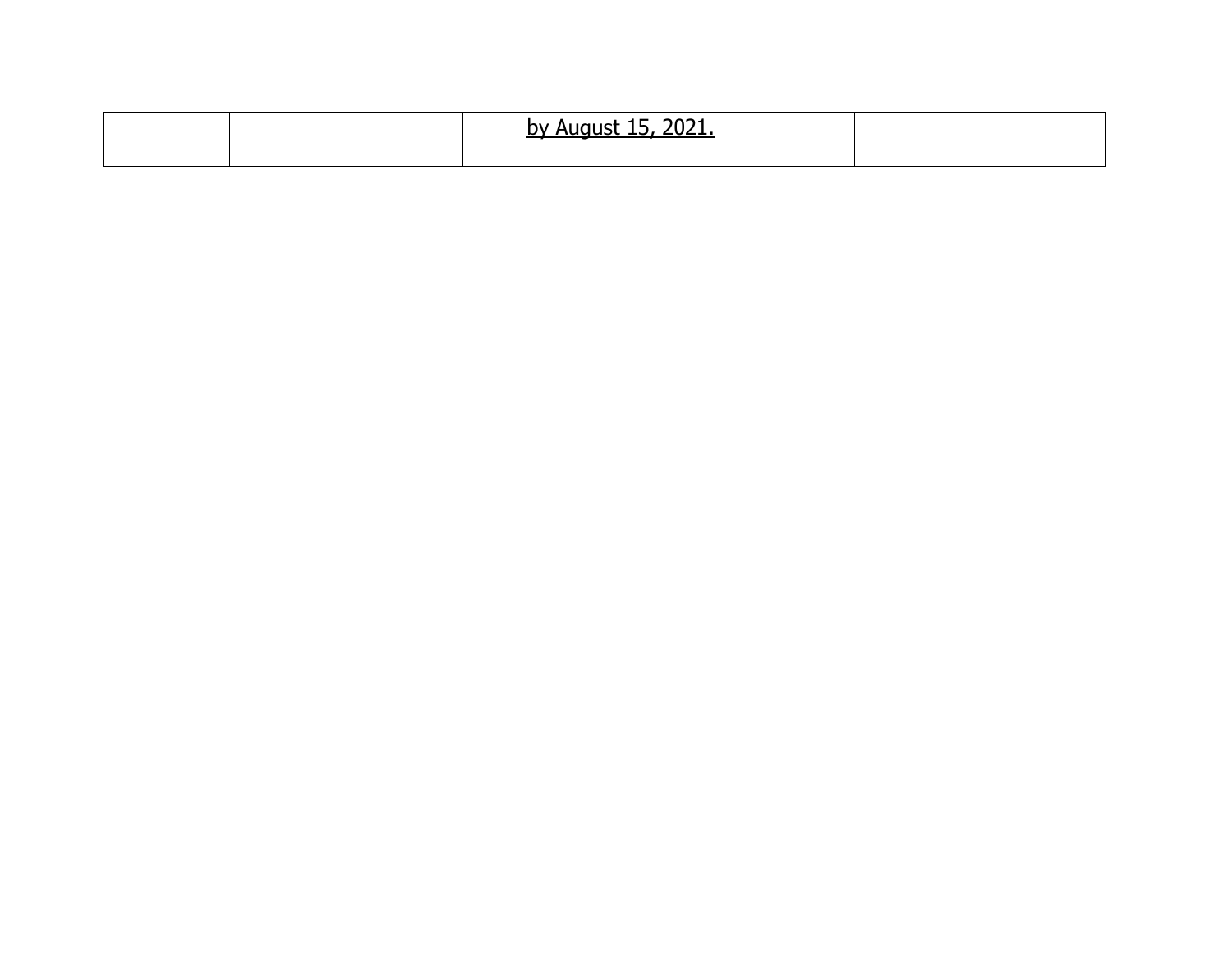#### 1.5 Financial Plan

Sources, uses of, and efforts to coordinate funding to be used to accomplish the Goals and Objectives. Process for grants/contracts, selection of grantees, and distribution of funds to facilitate effective operations and provision of services.

| <b>Fiscal Year(s): 2020-2021</b>                                                    |                                 |                                           |                                     |                                                                                     |                                                   |
|-------------------------------------------------------------------------------------|---------------------------------|-------------------------------------------|-------------------------------------|-------------------------------------------------------------------------------------|---------------------------------------------------|
| <b>Sources</b>                                                                      |                                 | <b>Projected Funding Amounts and Uses</b> |                                     |                                                                                     |                                                   |
|                                                                                     | <b>SILC</b><br>Resource<br>Plan | <b>IL</b> Services                        | General CIL<br>Operations           | Other SPIL<br>Activities                                                            | Retained by<br>DSE for<br>Administrative<br>costs |
| <b>Title VII Funds</b>                                                              |                                 |                                           |                                     |                                                                                     |                                                   |
| Chapter 1,<br>Subchapter B                                                          | 101615                          |                                           | 96195 IR<br>96195 LHD               | 5981-training<br>4,709-APRIL<br>10,000-needs<br>assessment<br>$10,000-$<br>webinarr | 16935                                             |
| Chapter 1,<br>Subchapter C                                                          |                                 |                                           | 168,471-IR<br>804,343<br><b>LHD</b> |                                                                                     |                                                   |
|                                                                                     |                                 |                                           |                                     |                                                                                     |                                                   |
| <b>Other Federal</b><br><b>Funds-CARES</b><br>Act                                   |                                 |                                           | 650,000-<br><b>LHD</b><br>85,000-IR |                                                                                     |                                                   |
| Sec. $101(a)(18)$<br>of the Act<br>(Innovation and<br>Expansion)<br>Social Security |                                 |                                           |                                     |                                                                                     |                                                   |
| Reimbursement                                                                       |                                 |                                           |                                     |                                                                                     |                                                   |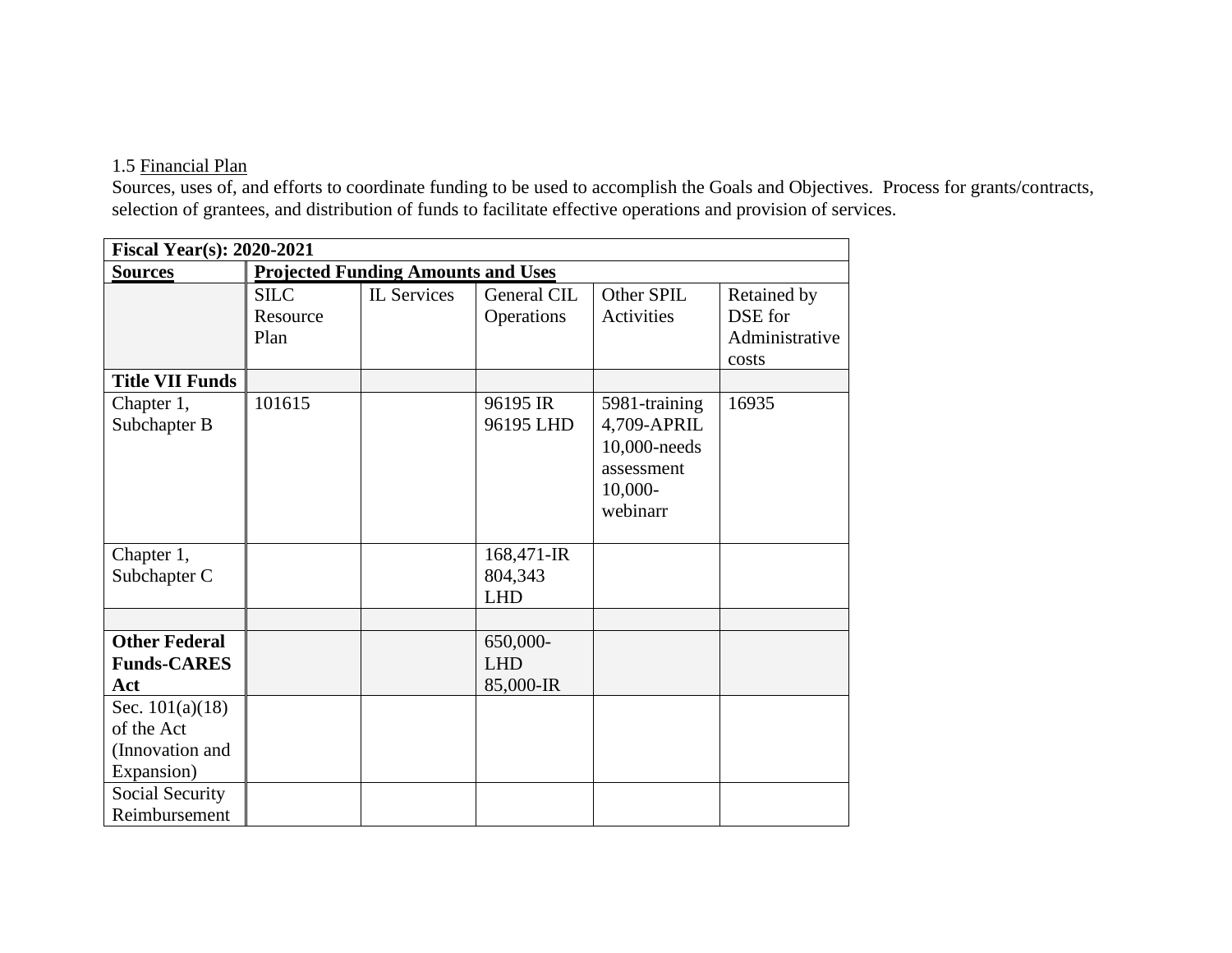| Other              |      |          |      |      |
|--------------------|------|----------|------|------|
|                    |      |          |      |      |
| <b>Non-Federal</b> |      |          |      |      |
| <b>Funds</b>       |      |          |      |      |
| <b>State Funds</b> | 9000 | 8520 IR  | 2460 | 1500 |
|                    |      | 8520 LHD |      |      |
| Other              |      |          |      |      |

| <b>Fiscal Year(s): 2021-2022</b>                                                    |                                 |                                           |                           |                                                                                     |                                                   |
|-------------------------------------------------------------------------------------|---------------------------------|-------------------------------------------|---------------------------|-------------------------------------------------------------------------------------|---------------------------------------------------|
| <b>Sources</b>                                                                      |                                 | <b>Projected Funding Amounts and Uses</b> |                           |                                                                                     |                                                   |
|                                                                                     | <b>SILC</b><br>Resource<br>Plan | <b>IL</b> Services                        | General CIL<br>Operations | Other SPIL<br>Activities                                                            | Retained by<br>DSE for<br>Administrative<br>costs |
| <b>Title VII Funds</b>                                                              |                                 |                                           |                           |                                                                                     |                                                   |
| Chapter 1,<br>Subchapter B                                                          | 101615                          |                                           | 96195 IR<br>96195 LHD     | 5981-training<br>4,709-APRIL<br>10,000-needs<br>assessment<br>$10,000-$<br>webinarr | 16935                                             |
| Chapter 1,<br>Subchapter C                                                          |                                 |                                           | 168,471-IR<br>804,343 LHD |                                                                                     |                                                   |
|                                                                                     |                                 |                                           |                           |                                                                                     |                                                   |
| <b>Other Federal</b><br><b>Funds</b>                                                |                                 |                                           |                           |                                                                                     |                                                   |
| Sec. $101(a)(18)$<br>of the Act<br>(Innovation and<br>Expansion)<br>Social Security |                                 |                                           |                           |                                                                                     |                                                   |
| Reimbursement                                                                       |                                 |                                           |                           |                                                                                     |                                                   |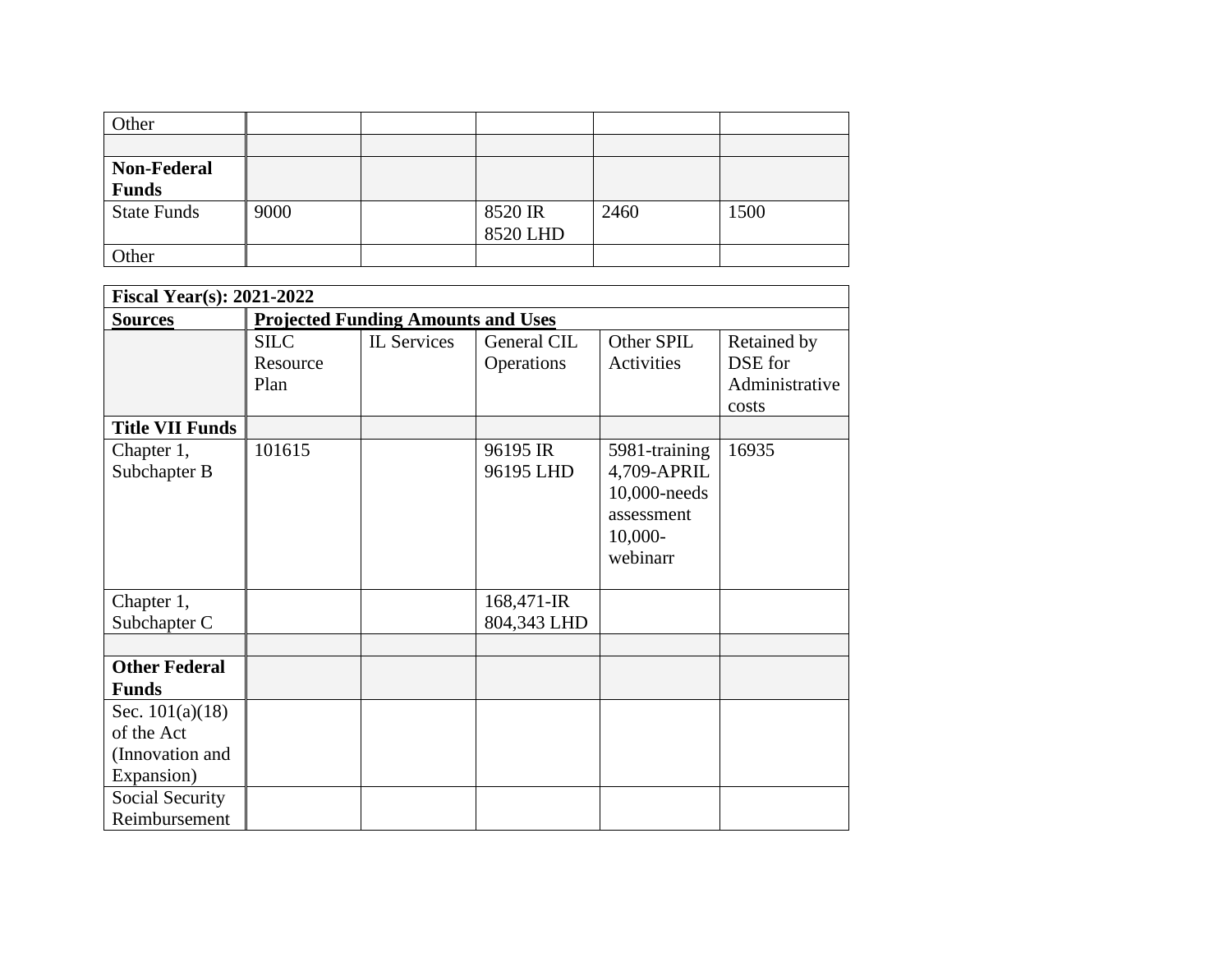| Other              |      |          |      |      |
|--------------------|------|----------|------|------|
|                    |      |          |      |      |
| <b>Non-Federal</b> |      |          |      |      |
| <b>Funds</b>       |      |          |      |      |
| <b>State Funds</b> | 9000 | 8520 IR  | 2460 | 1500 |
|                    |      | 8520 LHD |      |      |
| Other              |      |          |      |      |

| <b>Fiscal Year(s): 2022-2023</b> |             |                                           |             |               |                |
|----------------------------------|-------------|-------------------------------------------|-------------|---------------|----------------|
| <b>Sources</b>                   |             | <b>Projected Funding Amounts and Uses</b> |             |               |                |
|                                  | <b>SILC</b> | <b>IL</b> Services                        | General CIL | Other SPIL    | Retained by    |
|                                  | Resource    |                                           | Operations  | Activities    | DSE for        |
|                                  | Plan        |                                           |             |               | Administrative |
|                                  |             |                                           |             |               | costs          |
| <b>Title VII Funds</b>           |             |                                           |             |               |                |
| Chapter 1,                       | 101615      |                                           | 96195 IR    | 5981-training | 16935          |
| Subchapter B                     |             |                                           | 96195 LHD   | 4,709-APRIL   |                |
|                                  |             |                                           |             | 10,000-needs  |                |
|                                  |             |                                           |             | assessment    |                |
|                                  |             |                                           |             | $10,000-$     |                |
|                                  |             |                                           |             | webinarr      |                |
|                                  |             |                                           |             |               |                |
| Chapter 1,                       |             |                                           | 168,471-IR  |               |                |
| Subchapter C                     |             |                                           | 804,343 LHD |               |                |
|                                  |             |                                           |             |               |                |
| <b>Other Federal</b>             |             |                                           |             |               |                |
| <b>Funds</b>                     |             |                                           |             |               |                |
| Sec. $101(a)(18)$                |             |                                           |             |               |                |
| of the Act                       |             |                                           |             |               |                |
| (Innovation and                  |             |                                           |             |               |                |
| Expansion)                       |             |                                           |             |               |                |
| Social Security                  |             |                                           |             |               |                |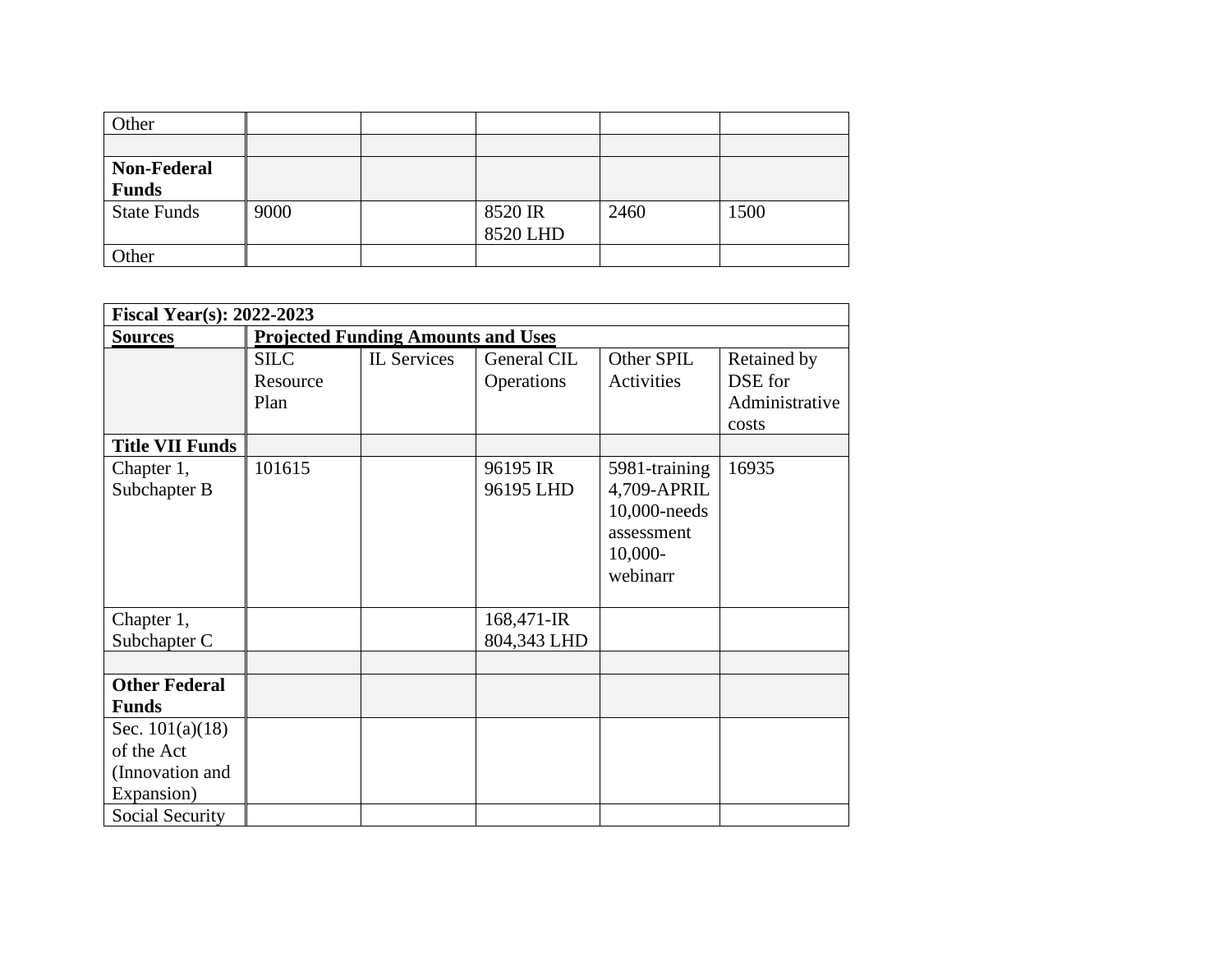| Reimbursement      |      |          |      |      |
|--------------------|------|----------|------|------|
| Other              |      |          |      |      |
|                    |      |          |      |      |
| <b>Non-Federal</b> |      |          |      |      |
| <b>Funds</b>       |      |          |      |      |
| <b>State Funds</b> | 9000 | 8520 IR  | 2460 | 1500 |
|                    |      | 8520 LHD |      |      |
| Other              |      |          |      |      |

Description of financial plan narrative.

The SILC will receive 30% of Part B funds for a n estimated amount of \$101,615.00 plus 30% of state match of \$9,000.00 for a total of \$110,615.00. The DSE will receive 5% of the part B dollars for an estimated amount of \$16,935.00 plus 5% of the state match for\$1,500.00 to total \$18,435.00. Each of the Center for Independent Living will receive 28.4% of the Part B funds for an estimated total of \$96,195.00 and 28.4% of State match for \$\$8,520.00 for a total of \$104,715.00. There will be small training grants through an application process developed by CILs. SILC and DSE to be given to each Center every year of the SPIL to total 1.5% of part B Funds for \$5,081.00 and 1.5% of State match for \$450.00 which totals \$5,531.00. Up to \$4,709.00 will be allocated for youth attending APRIL. We will allow up to \$10,000.00 for technical expertise to develop webinar and \$10,000.00 for aid in developing any aspects of Needs Assessment.

Currently we are only receiving \$30,000.00 of the State Match, it should actually be \$33,871. The paperwork has been submitted to rectify this however, the legislature ended early because of the COVID-19 Pandemic prior to changes in budget could be made. Therefore, the DSE has agreed to provide in-kind training to help with preparation for webinars.

The IL Network has determined that the minimum funding level for Nebraska is \$250,000.00.

If there is any additional new federal Part C Independent Living allocation made available, which are not a general PART C or Cost of Living Part C funds for existing Part C funded centers, and the Nebraska SILC, CILs and DSE have determined that both CILs have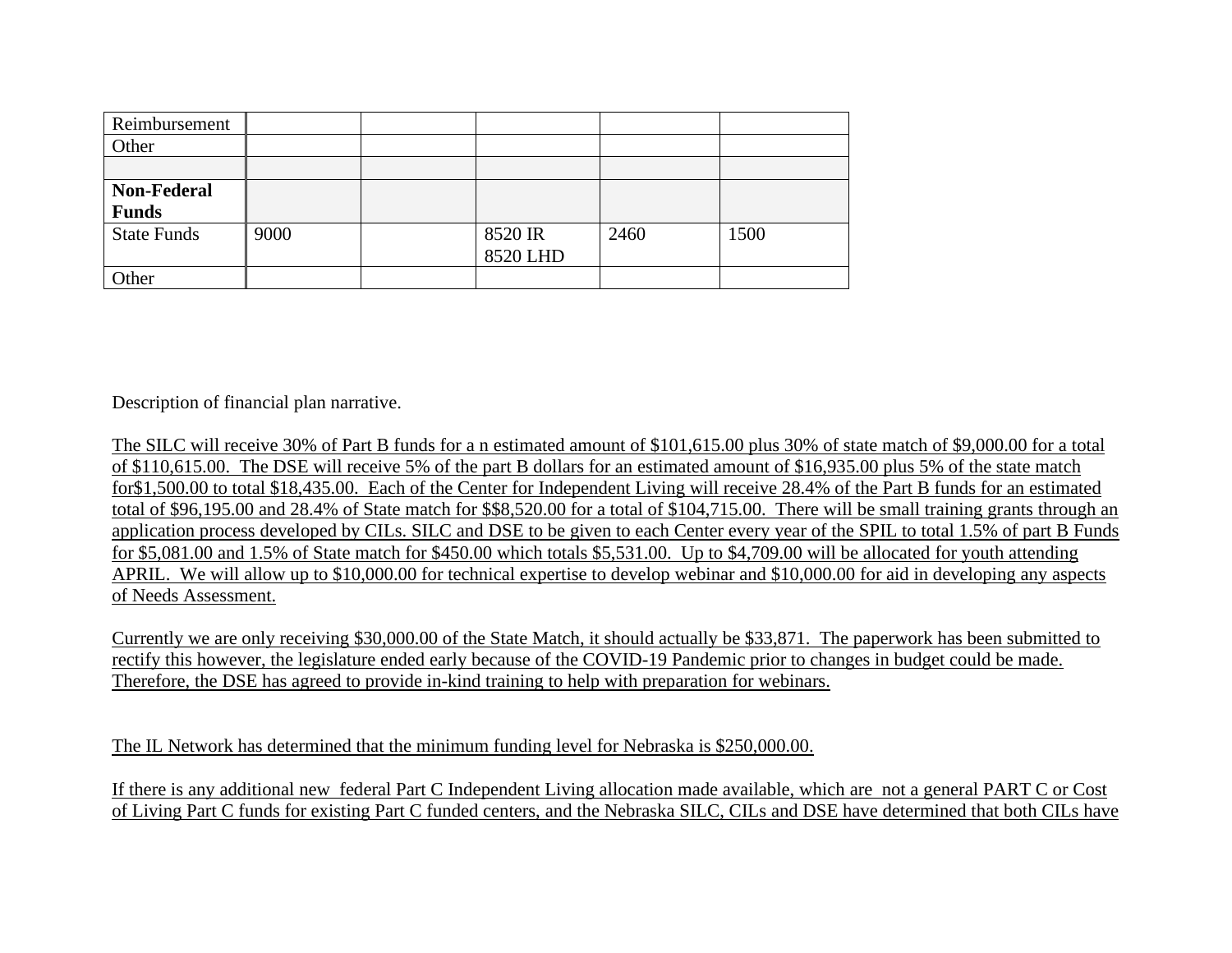reached \$250,000.00 minimum funding level in federal funds, the award of these additional funds would be divided between the Part C centers in a formula of 50%/50% between the two CILs.

If for any reason a CIL closes the NESILC and remaining CILs will redistribute funds as needed. NESILC and the CILs will determine process for fund redistribution. RFP will be sent out by ACL since both of our CILs receive Part C dollars. However, if the closure should happen near the end of fiscal year it may be necessary to let the state such as Vocational Rehabilitation and Assistive Technology Partnership will help during that time period.

The Grant Process is:

| <b>TIMELINE</b> | TASK                                                                                                                                                | <b>PROCESSING</b><br><b>TIME ESTIMATE</b> |
|-----------------|-----------------------------------------------------------------------------------------------------------------------------------------------------|-------------------------------------------|
| September       | DSE Business Office works with the<br>DSE Grant PI to format SPIL Budget                                                                            | 1-2 Weeks                                 |
| September       | Subrecipients forms sent to the DSE<br><b>Business Office for the upcoming grant</b><br>year:<br>Intent to Form a                                   | Up to 4 weeks                             |
|                 | Α.<br>Subcontract<br><b>Subrecipients Contacts</b><br>B.<br>Page<br>C.<br><b>Budget</b><br>D.<br><b>Budget Justification</b><br>Е.<br>Scope of Work |                                           |
|                 |                                                                                                                                                     |                                           |
| Oct - Nov       | ACL Notice of Award is received at the<br>DSE for the new grant year                                                                                | <b>Same Business</b><br>Day               |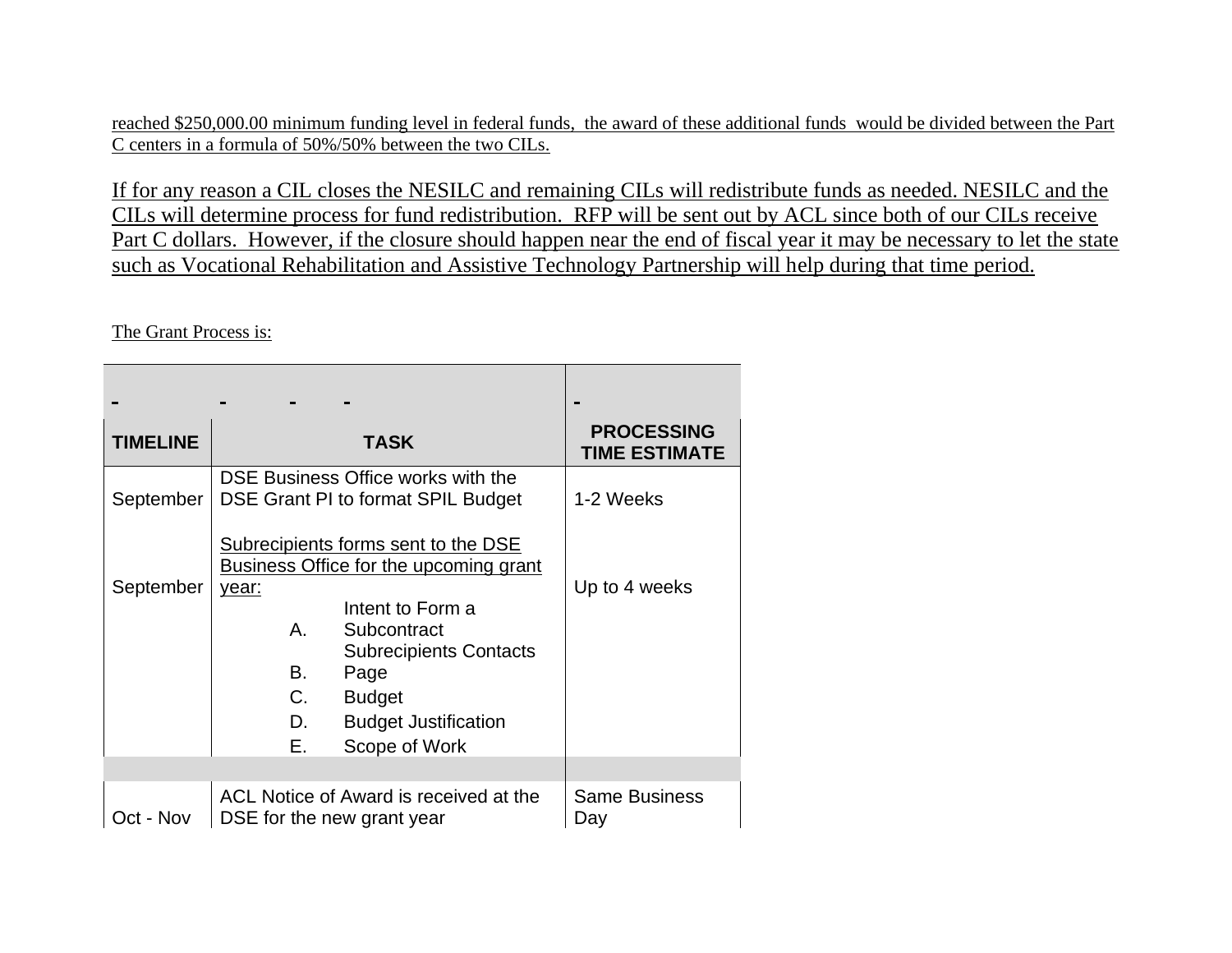| Oct - Nov | DSE Business Office processes UNMC<br>internal forms for Sponsored Programs              | Up to 2 Weeks     |
|-----------|------------------------------------------------------------------------------------------|-------------------|
| Oct - Nov | Subrecipients forms are reviewed by the<br><b>DSE Business Office</b>                    | Up to 2 Weeks     |
| Oct - Dec | <b>DSE Sponsored Programs reviews</b><br>internal forms and sets up account              | Up to 4 Weeks     |
| Oct - Dec | Subrecipient Contracts drafted by<br><b>Sponsored Programs DSE</b>                       | Up to 2 Weeks     |
| Oct - Dec | Contracts routed by DSE Sponsored<br>Programs for signatures by<br>Subrecipients         | 1-2 Weeks         |
| Oct - Dec | Fully executed agreement is sent to<br>Subrecipients                                     | 1-2 Business Days |
| Oct - Dec | 1st Quarter Invoice submitted by<br>subrecipient                                         | Up to 4 Weeks     |
| Oct - Dec | DSE Business Office processes 1st Qtr<br>Invoice for payment                             | Up to 4 Weeks     |
| January   | 1st Qtr receipts and expense documents<br>& 2nd Qtr Invoice submitted by<br>subrecipient | Up to 4 Weeks     |

.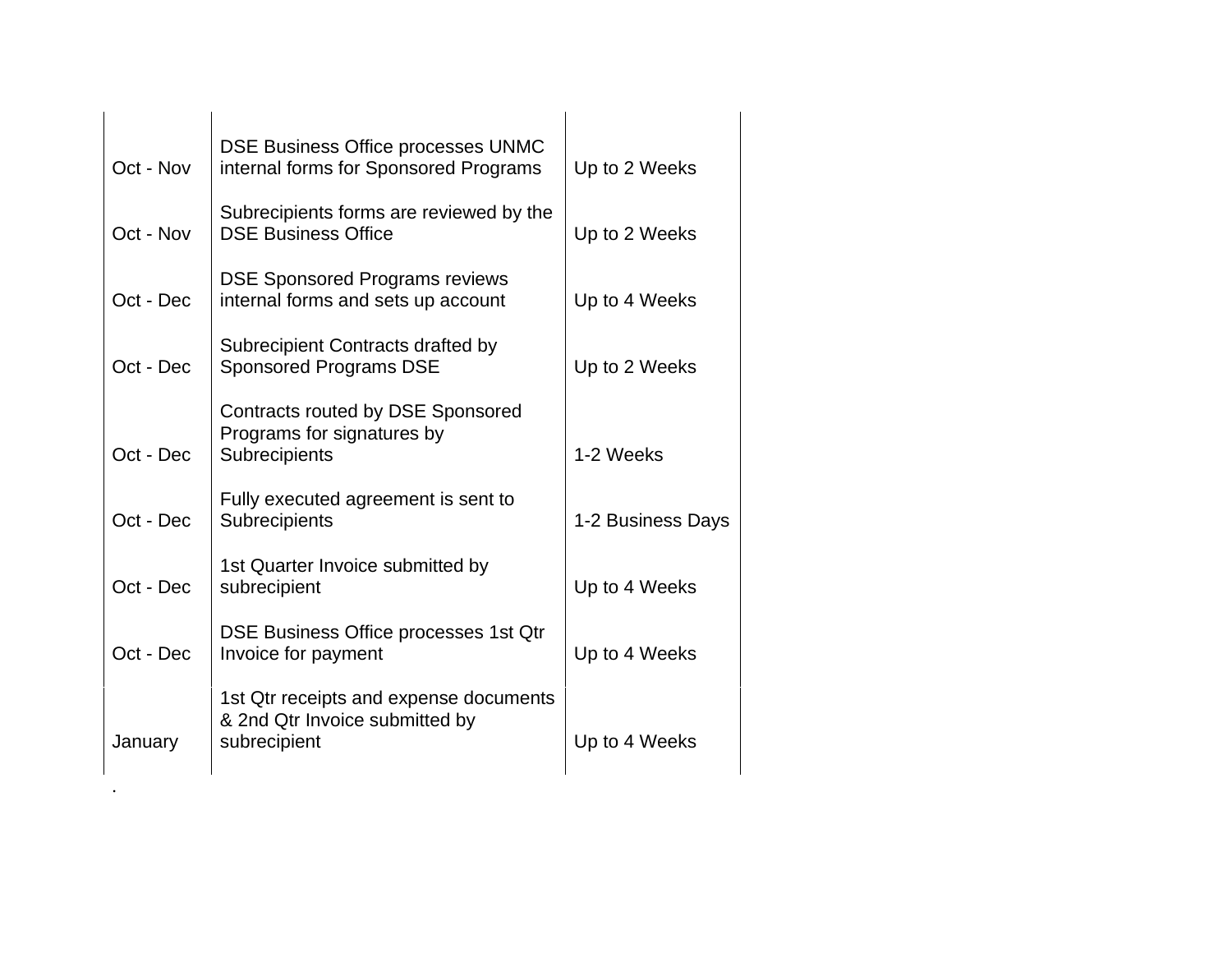| <b>Independent living services</b>                              | <b>Provided</b> | <b>Provided</b> | <b>Provided by</b>               |
|-----------------------------------------------------------------|-----------------|-----------------|----------------------------------|
|                                                                 | using           | using           |                                  |
|                                                                 | Subchapter      | other           |                                  |
|                                                                 | B               | funds           |                                  |
| Core Independent Living Services, as required:                  | $\mathbf X$     | $\bar{X}$       | Independence Rising-             |
| Information and referral                                        |                 |                 | (IR)<br>League of Human Dignity- |
| IL skills training<br>—                                         |                 |                 | (LHD)                            |
| Peer counseling<br>—                                            |                 |                 |                                  |
| Individual and systems advocacy<br>—                            |                 |                 |                                  |
| Transition services including:                                  |                 |                 |                                  |
| Transition from nursing homes $\&$ other                        |                 |                 |                                  |
| institutions                                                    |                 |                 |                                  |
| Diversion from institutions<br>$\blacksquare$                   |                 |                 |                                  |
| Transition of youth (who were eligible for an<br>$\blacksquare$ |                 |                 |                                  |
| IEP) to post-secondary life                                     |                 |                 |                                  |
| Counseling services, including psychological,                   |                 |                 |                                  |
| psychotherapeutic, and related services                         |                 |                 |                                  |
| Services related to securing housing or shelter,                |                 | X               | <b>LHD</b>                       |
| including services related to community group living,           |                 |                 | IR                               |
| and supportive of the purposes of this Act and of the           |                 |                 |                                  |
| titles of this Act, and adaptive housing services               |                 |                 |                                  |
| (including appropriate accommodations to and                    |                 |                 |                                  |
| modifications of any space used to serve, or occupied           |                 |                 |                                  |
| by, individuals with significant disabilities)                  |                 |                 |                                  |
| Note: CILs are not allowed to own or operate housing.           |                 |                 |                                  |
| Mobility training                                               |                 |                 | IR-certified Peer                |
|                                                                 |                 |                 | Support                          |
| Services and training for individuals with cognitive            |                 | X               | <b>LHD</b>                       |
| and sensory disabilities, including life skills training,       |                 |                 | IR                               |
| and interpreter and reader services                             |                 |                 |                                  |
| Personal assistance services, including attendant care          |                 | $\mathbf X$     | <b>LHD</b>                       |
| and the training of personnel providing such services           |                 |                 | <b>IR</b>                        |
| Surveys, directories and other activities to identify           |                 |                 |                                  |
| appropriate housing, recreation, accessible                     |                 |                 |                                  |
| transportation and other support services                       |                 |                 |                                  |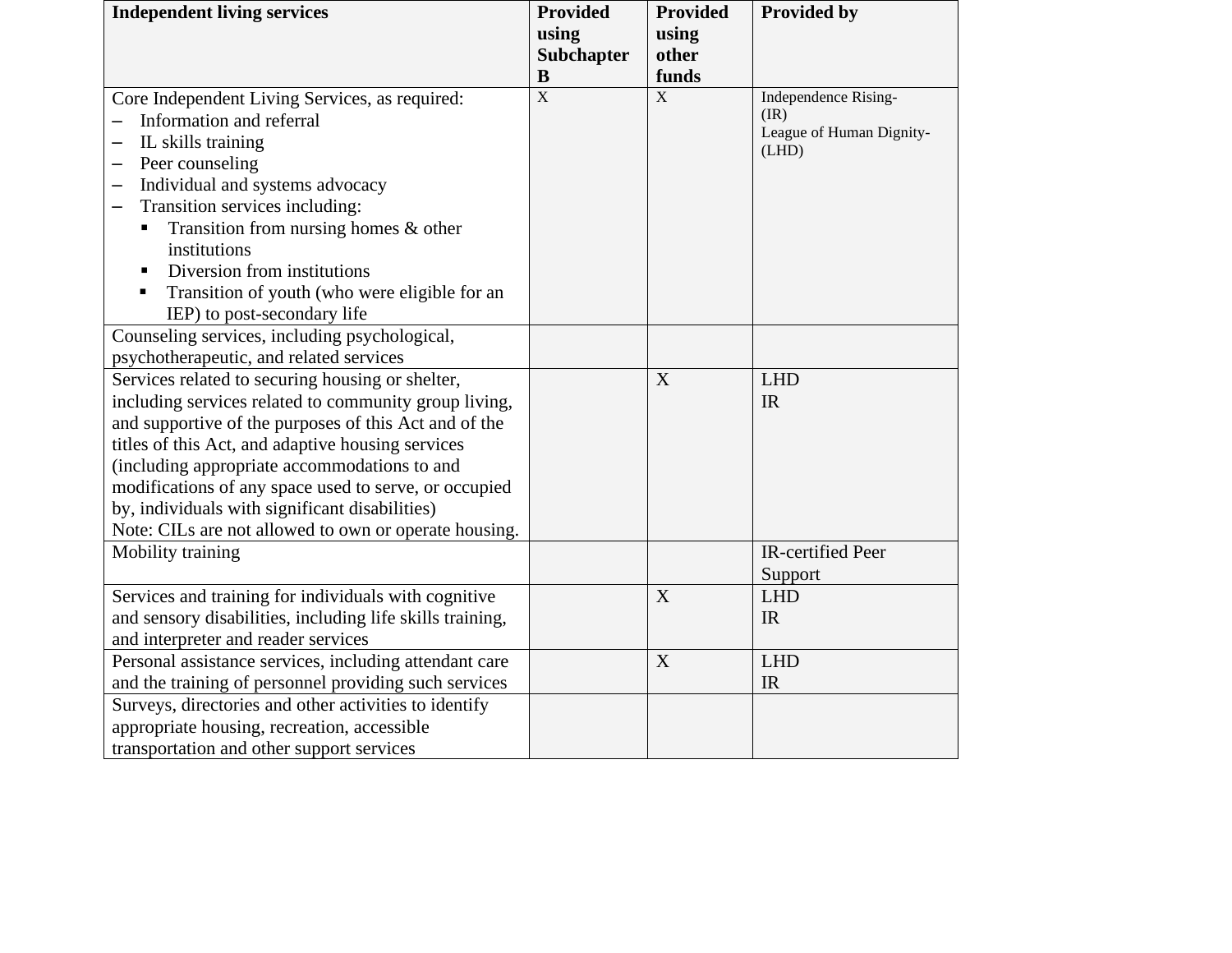| Consumer information programs on rehabilitation and<br>IL services available under this Act, especially for<br>minorities and other individuals with disabilities who<br>have traditionally been unserved or underserved by<br>programs under this Act                           | X | <b>LHD</b><br>IR        |
|----------------------------------------------------------------------------------------------------------------------------------------------------------------------------------------------------------------------------------------------------------------------------------|---|-------------------------|
| Education and training necessary for living in the<br>community and participating in community activities                                                                                                                                                                        | X | <b>LHD</b><br>IR        |
| Supported living<br>Note: CILs are not allowed to own or operate housing.                                                                                                                                                                                                        | X | <b>LHD</b><br>IR        |
| Transportation, including referral and assistance for<br>such transportation                                                                                                                                                                                                     | X | <b>LHD</b><br><b>IR</b> |
| Physical rehabilitation<br>Therapeutic treatment                                                                                                                                                                                                                                 |   |                         |
| Provision of needed prostheses and other appliances<br>and devices                                                                                                                                                                                                               |   |                         |
| Assistive Technology (which includes what was<br>formerly known as "rehabilitation technology" and<br>includes prostheses)                                                                                                                                                       | X | <b>LHD</b><br>IR        |
| Individual and group social and recreational services                                                                                                                                                                                                                            |   |                         |
| Training to develop skills specifically designed for<br>youths who are individuals with significant<br>disabilities to promote self-awareness and esteem,<br>develop advocacy and self-empowerment skills, and<br>explore career options                                         | X | <b>LHD</b><br><b>IR</b> |
| Services for children with significant disabilities                                                                                                                                                                                                                              | X | <b>LHD</b><br>IR        |
| Services under other Federal, State, or local programs<br>designed to provide resources, training, counseling, or<br>other assistance of substantial benefit in enhancing the<br>independence, productivity, and quality of life of<br>individuals with significant disabilities | X | <b>LHD</b><br>IR        |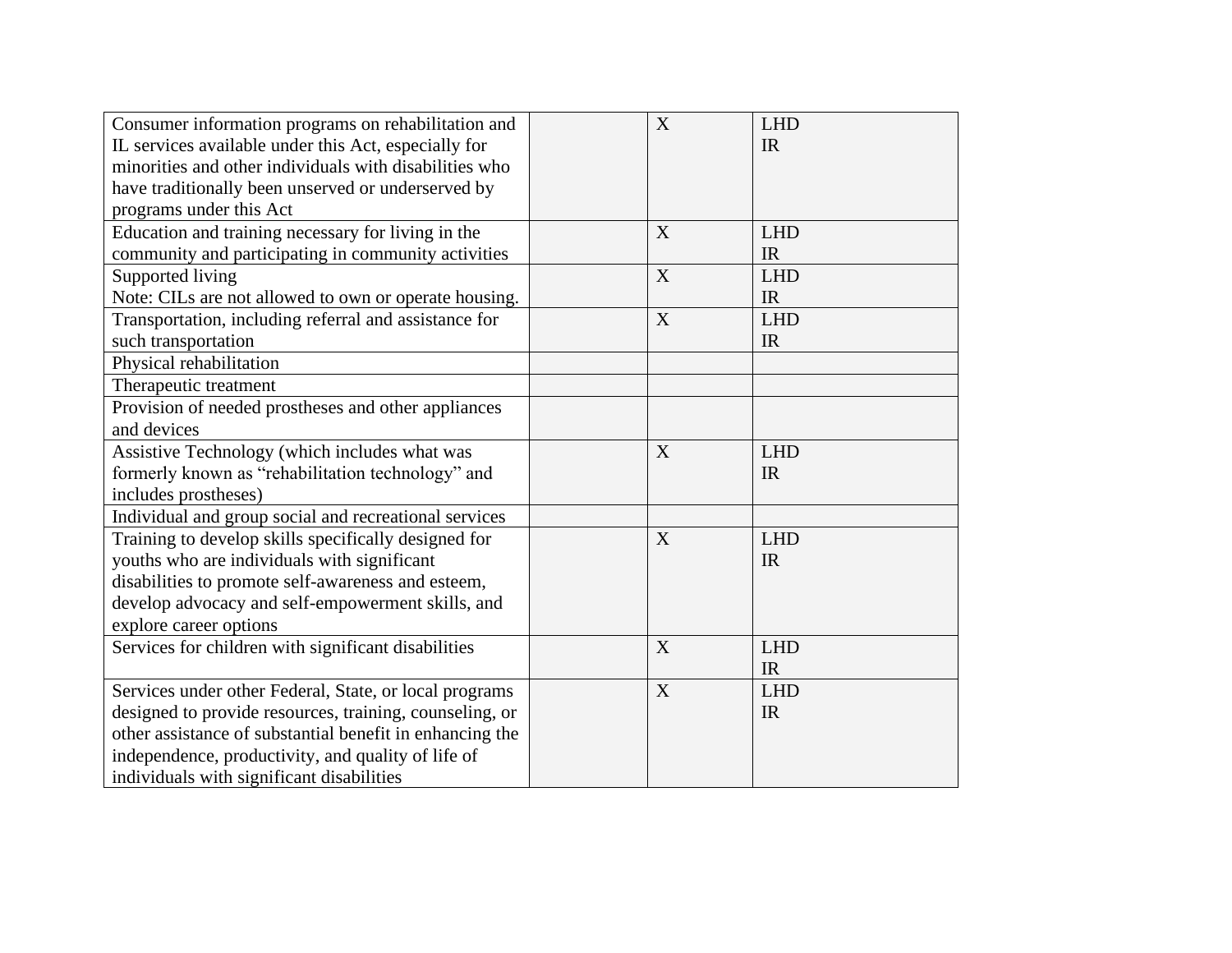| Appropriate preventive services to decrease the need     |  | <b>LHD</b> |
|----------------------------------------------------------|--|------------|
| of individuals with significant disabilities for similar |  | IR         |
| services in the future                                   |  |            |
| Community awareness programs to enhance the              |  | <b>LHD</b> |
| understanding and integration into society of            |  | IR         |
| individuals with disabilities                            |  |            |
| Other necessary services not inconsistent with the Act   |  |            |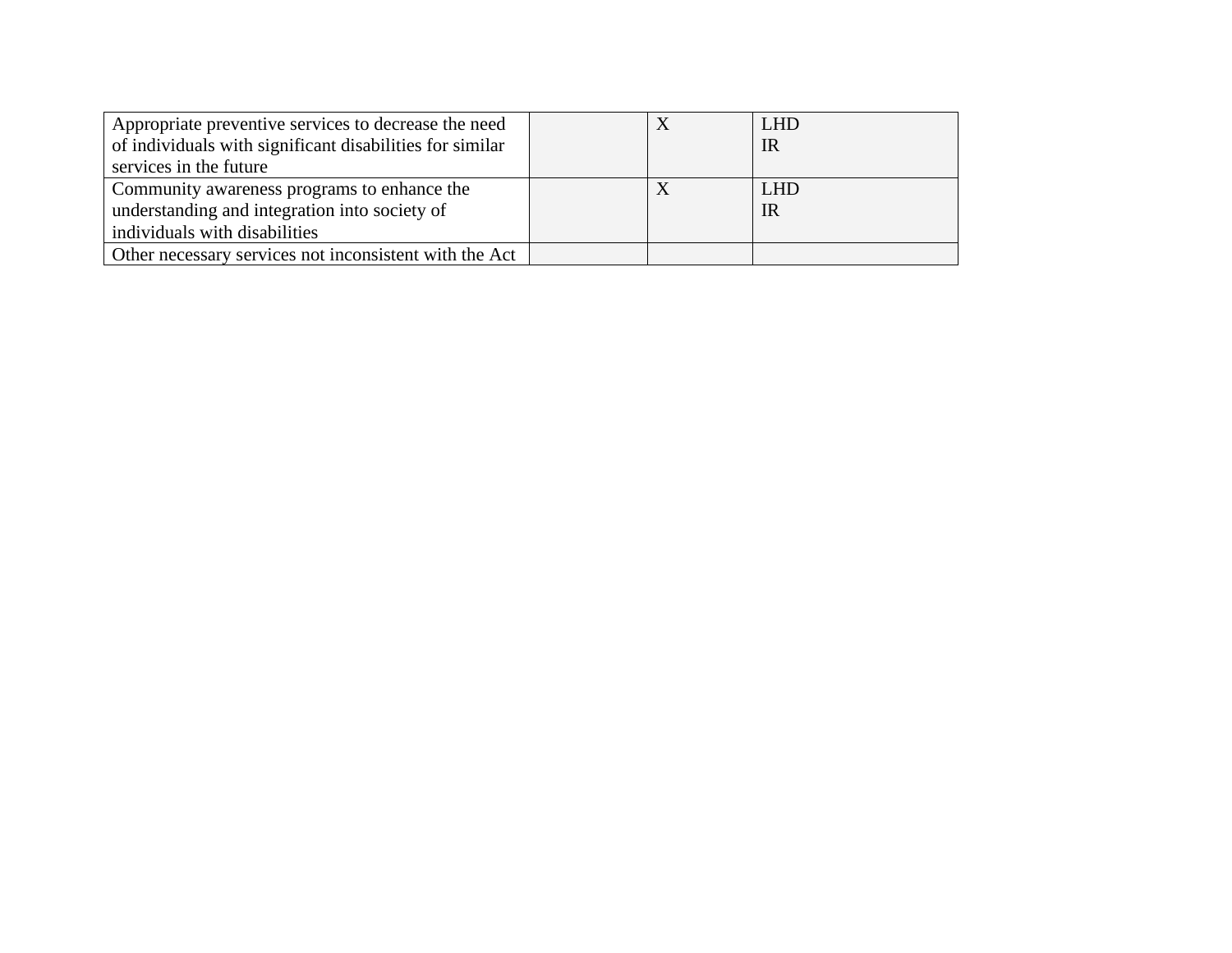# Counties served by Centers for Independent Liv-<br>ing in Nebraska



**Independence Rising-Part B Independence Rising-Part C League of Human Dignity-Part B League of Human Dignity-Part C** 

10/16/2019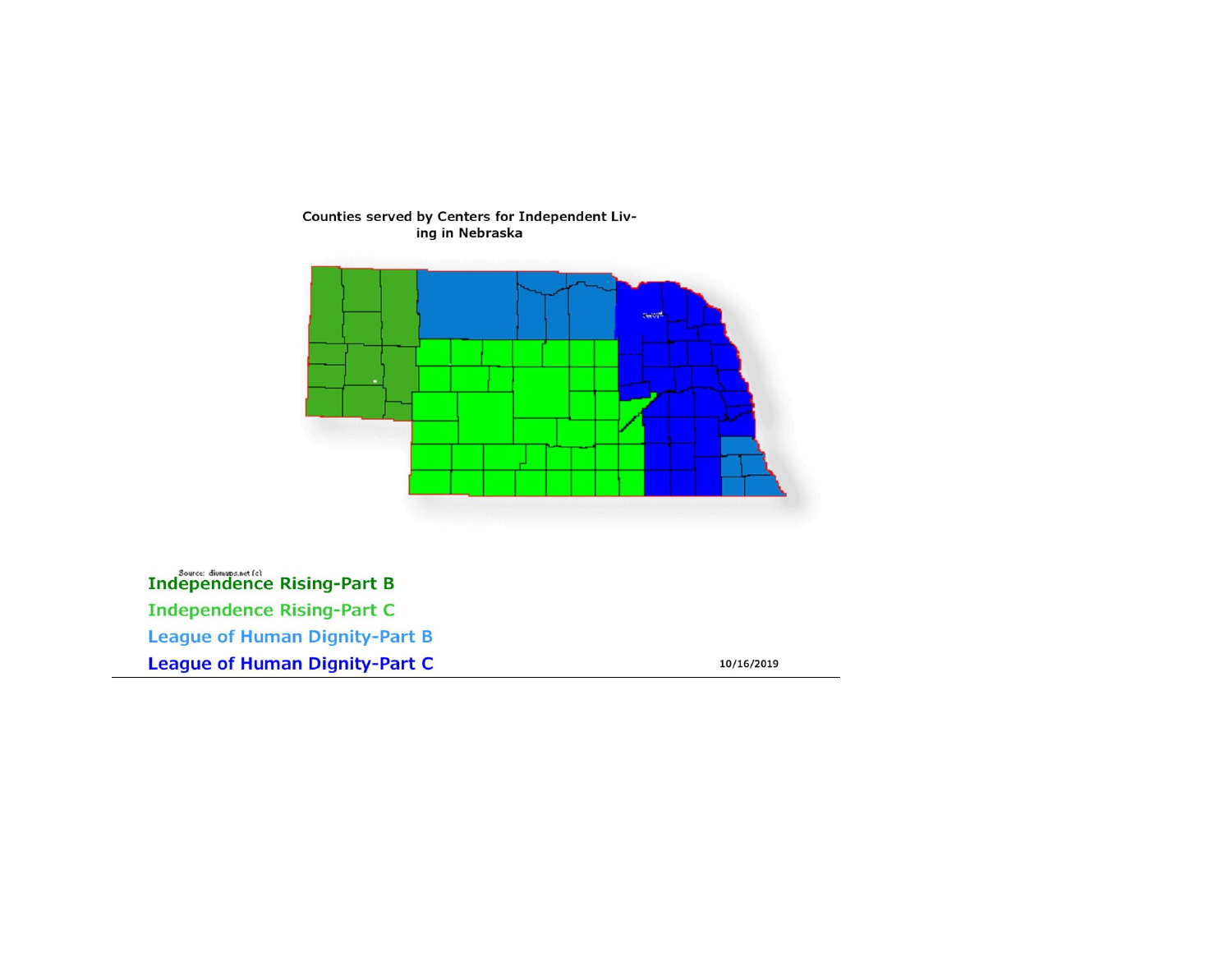#### **Section 2: Scope, Extent, and Arrangements of Services**

#### 2.1 Services

Services to be provided to persons with disabilities that promote full access to community life including geographic scope, determination of eligibility and statewideness.

#### 2.2 Outreach define unserved and underserved

Identify steps to be taken regarding statewide outreach to populations that are unserved or underserved by programs that are funded under Title VII, including minority groups and urban and rural populations.

# Unserved Populations-Currently in Nebraska all 93 counties are being served by the existing CILs.

Underserved Populations is defined for use in Nebraska while all 93 counties in the state of Nebraska are technically served, realistically the services are limited by resources available. In addition, the definition of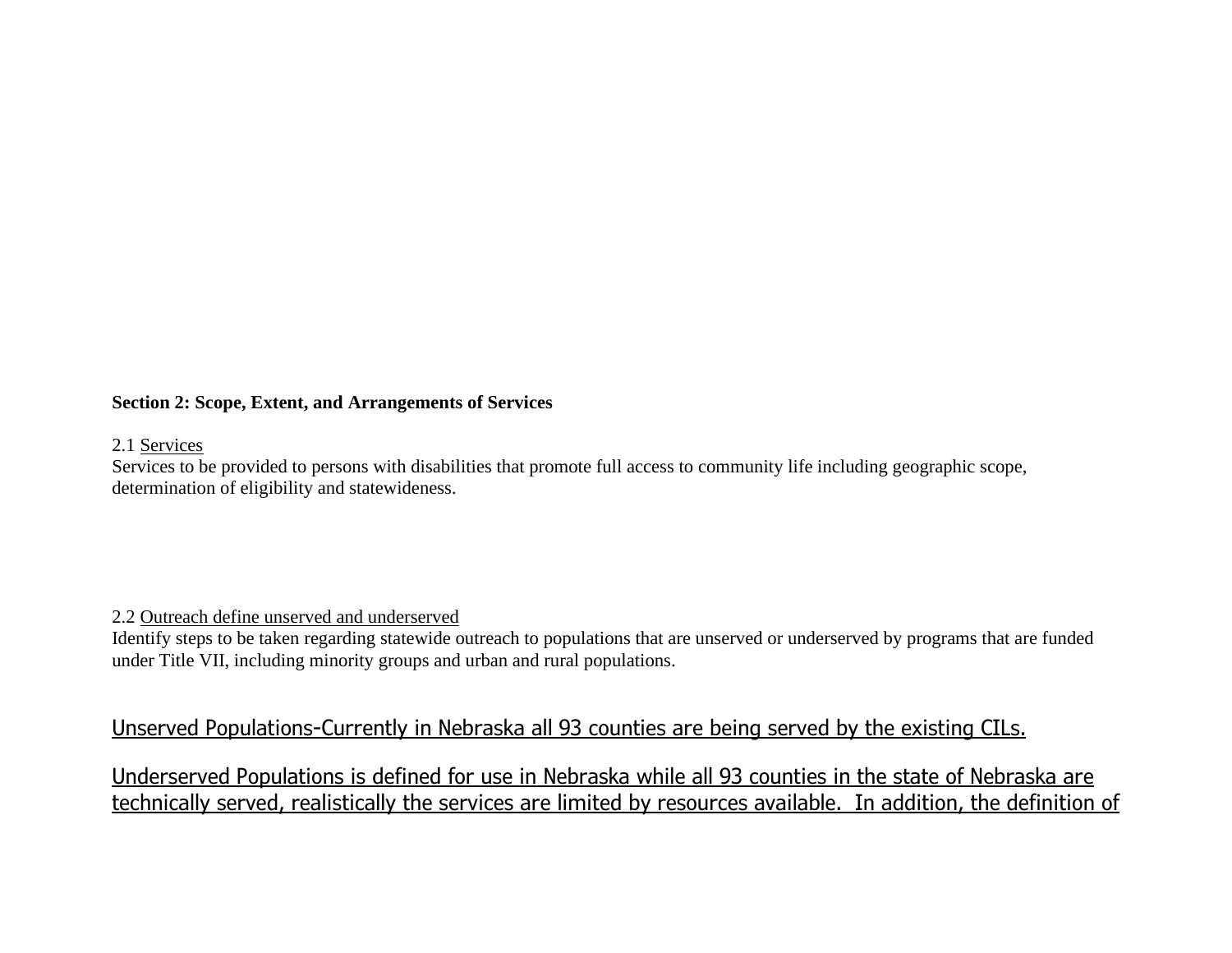underserved populations include urban, rural and frontier populations. As well as minority populations that include but not limited to African American, Hispanic, Asian and Indigenous communities. Communities are also underserved because of limited English proficiency and resources available to family. Due to the very rural nature of the State of Nebraska and because we are a minimum funded state, outreach efforts will be statewide.

The League of Human Dignity serves Boyd, Brown, Cherry, Holt, Johnson, Keya Paha, Nemaha, Otoe, Pawnee, Richardson, Rock Counties utilizing Part B Funds. Independence Rising serves Banner, Box Butte, Cheyenne, Dawes, Deuel, Garden, Morrill, Scotts Bluff, Sheridan, Sioux, Kimball Counties with Part B Funds.

Each CIL and the DSE has their own outreach plan as how to outreach to the underserved populations in the areas they serve. The SILC continues to reach out to all Nebraskans with disabilities.

The SILC and the CILs also partner with other disability, aging and other organizations in Nebraska, whenever possible, to collaborate on reaching out to these underserved populations. Due to minimum funding levels that Nebraska receives for independent living and the lack of state funding, it is not possible to do any additional outreach activities at this time

The SILC and the CILs also partner with other disability and aging organizations, whenever possible, to collaborate on reaching out to these underserved populations. Due to the inadequate funding that Nebraska receives for independent living, it is not possible to do any additional outreach activities at this time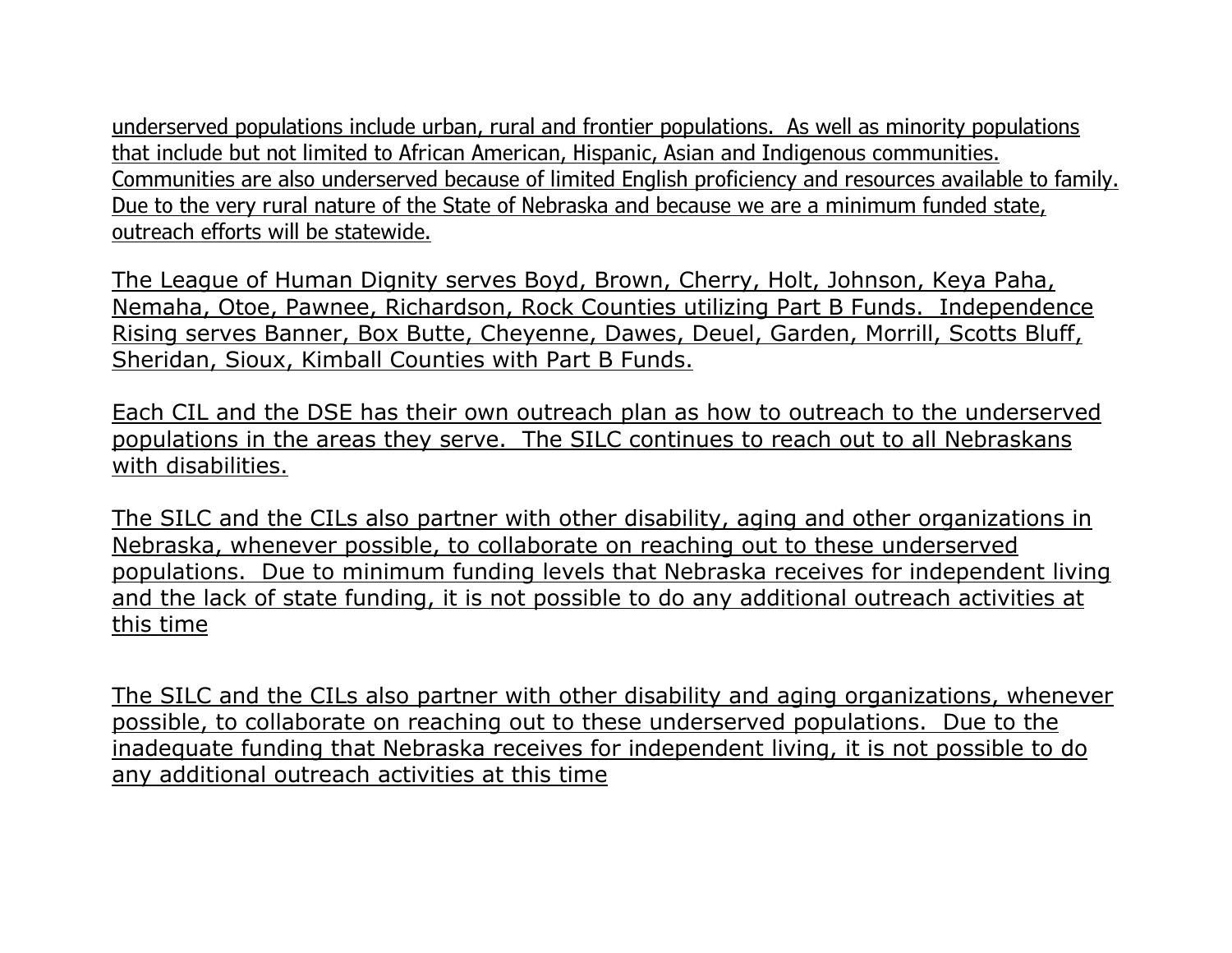CILs participate in events, to include but not limited to minority health fairs. CILs will provide report at the SILC quarterly meetings twice a year to discuss of gaps & barriers they are seeing. CILs will develop their own outreach plan a plan to address these gaps. NESILC & CILs will develop a statewide outreach plan as a result of these discussions

In addition, the things being currently done include but are not limited to:

- Regular visits to three different American Indian reservations.
- Coordination with local Hispanic, Vietnamese, Eastern European and Middle Eastern organizations.
- The LHD has key information translated into Hispanic, Asian, Middle Eastern, and Eastern European and provides interpreters for those who experience English as a Second Language (ESL) and require an interpreter
- We will continue efforts to reach out to the Native Americans, Hispanics and other minority groups with disabilities while looking for opportunities to expand our efforts.
- The League of Human Dignity provides Medicaid Waiver Assessments for individuals statewide. They have opened offices throughout the state to aid in this process.
- If an individual needs include the core IL services the individual is referred to the Center for Independent Living that serves the area of the state they live in.
- Center for Independent Living of Central Nebraska dba Independence Rising has established itinerant office locations in Western Nebraska which has ensured continued access to services in underserved parts of the State. This means staff meets with consumer at whatever location is convenient.
- The SILC continues to look for qualified members to round out our membership. The application is posted on our website in both WORD and pdf documents. The website is routinely updated to share information. SILC is scheduled to have displays at various State conferences to include the Annual Brain Injury Conference. The display includes brochures from the member organizations that make up the IL Network.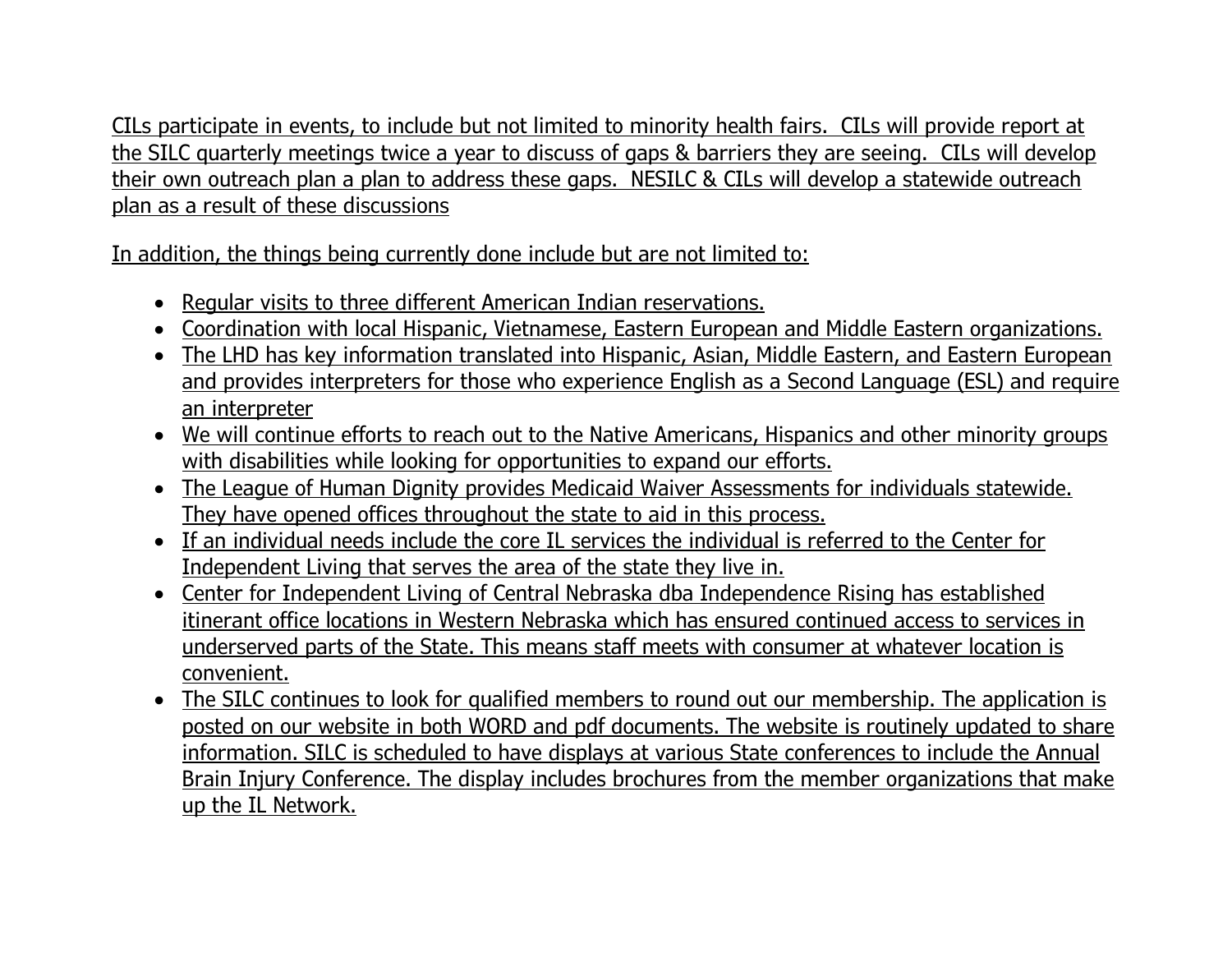- The State Independent Living Service partners will collaborate to redirect the allocation of Part B funds as deemed necessary and appropriate to achieve the objectives of the SPIL
- NESILC and the CILs will collaborate to maintain, expand, and sustain a comprehensive network of independent living services to address the needs of Nebraskans experiencing disabilities with emphasis on those currently underserved.

#### 2.4 Coordination

Plans for coordination of services and cooperation among programs and organizations that support community life for persons with disabilities.

- Facilitate the expansion of the IL Network by including all IL Partners in all communication regarding IL in Nebraska. Disseminating information about IL to disability organizations and all stakeholder in the state.
- Meet with representatives of the IL Network at least once every quarter per year
- Include CIL representatives on SILC committees
- Consult with IL Network on potential joint position statements on IL issues in Nebraska
- Routine sharing of information with the IL Network, including the SRC and member organizations of the Nebraska Consortium of Citizens with Disabilities.
- NESILC will collaborate and coordinate with the CILs to avoid any duplication of services while promoting consumer choice
- NESILC will maintain a representative to the SRC and collaborate on activities as appropriate
- NESILC appointed representative to Traumatic Brain Injury Advisory Council
- NESILC will look for opportunities to partner with other disability organizations to include but not limited to the DD Planning Council, People First of Nebraska, Brain Injury Alliance.
- Representation of the DSE on the SILC.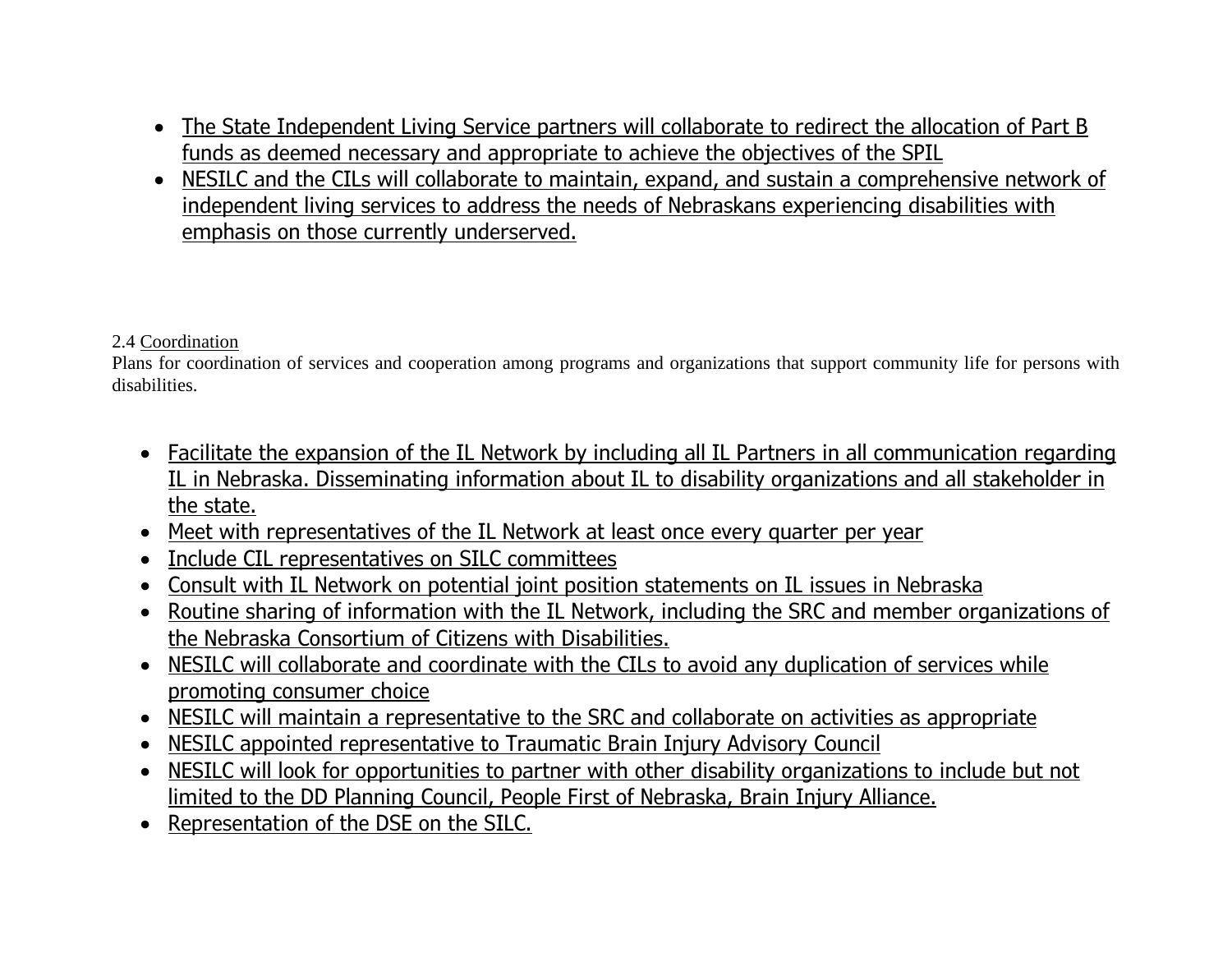- Representation from state disability agencies plus reports of activities at quarterly NESILC meetings plus annual presentations about the services they provide.
- Either the NESILC Executive Director, NESILC staff member and/or a NESILC Board member will attend and participate in the Nebraska Consortium of Citizens with Disabilities (NCCD) with other statewide disability organizations, including the Brain Injury Association, Mental Health Association, to promote community living.
- NESILC & CILS will monitor development of Olmstead Plan & share information on changes to Medicaid and other programs/services related to Independent Living this includes the ADRC.
- Services to ensure that IL remains viable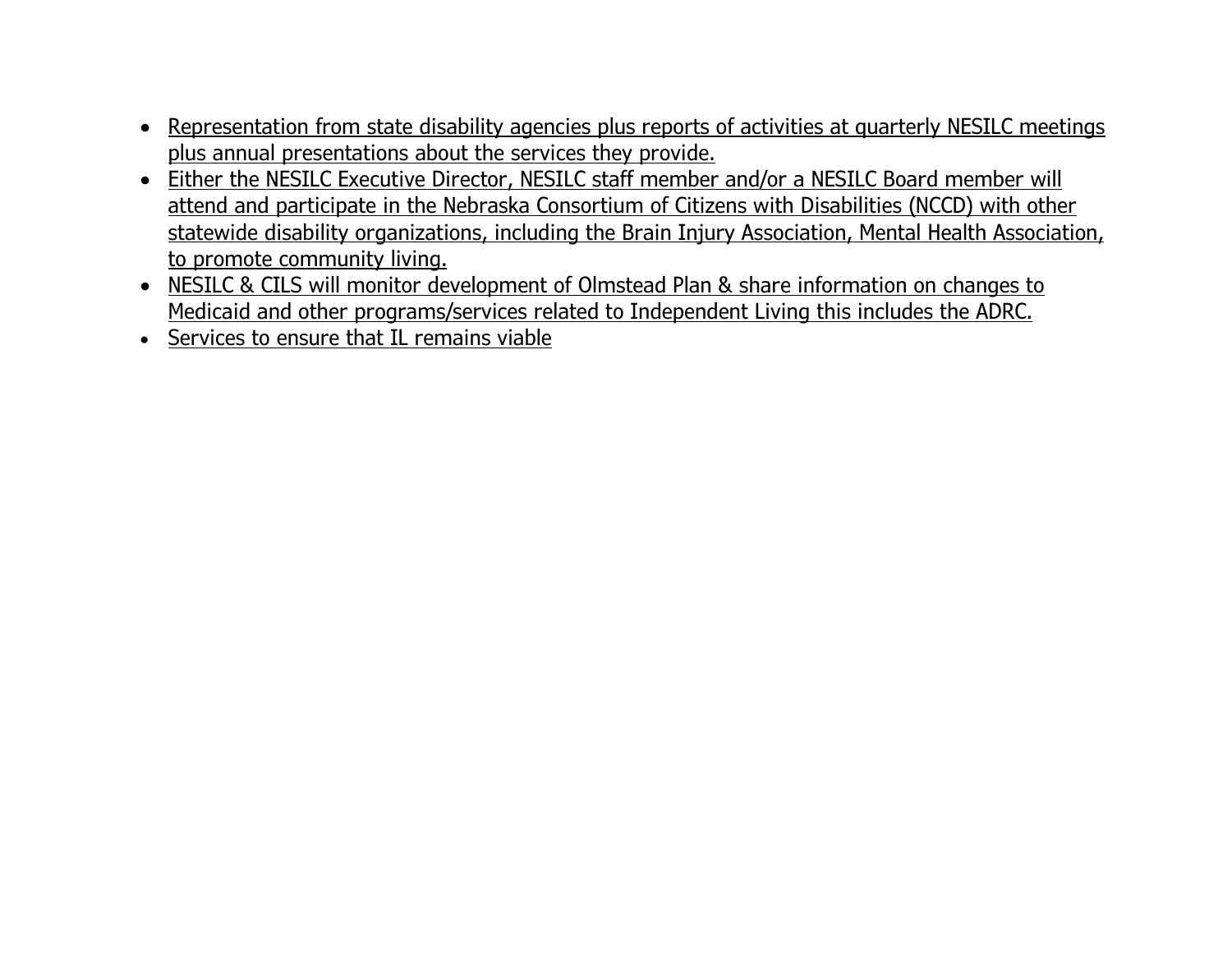#### **Section 3: Network of Centers**

#### 3.1 Existing Centers

Current Centers for Independent Living including: legal name; geographic area and counties served; and source(s) of funding. Oversight process, by source of funds (e.g., Part B, Part C, state funds, etc.) and oversight entity.

| Legal name    | <b>Counties served</b> | <b>Funding source(s)</b>   | <b>Use of Funds</b>  | <b>Oversight process</b> | Oversight           | <b>SPIL</b>      |
|---------------|------------------------|----------------------------|----------------------|--------------------------|---------------------|------------------|
|               |                        |                            |                      |                          | entity              | <b>Signatory</b> |
|               |                        |                            |                      |                          |                     | (yes/no)         |
| League of     | Part C                 | Part C                     | Part B and Part C    | CIL submits CIL          | <b>ACL/OILP/DSE</b> | <b>YES</b>       |
| Human         | Antelope,              | Part B                     | funds provide the    | PPR to ACL/OILP          |                     |                  |
| Dignity, Inc. | Boone, Burt,           | Lincoln/Lancaster          | core IL services     | and submits PPR          |                     |                  |
|               | Butler, Cass,          | <b>County Joint Budget</b> | and respond to       | to DSE]                  |                     |                  |
|               |                        | Committee                  | LHD CIL              |                          |                     |                  |
|               | Cedar,                 | <b>ADRC</b>                | Consumer's needs     |                          |                     |                  |
|               | Colfax,                | Program service fees,      | as they relate to    |                          |                     |                  |
|               | Cuming,                | including equipment        | the COVID-19         |                          |                     |                  |
|               | Dakota,                | loan & rental,             | Pandemic. The        |                          |                     |                  |
|               | Dixon,                 | assistive technology       | Part B money is      |                          |                     |                  |
|               | Dodge,                 | sales & service            | only utilized in     |                          |                     |                  |
|               |                        | Donations                  | Part B counties      |                          |                     |                  |
|               | Douglas,               | Medicaid Waiver            | identified.          |                          |                     |                  |
|               | Filmore,               | United Way funding         | For the funds we     |                          |                     |                  |
|               | Gage, Knox,            | <b>CARES</b> Act           | receive that are not |                          |                     |                  |
|               | Lancaster,             |                            | Part B or Part       |                          |                     |                  |
|               | Madison,               |                            | C, we will use       |                          |                     |                  |
|               | Nance, Pierce,         |                            | those to provide     |                          |                     |                  |
|               | Platte, Polk,          |                            | services as          |                          |                     |                  |
|               |                        |                            | designated by the    |                          |                     |                  |
|               | Saline, Sarpy,         |                            | respective funding   |                          |                     |                  |
|               | Saunders,              |                            | sources.             |                          |                     |                  |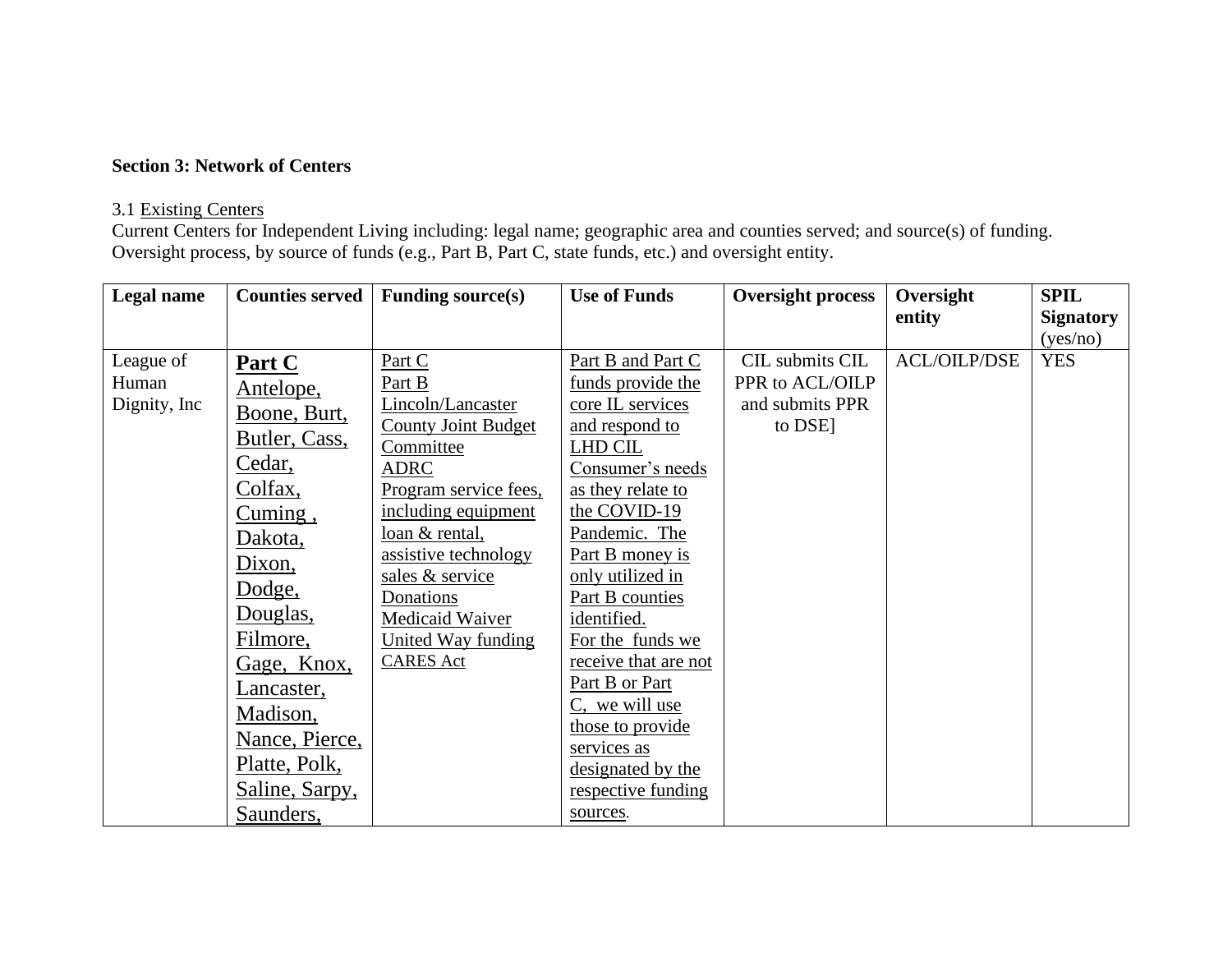| Seward,       | We plan to address       |  |  |
|---------------|--------------------------|--|--|
| Stanton,      | the needs of Covid       |  |  |
| Thayer,       | as evidenced in our      |  |  |
| Thurston,     | new Initial              |  |  |
|               | <b>CARES Act Policy</b>  |  |  |
| Washington,   | adopted by the           |  |  |
| Wayne, York   | board of Directors       |  |  |
| Part B        | of the LHD on            |  |  |
| Boyd, Brown,  | April 29, 2020           |  |  |
| Cherry, Holt, | a. We expect new         |  |  |
| Johnson,      | policies to              |  |  |
| Keya Paha,    | continually be           |  |  |
|               | formulated as            |  |  |
| Nemaha,       | we deal with             |  |  |
| Otoe, Pawnee, | Covid 19 in the          |  |  |
| Richardson,   | coming                   |  |  |
| Rock          | months. We               |  |  |
|               | are making               |  |  |
|               | plans as things          |  |  |
|               | unfold and as            |  |  |
|               | need are                 |  |  |
|               | identified. We           |  |  |
|               | are anticipating         |  |  |
|               | resurgence and           |  |  |
|               | know that we             |  |  |
|               | will be<br>tailoring our |  |  |
|               | response to              |  |  |
|               | Covid-19 in              |  |  |
|               | reaction to the          |  |  |
|               | severity of the          |  |  |
|               | resurgence.              |  |  |
|               |                          |  |  |
|               |                          |  |  |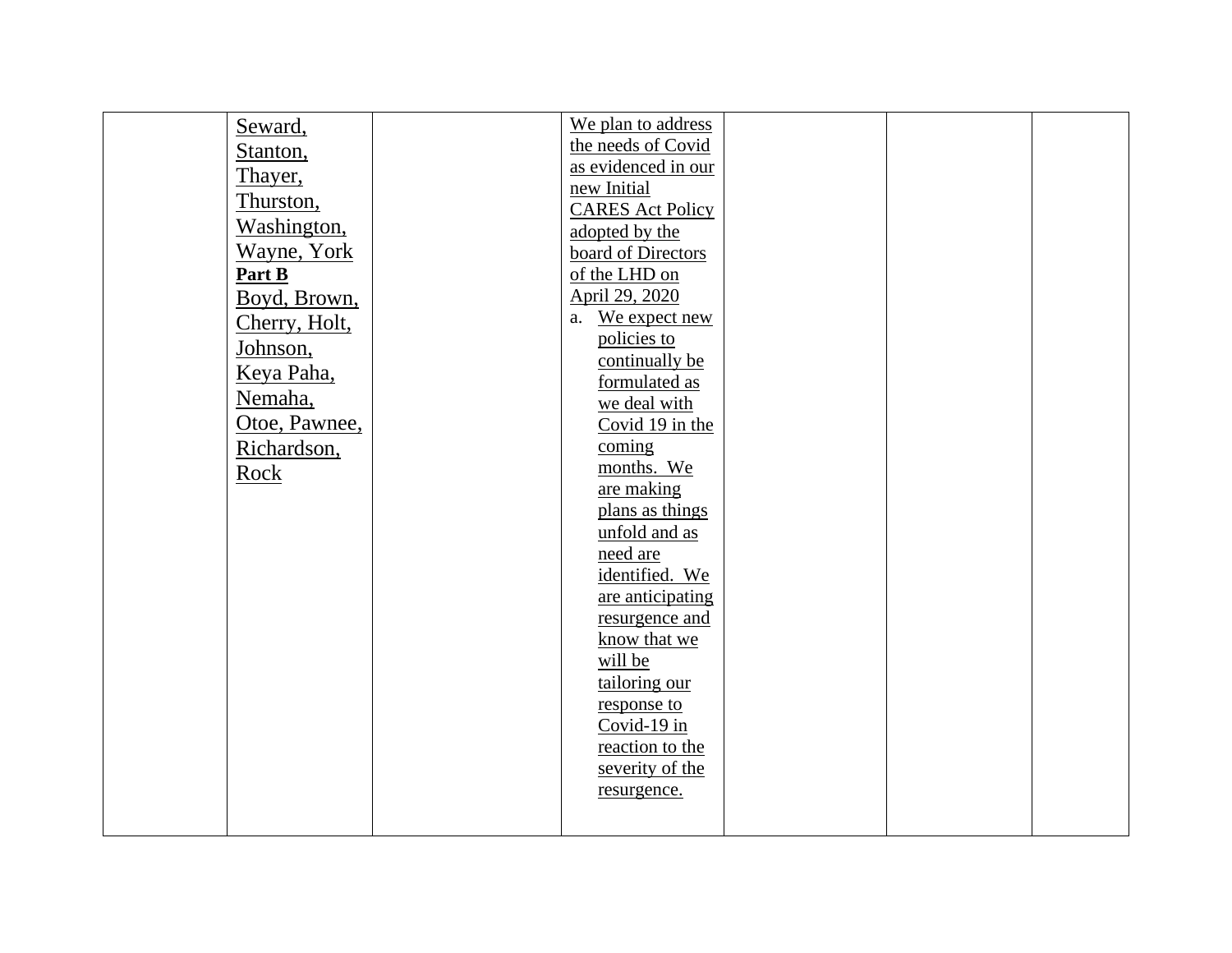| Center for<br>Independent<br>Living dba<br>Independence<br><b>Rising</b> | Part C<br>Adams,<br>Arthur,<br>Blaine,<br>Buffalo,<br>Chase,<br>Clay <sub>L</sub><br>Custer,<br>Dawson,<br>Dundy,<br>Franklin,<br>Frontier,<br>Furnas,<br>Garfield,<br>Grant,<br>Greeley, | Part C<br>Part B<br><b>DHHS CFS</b><br>Contract<br><b>State of Nebraska</b><br>Youth Probation<br><b>Medicaid Funding</b><br>Peer Link<br><b>Family Peer</b><br>Support<br><b>State of Nebraska</b><br><b>Behavioral Health</b><br><b>ARC Census</b><br>Project<br>Independence<br><b>Rising Equipment</b> | Part B and Part C<br>funding are used<br>for independent<br>living program<br>expenses<br>including: office<br>rent, staff wages,<br>staff benefits,<br>office supplies,<br>mileage and<br>transportation<br>costs to visit<br>consumers and<br>attend community<br>meetings (when<br>COVID-19<br>Restrictions aren't | CIL submits CIL<br>PPR to ACL/OILP<br>and submits PPR<br>to DSE | <b>ACL/OILP/DSE</b> | <b>YES</b> |
|--------------------------------------------------------------------------|-------------------------------------------------------------------------------------------------------------------------------------------------------------------------------------------|------------------------------------------------------------------------------------------------------------------------------------------------------------------------------------------------------------------------------------------------------------------------------------------------------------|-----------------------------------------------------------------------------------------------------------------------------------------------------------------------------------------------------------------------------------------------------------------------------------------------------------------------|-----------------------------------------------------------------|---------------------|------------|
|                                                                          |                                                                                                                                                                                           |                                                                                                                                                                                                                                                                                                            |                                                                                                                                                                                                                                                                                                                       |                                                                 |                     |            |
|                                                                          |                                                                                                                                                                                           |                                                                                                                                                                                                                                                                                                            |                                                                                                                                                                                                                                                                                                                       |                                                                 |                     |            |
|                                                                          |                                                                                                                                                                                           |                                                                                                                                                                                                                                                                                                            |                                                                                                                                                                                                                                                                                                                       |                                                                 |                     |            |
|                                                                          |                                                                                                                                                                                           |                                                                                                                                                                                                                                                                                                            |                                                                                                                                                                                                                                                                                                                       |                                                                 |                     |            |
|                                                                          |                                                                                                                                                                                           |                                                                                                                                                                                                                                                                                                            |                                                                                                                                                                                                                                                                                                                       |                                                                 |                     |            |
|                                                                          |                                                                                                                                                                                           |                                                                                                                                                                                                                                                                                                            |                                                                                                                                                                                                                                                                                                                       |                                                                 |                     |            |
|                                                                          |                                                                                                                                                                                           |                                                                                                                                                                                                                                                                                                            |                                                                                                                                                                                                                                                                                                                       |                                                                 |                     |            |
|                                                                          |                                                                                                                                                                                           |                                                                                                                                                                                                                                                                                                            |                                                                                                                                                                                                                                                                                                                       |                                                                 |                     |            |
|                                                                          | Gosper,                                                                                                                                                                                   | Loan Program                                                                                                                                                                                                                                                                                               | in place), training,                                                                                                                                                                                                                                                                                                  |                                                                 |                     |            |
|                                                                          | Hall,                                                                                                                                                                                     | Independence at                                                                                                                                                                                                                                                                                            | and staff benefits.                                                                                                                                                                                                                                                                                                   |                                                                 |                     |            |
|                                                                          | Hamilton,                                                                                                                                                                                 | Home Chore                                                                                                                                                                                                                                                                                                 |                                                                                                                                                                                                                                                                                                                       |                                                                 |                     |            |
|                                                                          | Harlan,                                                                                                                                                                                   | Services Program                                                                                                                                                                                                                                                                                           | Fee for Service<br>Programs                                                                                                                                                                                                                                                                                           |                                                                 |                     |            |
|                                                                          | Hayes,<br>Hitchcock,                                                                                                                                                                      | <b>CARES Act</b>                                                                                                                                                                                                                                                                                           |                                                                                                                                                                                                                                                                                                                       |                                                                 |                     |            |
|                                                                          | Hooker,                                                                                                                                                                                   |                                                                                                                                                                                                                                                                                                            | Family Org,                                                                                                                                                                                                                                                                                                           |                                                                 |                     |            |
|                                                                          | Howard,                                                                                                                                                                                   |                                                                                                                                                                                                                                                                                                            | Family Support,                                                                                                                                                                                                                                                                                                       |                                                                 |                     |            |
|                                                                          | Kearney,                                                                                                                                                                                  |                                                                                                                                                                                                                                                                                                            | Peer Link,<br>Independence at                                                                                                                                                                                                                                                                                         |                                                                 |                     |            |
|                                                                          | Keith,                                                                                                                                                                                    |                                                                                                                                                                                                                                                                                                            | Home, ARC                                                                                                                                                                                                                                                                                                             |                                                                 |                     |            |
|                                                                          | Lincoln,                                                                                                                                                                                  |                                                                                                                                                                                                                                                                                                            | Census Project,                                                                                                                                                                                                                                                                                                       |                                                                 |                     |            |
|                                                                          | Logan,<br>Loup,                                                                                                                                                                           |                                                                                                                                                                                                                                                                                                            | <b>Driving Program</b>                                                                                                                                                                                                                                                                                                |                                                                 |                     |            |
|                                                                          |                                                                                                                                                                                           |                                                                                                                                                                                                                                                                                                            |                                                                                                                                                                                                                                                                                                                       |                                                                 |                     |            |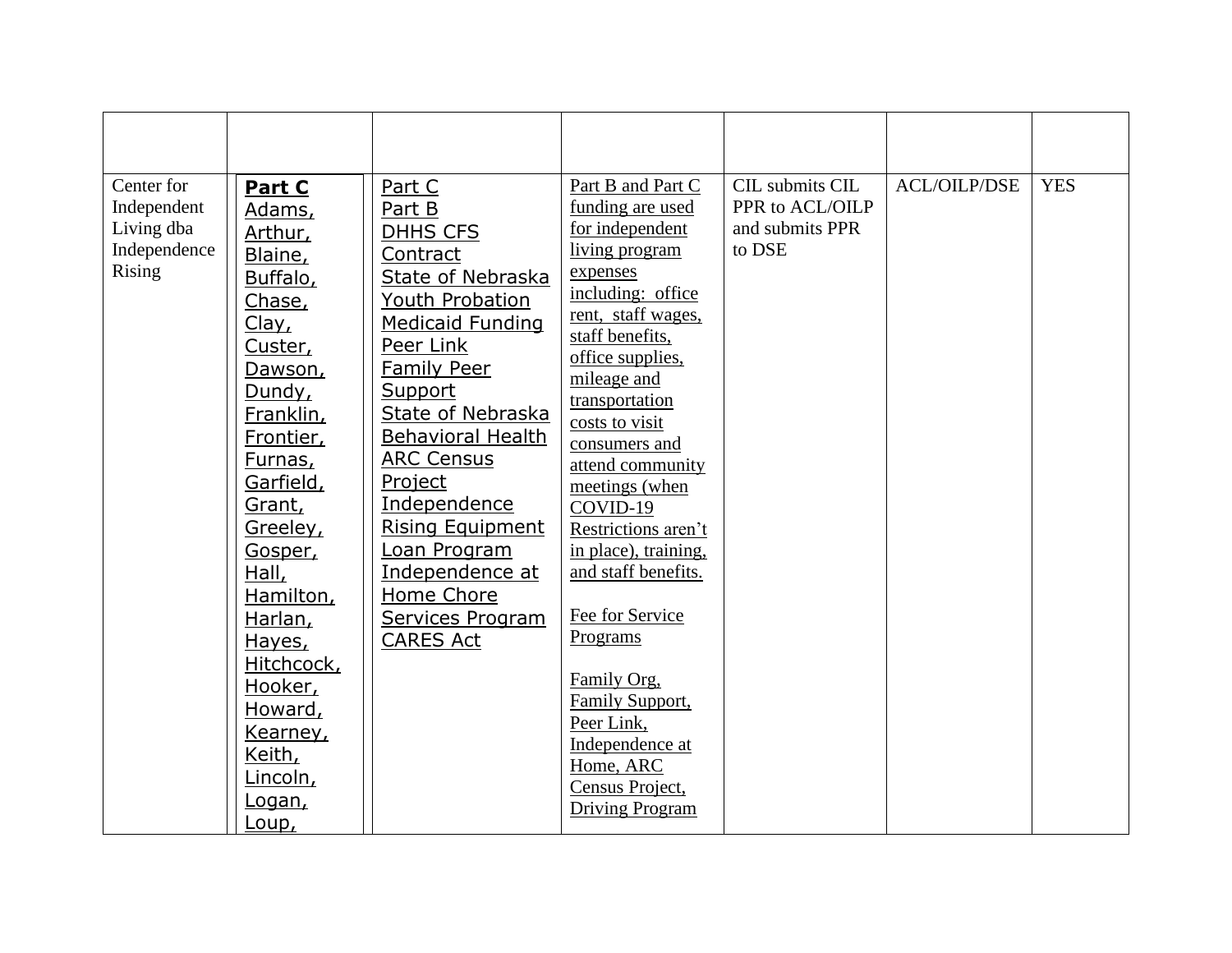| Merrick,      | Respite Across the                   |  |  |
|---------------|--------------------------------------|--|--|
| McPherson,    | Lifespan,                            |  |  |
| Nuckolls,     | <b>Probation Family</b>              |  |  |
| Perkins,      | Support, $-$ funds                   |  |  |
| Phelps, Red   | received from fee                    |  |  |
| Willow,       | for service                          |  |  |
|               | program are used                     |  |  |
| Sherman,      | to pay staff wages                   |  |  |
| Thomas,       | and benefits for                     |  |  |
| Valley,       | staff that work in                   |  |  |
| Webster,      | these programs,                      |  |  |
| Wheeler       | pay mileage and                      |  |  |
| Part B        | transportation                       |  |  |
| Banner,       | costs (during                        |  |  |
| Box Butte,    | nonCOVID-19                          |  |  |
| Cheyenne,     | periods) support                     |  |  |
| Dawes,        | administrative                       |  |  |
| Deuel,        | positions that work                  |  |  |
| Garden,       | within                               |  |  |
|               |                                      |  |  |
| Morrill,      | programs, pay a<br>portion of office |  |  |
| <b>Scotts</b> |                                      |  |  |
| Bluff,        | space, and pay for                   |  |  |
| Sheridan,     | independent living                   |  |  |
| Sioux,        | program services                     |  |  |
| Kimball       | that are not able to                 |  |  |
|               | be funded due to                     |  |  |
|               | the limitations                      |  |  |
|               | with grant                           |  |  |
|               | funding. The                         |  |  |
|               | agency is also                       |  |  |
|               | working on a                         |  |  |
|               | transitional youth                   |  |  |
|               | shelter project that                 |  |  |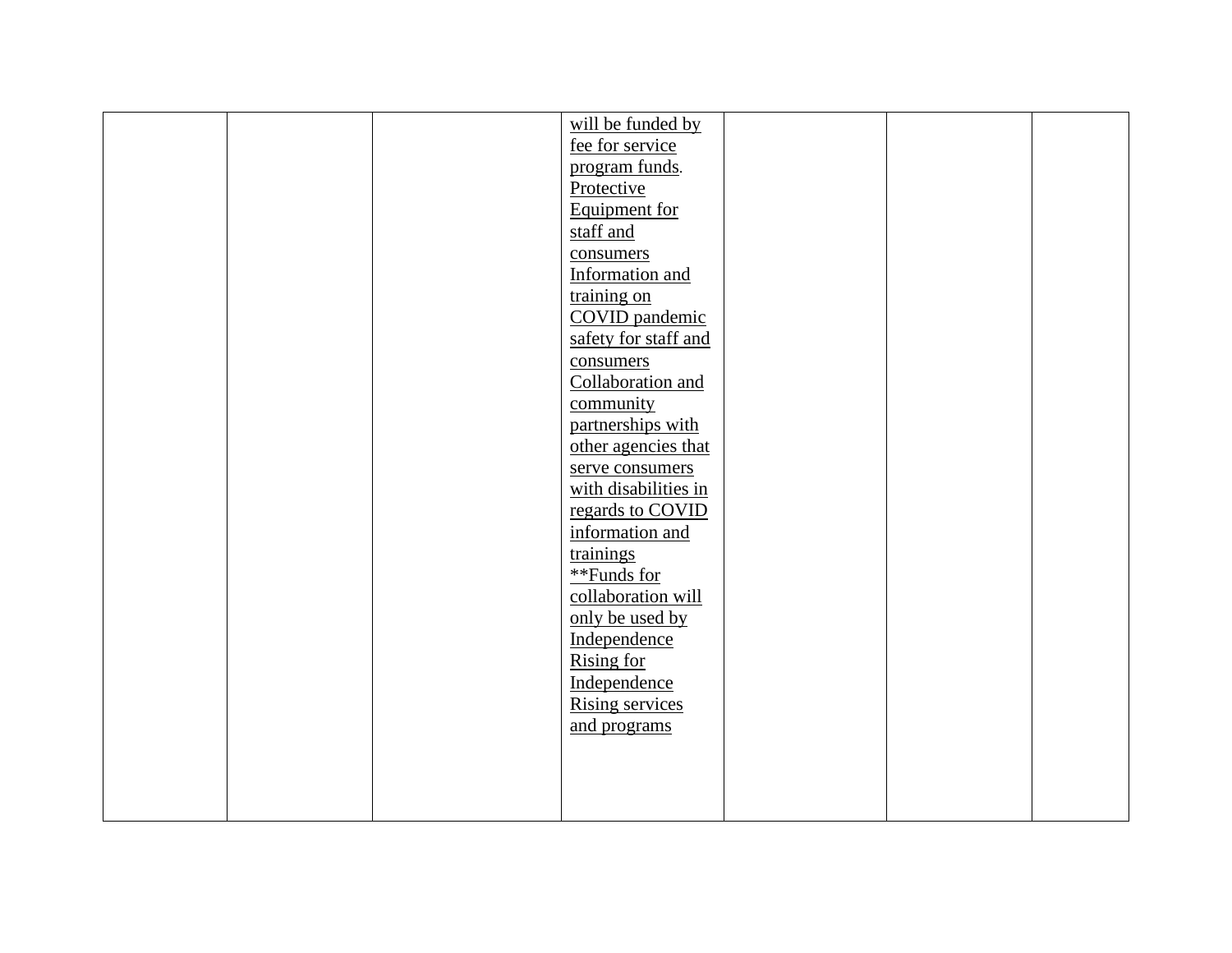3.2 Expansion and Adjustment of Network-define served, unserved, and underserved Plan and priorities for use of funds, by funding source, including Part B funds, Part C funds, State funds, and other funds, whether current, increased, or one-time funding and methodology for distribution of funds. Use of funds to build capacity of existing Centers, establish new Centers, and/or increase state wideness of Network.

Served Populations-Currently all 93 Counties in Nebraska have access to core IL services.

Unserved Populations-There are no unserved areas in Nebraska all 93 counties are being served by the existing CILs.

Underserved Populations is defined for use in Nebraska while all 93 counties in the state of Nebraska are technically served, realistically the services are limited by resources available. In addition, the definition of underserved populations includes urban, rural and frontier populations. As well as minority populations that include but not limited to African American, Hispanic, Asian and Indigenous communities. Communities are also underserved because of limited English proficiency and resources available to family.

The League of Human Dignity serves Boyd, Brown, Cherry, Holt, Johnson, Keya Paha, Nemaha, Otoe, Pawnee, Richardson, Rock Counties utilizing Part B Funds. Independence Rising serves Banner, Box Butte, Cheyenne, Dawes, Deuel, Garden, Morrill, Scotts Bluff, Sheridan, Sioux, Kimball Counties with Part B Funds Served Populations-Currently all 93 Counties in Nebraska have access to core IL services.

The League of Human Dignity serves Boyd, Brown, Cherry, Holt, Johnson, Keya Paha, Nemaha, Otoe, Pawnee, Richardson, Rock Counties utilizing Part B Funds. Independence Rising serves Banner, Box Butte, Cheyenne, Dawes, Deuel, Garden, Morrill, Scotts Bluff, Sheridan, Sioux, Kimball Counties with Part B Funds.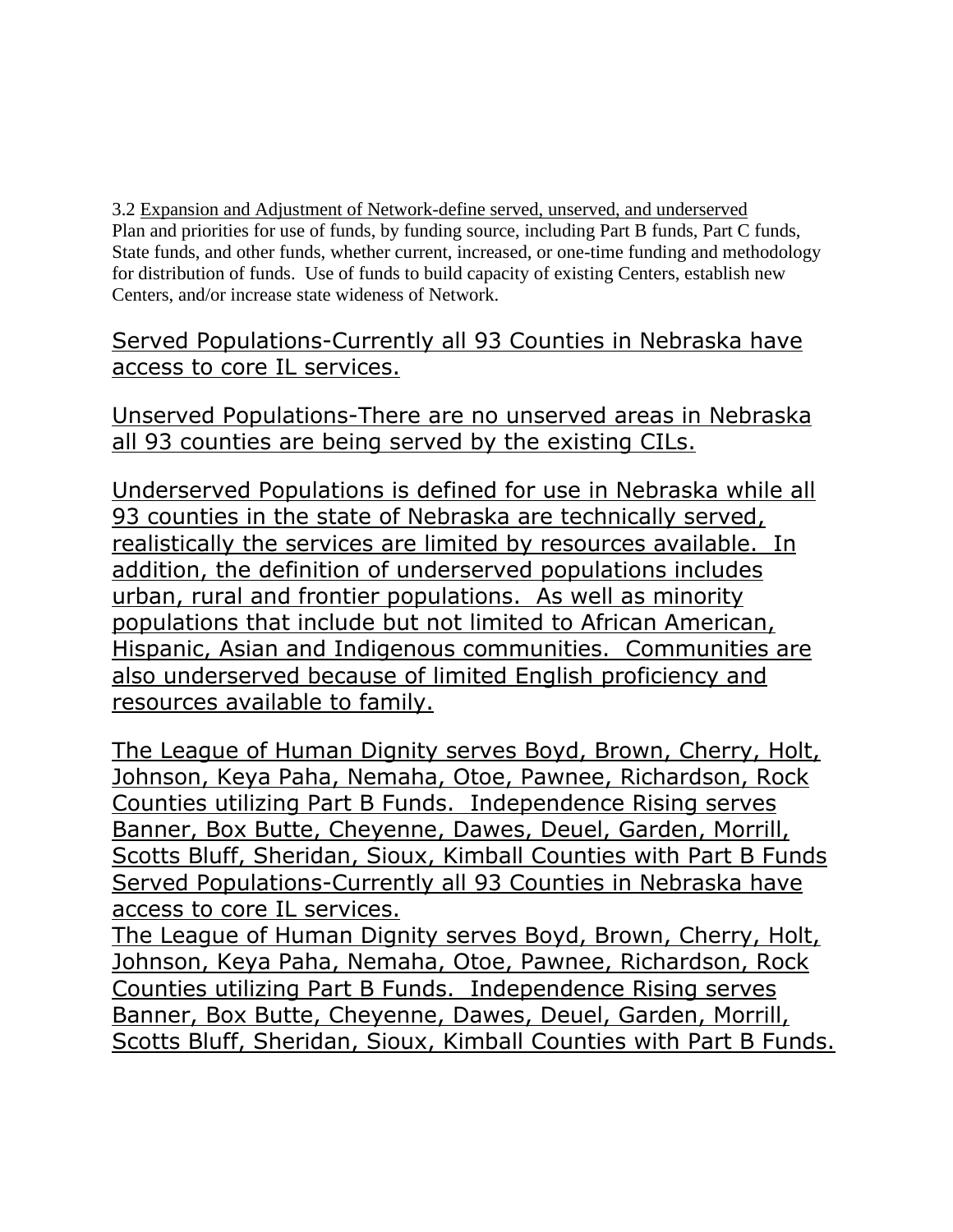The League of Human Dignity receives \$804,343 in Part C funds. Independence Rising receives \$168,471 in Part C money. Both the League of Human Dignity and Independence Rising will receive 28.4% of the Part B funds for an estimated total of \$96,195.00 and 28.4% of State match for \$\$8,520.00 for a total of \$104,715.00. Currently the League of Human Dignity utilizes Part C and Part B money provide the core IL services and respond to LHD CIL Consumer's needs as they relate to the COVID-19 Pandemic. The Part B money is only utilized in Part B counties identified above in the chart.

League of Human Dignity utilizes Part B and Part C funds provide the core IL services and respond to LHD CIL Consumer's needs as they relate to the COVID-19 Pandemic

Independence Rising utilizes Part B and Part C funding are used for independent living program for transportation costs to visit consumers and attend community meetings (when COVID-19 Restrictions aren't in place), training, and staff benefits.

# Fee for Service Programs

Family Org, Family Support, Peer Link, Independence at Home, ARC Census Project, Driving Program Respite Across the Lifespan, Probation Family Support, – funds received from fee for service program are used to pay staff wages and benefits for staff that work in these programs, pay mileage and transportation costs (during nonCOVID-19 periods) support administrative positions that work within programs, pay a portion of office space, and pay for independent living program services that are not able to be funded due to the limitations with grant funding. The agency is also working on a transitional youth shelter project that will be funded by fee for service program funds.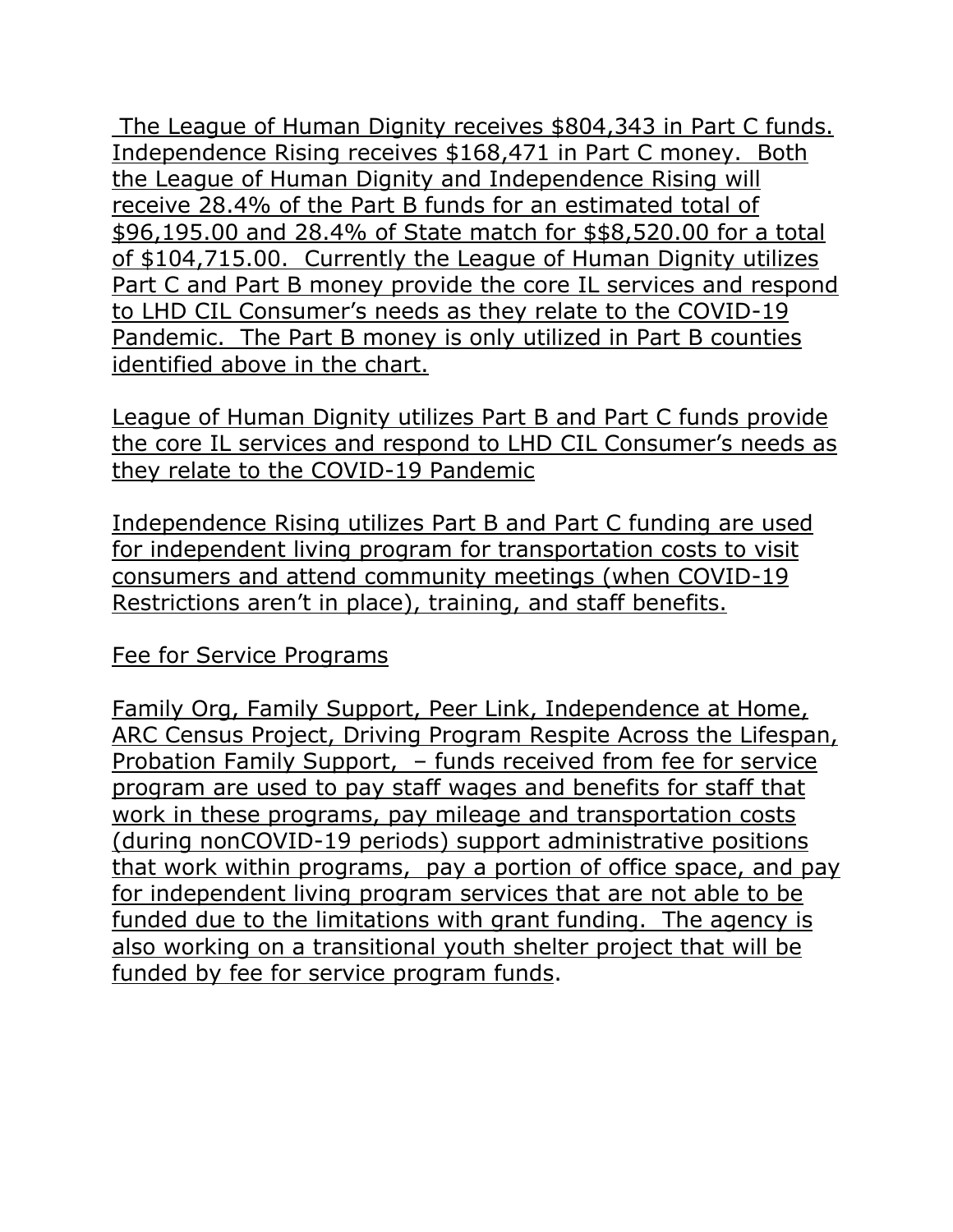# Methodology of distribution of funds

For Part B funds the amount is estimated in the SPIL, each CIL receives the same amount. When the DSE receives the Notice of Award the final amount for the contract is determined based on percentages outlined in SPIL. The money is obtained by submitting a proposal to the DSE that includes Intent to form a subcontract, with subrecipients contact information, budget, budget justification, and scope of work. After contract is executed an invoice is submitted. Funds are sent to recipient. At end of quarter all receipts and expense documents are sent to DSE to be processed in addition the invoice for next quarter is sent in.

To increase the capacity of the Centers for Independent Living to provide core IL services, the network will develop plan to augment the budgets with State funds and implement the plan to make the changes happen. All 93 counties in Nebraska are currently able to be served by a Center for Independent Living but it is limited by the availability of resources.

The current minimum funding level that was determined by the SILC, CILs and DSE a few years ago was \$250,000.00 of Federal money. This number was determined at that time based on Cost of Living in Nebraska. However, now because of the new core IL service and the cost of doing business we will need to reevaluate that in the near future. Currently both CILs are at the minimum funding level.

Part B Funding is distributed in the following manner:

- 30% to SILC
- 28.4% to each Center for Independent Living
- 1.5% for training grants to Centers for Independent Living
- 5% for DSE
- 2.7% to technical assistance for webinars
- 2.7% to needs assessment
- 1.2% to APRIL Youth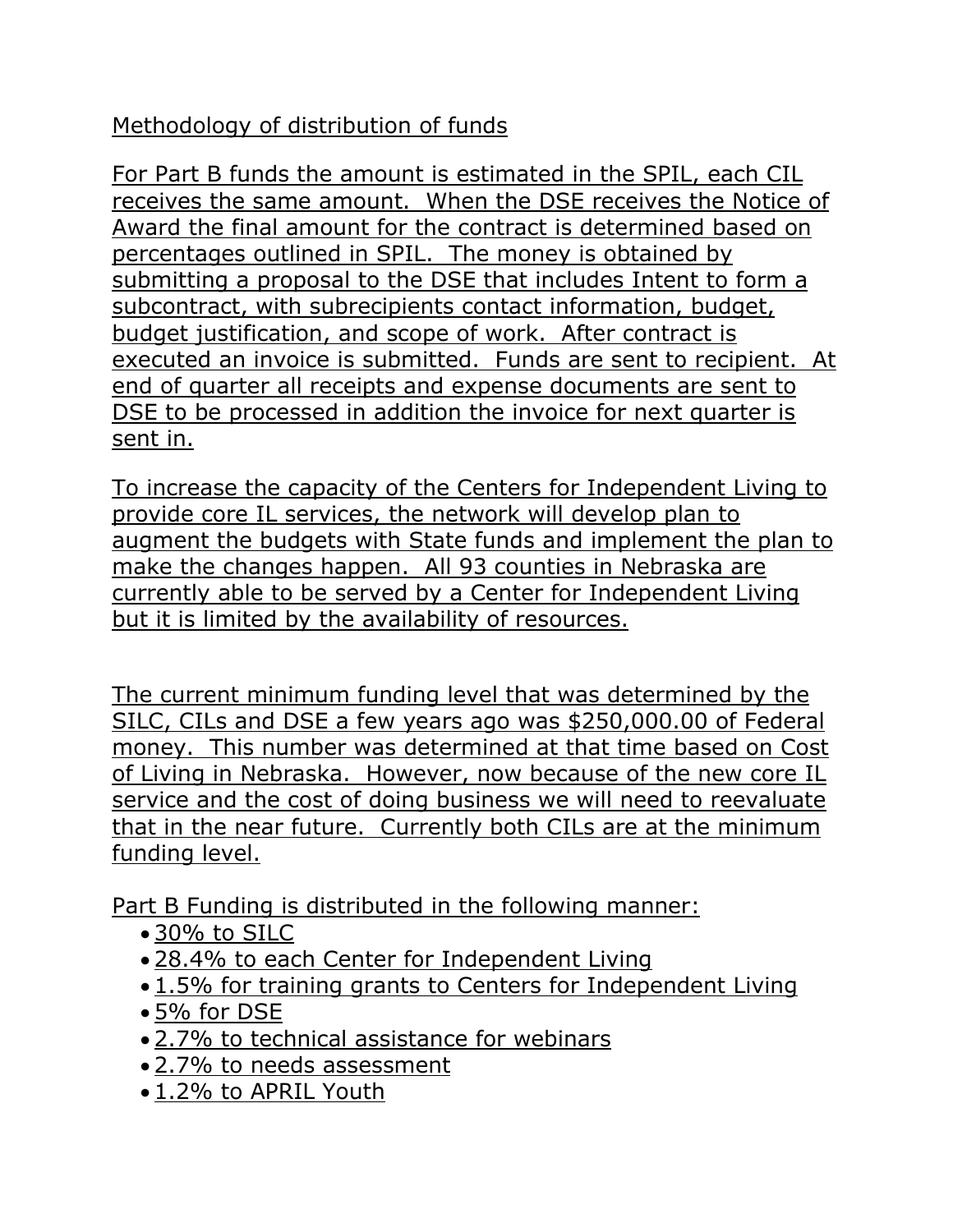Action/process for distribution of funds relinquished or removed from a Center and/or if a Center closes.

If for any reason a CIL closes the NESILC and remaining CILs will redistribute funds as needed. NESILC and the CILs will determine process for fund redistribution. RFP will be sent out by ACL since both of our CILs receive Part C dollars. However, if the closure should happen near the end of fiscal year it may be necessary to let the state such as Vocational Rehabilitation and Assistive Technology Partnership will help during that time period.

Plan/formula for adjusting distribution of funds when cut/reduced.

The IL Network has determined that no services provided by CILs will be reduced until after training grants, technical assistance, needs assessment and APRIL youth to be adjusted or eliminated first. If there is a need for further reductions the SILC budget will be examined.

Plan for changes to Center service areas and/or funding levels to accommodate expansion and/or adjustment of the Network.

There is no plan for a new center at present any additional funds will be distributed utilizing current percentages used in splitting Part B Funds. The division of previously unserved counties was expanded by a series of discussions with CILs and the SILC. Since all counties are served by a CILs in Nebraska no changes to how the counties are divided is going to happen in the near future. Since there were 23 unserved counties the CILs decided to split them and then split Part B Money available 50%/50%. The IL Network has determined that services will be the priority.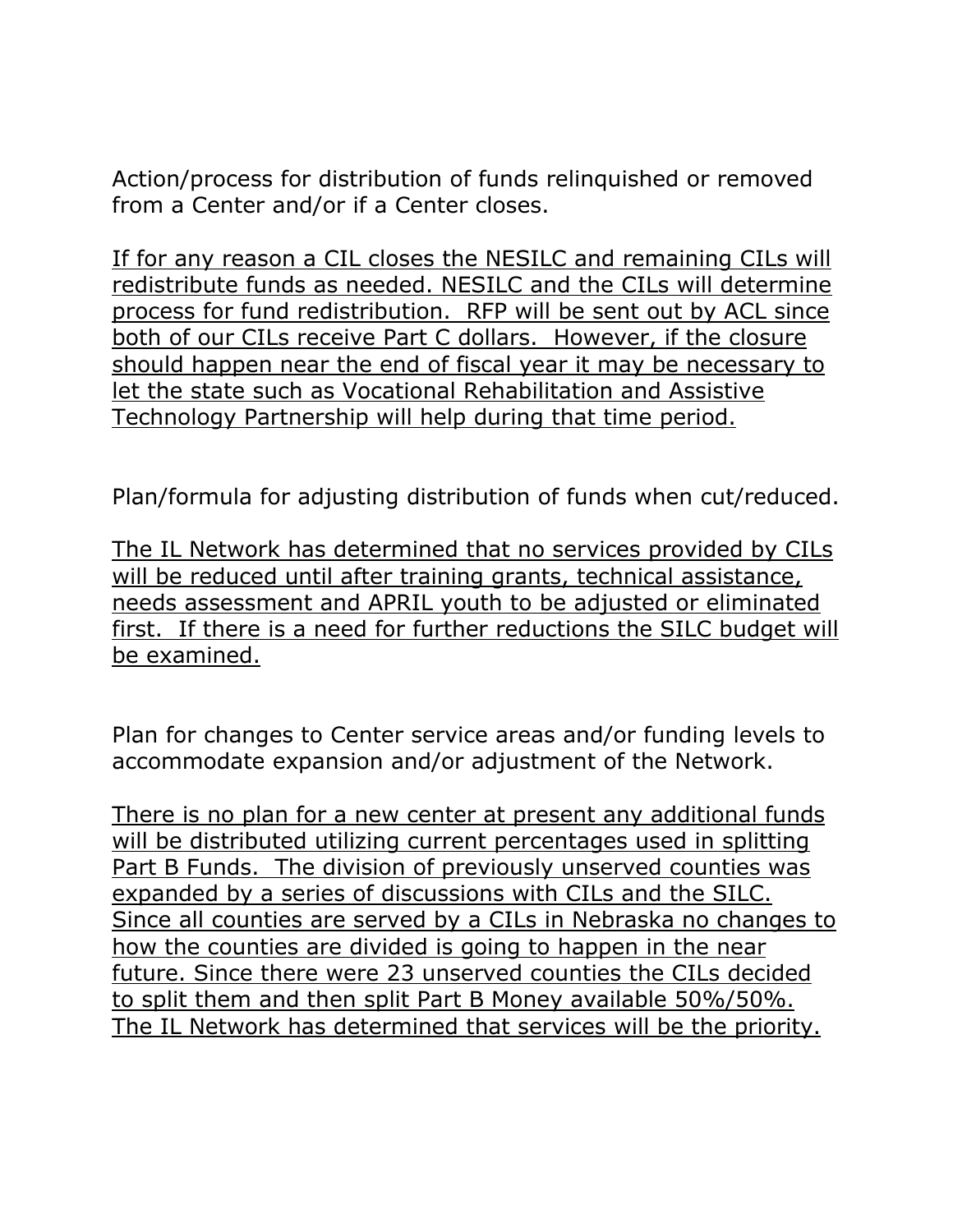Plan for one-time funding and/or temporary changes to Center service areas and/or funding levels.

If there is an increase in funding for one-time the money will be distributed in the following manner: Part C distribution if there is new additional federal Part C Independent Living allocation made available, which is not a cost of living increase for existing Part C funded centers, Nebraska SILC, CILs and DSE have determined that both CILs have reached \$250,000.00 minimum funding level in federal funds the distribution of it would be divided between the Part C centers in a formula of 50%/50% between the two CILs.

# If there is any increase in Part B funding it will be divided by percentages outlined above.

#### **Section 4: Designated State Entity**

Monroe-Meyer Institute will serve as the entity in Nebraska designated to receive, administer, and account for funds made available to the state under Title VII, Chapter 1, Part B of the Act on behalf of the State. *(Sec. 704(c))*

#### 4.1 DSE Responsibilities

- **(1)** receive, account for, and disburse funds received by the State under this chapter based on the plan;
- **(2)** provide administrative support services for a program under Part B, and a program under Part C in a case in which the program is administered by the State under section 723;
- **(3)** keep such records and afford such access to such records as the Administrator finds to be necessary with respect to the programs;
- **(4)** submit such additional information or provide such assurances as the Administrator may require with respect to the programs; and
- **(5)** retain not more than 5 percent of the funds received by the State for any fiscal year under Part B. for the performance of the services outlined in paragraphs (1) through (4).

#### 4.2 Grant Process & Distribution of Funds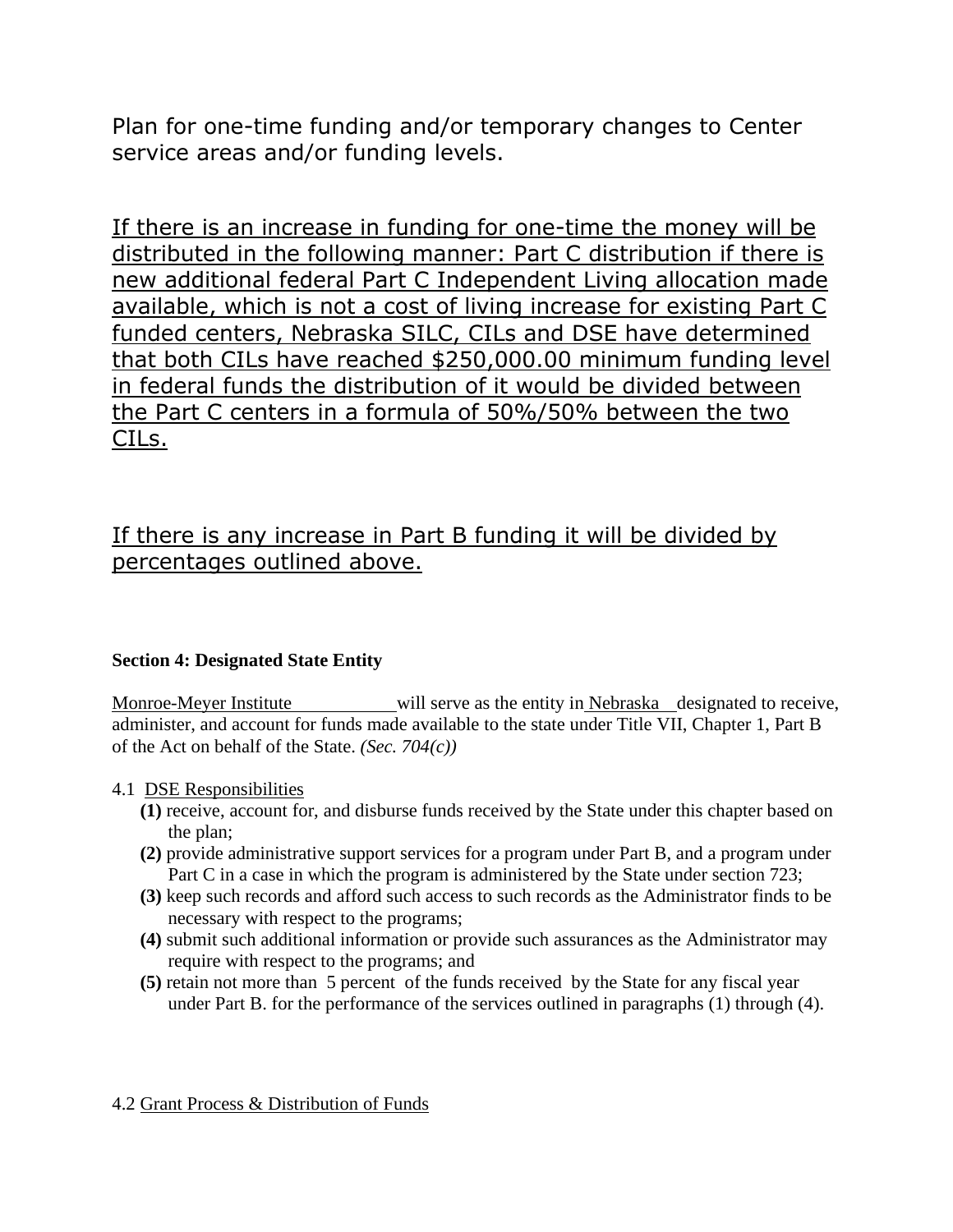Grant processes, policies, and procedures to be followed by the DSE in the awarding of grants of Part B funds

| <b>TIMELINE</b> | <b>TASK</b>                                                                                                                                                                                                                                       | <b>PROCESSING</b><br><b>TIME ESTIMATE</b> |
|-----------------|---------------------------------------------------------------------------------------------------------------------------------------------------------------------------------------------------------------------------------------------------|-------------------------------------------|
| September       | DSE Business Office works with the<br>DSE Grant PI to format SPIL Budget                                                                                                                                                                          | 1-2 Weeks                                 |
| September       | Subrecipients forms sent to the DSE<br><b>Business Office for the upcoming grant</b><br>year:<br>Intent to Form a<br>Α.<br>Subcontract<br><b>Subrecipients Contacts</b><br>В.<br>Page<br>C.<br><b>Budget</b><br>D.<br><b>Budget Justification</b> | Up to 4 weeks                             |
|                 | Е.<br>Scope of Work                                                                                                                                                                                                                               |                                           |
| Oct - Nov       | ACL Notice of Award is received at the<br>DSE for the new grant year                                                                                                                                                                              | <b>Same Business</b><br>Day               |
| Oct - Nov       | DSE Business Office processes UNMC<br>internal forms for Sponsored Programs                                                                                                                                                                       | Up to 2 Weeks                             |
| Oct - Nov       | Subrecipients forms are reviewed by the<br><b>DSE Business Office</b>                                                                                                                                                                             | Up to 2 Weeks                             |
| Oct - Dec       | <b>DSE Sponsored Programs reviews</b><br>internal forms and sets up account                                                                                                                                                                       | Up to 4 Weeks                             |
| Oct - Dec       | Subrecipient Contracts drafted by<br><b>Sponsored Programs DSE</b>                                                                                                                                                                                | Up to 2 Weeks                             |
| Oct - Dec       | Contracts routed by DSE Sponsored<br>Programs for signatures by<br>Subrecipients                                                                                                                                                                  | 1-2 Weeks                                 |
| Oct - Dec       | Fully executed agreement is sent to<br>Subrecipients                                                                                                                                                                                              | 1-2 Business Days                         |
| Oct - Dec       | 1st Quarter Invoice submitted by                                                                                                                                                                                                                  | Up to 4 Weeks                             |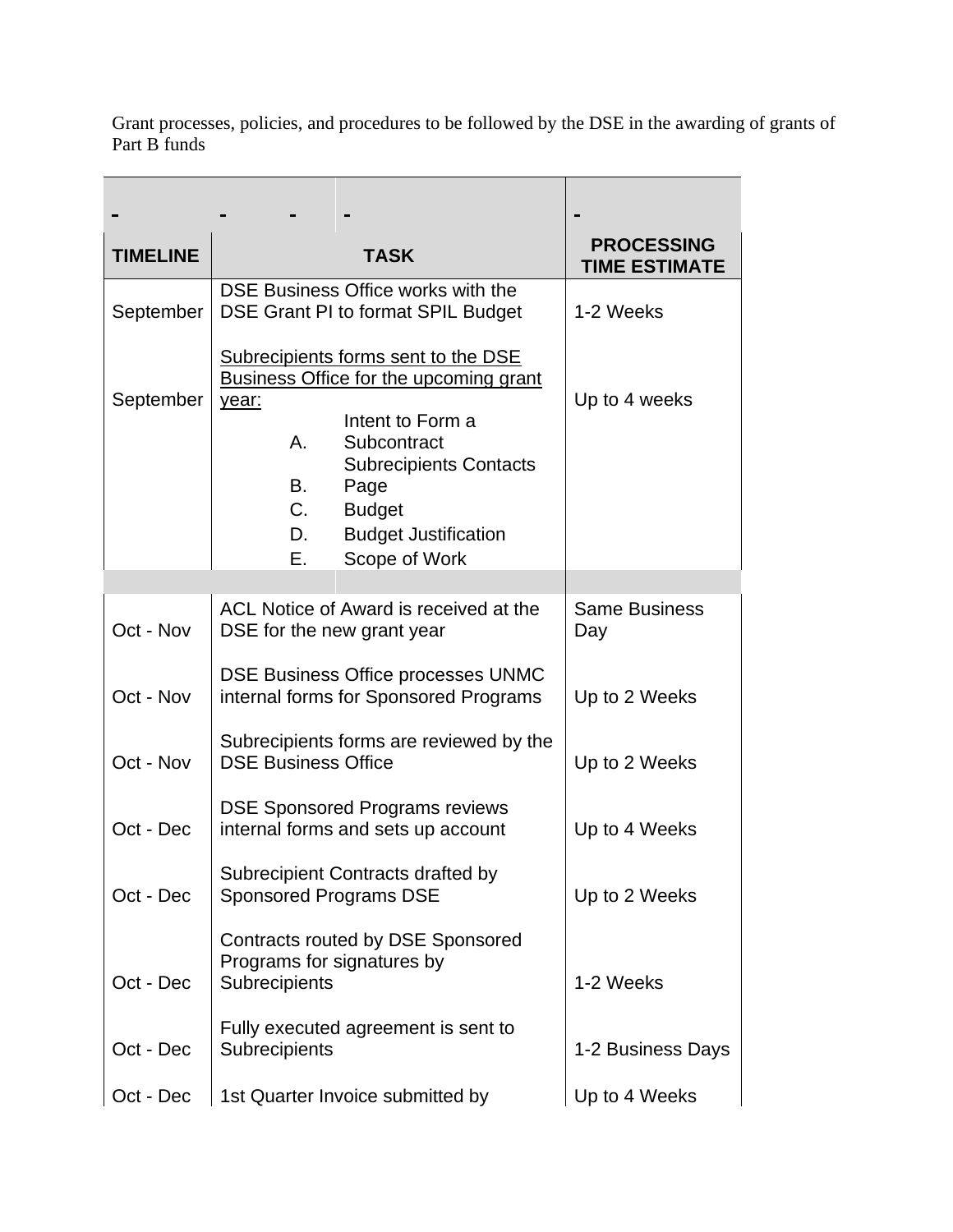|           | subrecipient                                                                             |               |
|-----------|------------------------------------------------------------------------------------------|---------------|
| Oct - Dec | DSE Business Office processes 1st Qtr<br>Invoice for payment                             | Up to 4 Weeks |
| January   | 1st Qtr receipts and expense documents<br>& 2nd Qtr Invoice submitted by<br>subrecipient | Up to 4 Weeks |

4.3 Oversight Process for Part B Funds The oversight process to be followed by the DSE.

.

- o The recipients of Subchapter B funds are required to submit to the DSE the following prior to release of Part B funds:
	- Intent to Form a Subcontract
	- UNMC Sub-recipient Contract Page
	- Budget for the fiscal year
	- Budget Justification
	- Scope of Work

The DSE then releases quarterly the allocated funds as outlined in the SPIL and based on receipts, funds requested. The exception to this is that the DSE will release the entire amount of the first quarter funding following receipt of the paperwork outlined above. Receipts for the first quarter release must be received prior to any additional release of funds. An invoice must be submitted to get any funds must be submitted quarterly. Since all proposals are outlined in the SPIL the proposals will be reviewed by staff designated by DSE. At the end of each quarter every subrecipient must submit all receipts and expense documents to be reconciled by DSE before any additional funds will be given out.

The oversight process for the League of Human Dignity and Independence Rising will include submission of the PPR to ACL/OILP for Part C money and to the DSE for oversight of the Part B funds.

4.4 Administration and Staffing Did not describe how the DSE will not create a conflict of interest with the SILC.

Administrative and staffing support provided by the DSE.

- No staffing from DSE. The DSE follows the subaward assurances requirements of ACL on the distribution and accounting of the Part B funding without any restrictions. In the SPIL it indicates only 5% and the DSE reports to the SILC quarterly on the expenditure of and Part B funds. The DSE assurances, specifically state:
	- o 7.1 The DSE acknowledgers its role on behalf of the State, as the fiscal intermediary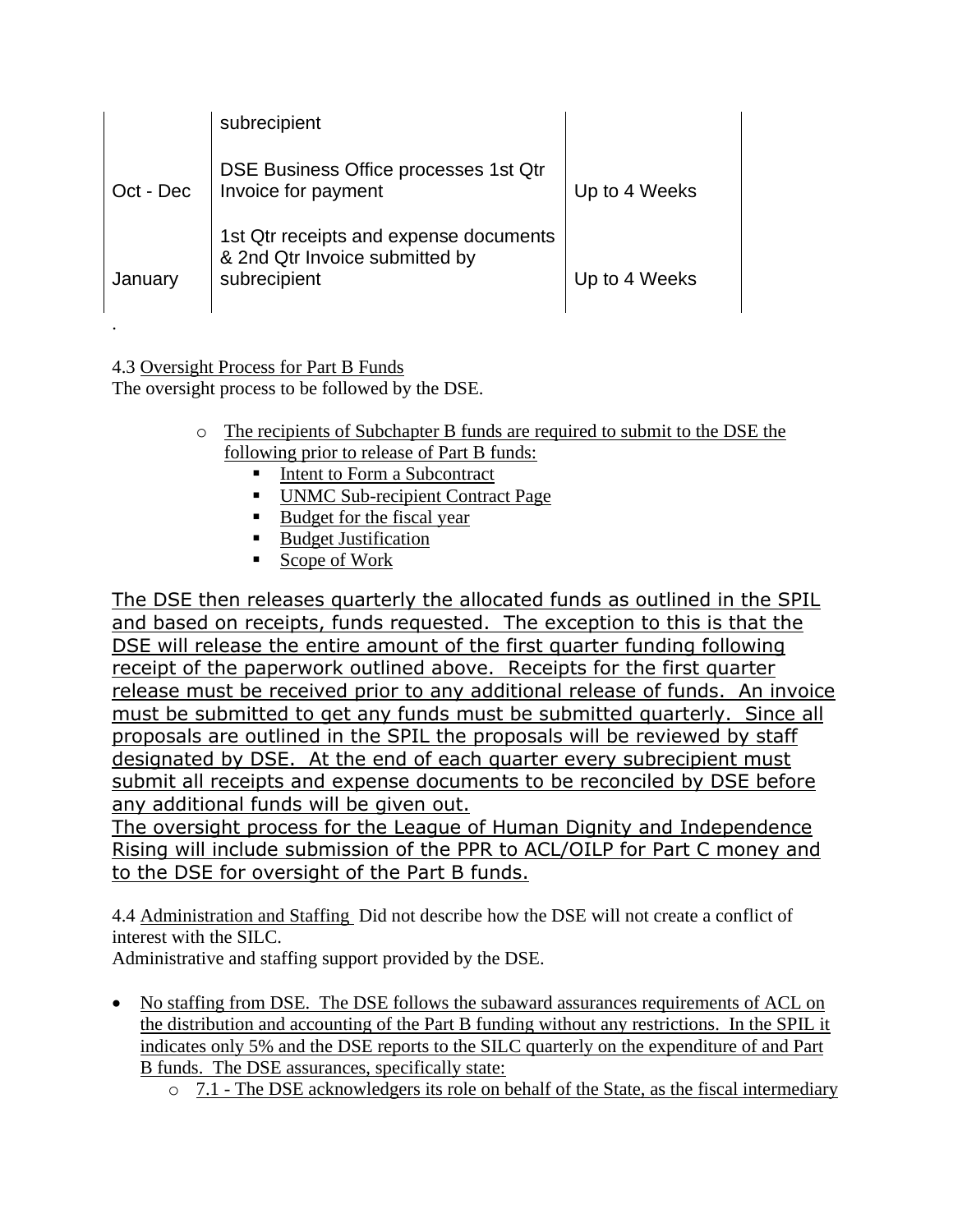to receive, account for, and disburse funds received by the State to support Independent Living Services in the State based on the plan;

- o 7.5 The DSE will not interfere with the business or operations of the SILC that include but are not limited to:
	- 1. Expenditure of federal funds
	- 2. Meeting schedules and agendas
	- 3. SILC board business
	- 4. Voting actions of the SILC board
	- 5. Personnel actions
	- 6. Allowable travel
	- 7. Trainings
- o 7.8 The DSE shall make timely and prompt payments to Subchapter B funded SILCs and CILs: (1) (2) and (3).

#### 4.5 State Imposed Requirements

State-imposed requirements contained in the provisions of this SPIL including: *(45 CFR 1329.17(g))*

- State law, regulation, rule, or policy relating to the DSE's administration or operation of IL programs
- Rule or policy implementing any Federal law, regulation, or guideline that is beyond what would be required to comply with 45 CFR 1329
- That limits, expands, or alters requirements for the SPIL

There are no additional requirements, nor regulations that are imposed by NE. There are requirements for accounting oversight imposed by MMI/UNMC.

In regard to autonomy of the SILC the DSE participates in the development of the SPIL and follows the subaward assurances requirements of ACL on the distribution and accounting of the Part B funding without any restrictions. In addition, the SILC must comply with the Open Meeting Law in Nebraska for any meetings (in person, video or telephone conferences.

#### 4.6 722 vs. 723 State

Check one:

X 722 (if checked, will move to Section 5) 723 (if checked, will move to Section 4.7)

#### 4.7 723 States

Order of priorities for allocating funds amounts to Centers, agreed upon by the SILC and Centers, and any differences from 45 CFR 1329.21 & 1329.22.

How state policies, practices, and procedures governing the awarding of grants to Centers and oversight of the Centers are consistent with 45 CFR 1329.5, 1329.6, & 1329.22.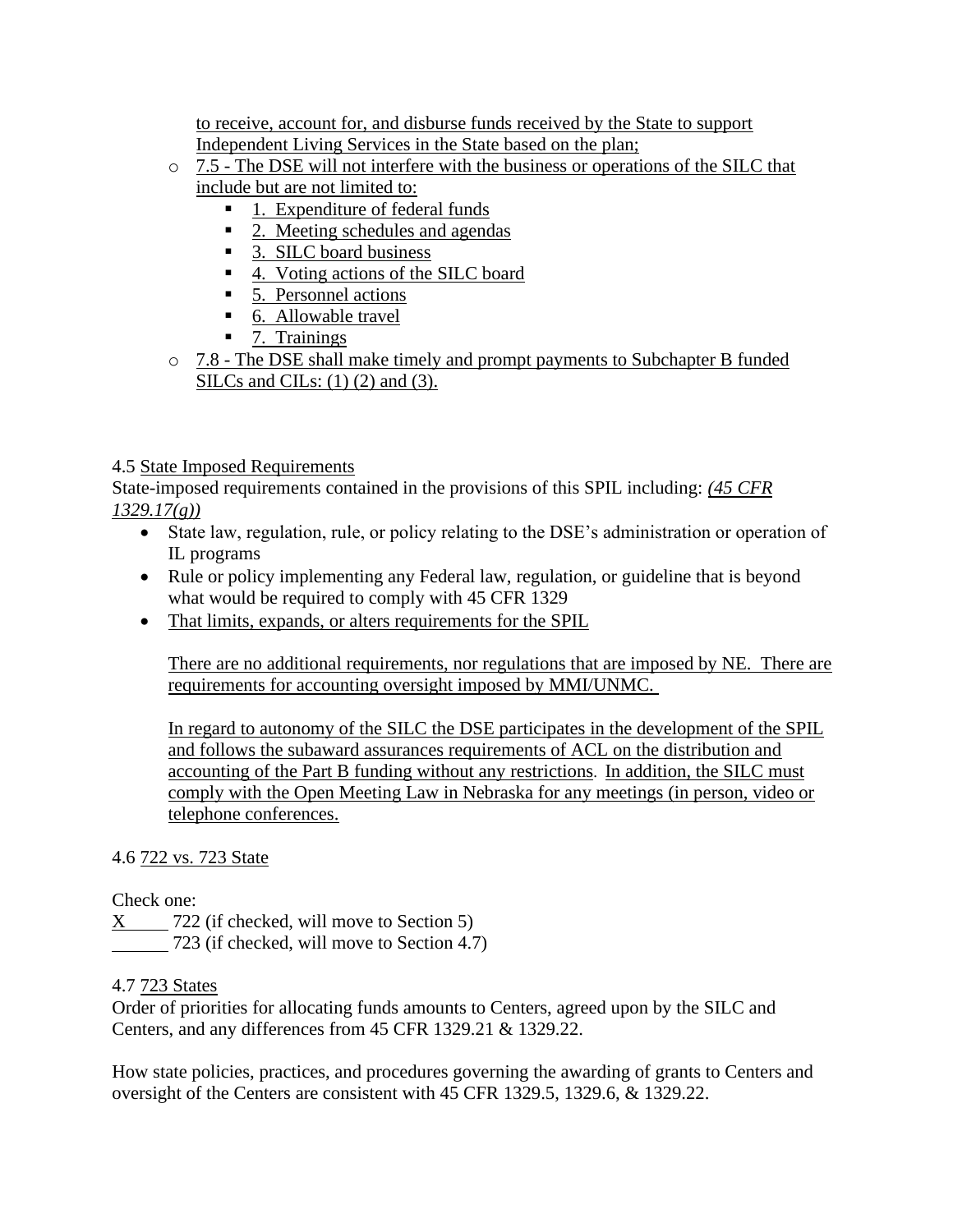#### **Section 5: Statewide Independent Living Council (SILC)**

5.1 Establishment of SILC 5.1 Missing a description of the establishment, placement, and/or organizations status of the SILC, and how autonomy and independence from the DSE is assured How the SILC is established and SILC autonomy is assured.

The Nebraska Statewide Independent Living Council was established as a committee of Vocational Rehabilitation in 1993. There was no Executive Order or action taken by the Legislature that we could find. I have discussed this with individuals who were members of the SILC at that time and the exact establishment is unknown. Vocational Rehabilitation provided staffing and operated as the Designated State Unit. After two years the administration and staffing were shared by Vocational Rehabilitation and a organization that provided Administrative Assistant by contract. In 2001 the SILC determined they were going to hire their own staff and terminate the contract for assistance with administration. The Articles of Incorporation with State of Nebraska were filed in September of 2001. SILC members took on the responsibility of operating the Council and hiring staff In July of 2002 we received our Non-Profit-501(c )3 status from the Internal Revenue Service. The first SILC office and staff was opened in 2003. The Council developed its own bylaws which it updates regularly and operates under. The office is located at 215 Centennial Mall South, Suite 519, Lincoln, NE 68508 and has its own operating budget which is approved and reviewed by the full council

The Nebraska SILC is an independent entity with respect to the DSE and all other state agencies. The DSE and various state agencies have a non-voting membership on the SILC and they provide quarterly reports on their activities. All decisions are made by the voting membership. As indicated by the Nebraska Bylaws:

#### Article V. Membership

#### 5.1- Composition

- A. NESILC will provide statewide representation, representing a broad range of individuals with disabilities from diverse backgrounds. NESILC membership shall always remain at or above 51% of people with significant disabilities representing a broad range of disabilities and are knowledgeable about Centers for Independent Living (CILs) and Independent Living services**.**
- B. At least 51% of the voting NESILC membership shall consist of individuals with disabilities who are not employed by a CIL or by any state agency, including agencies which provides services to persons experiencing disabilities.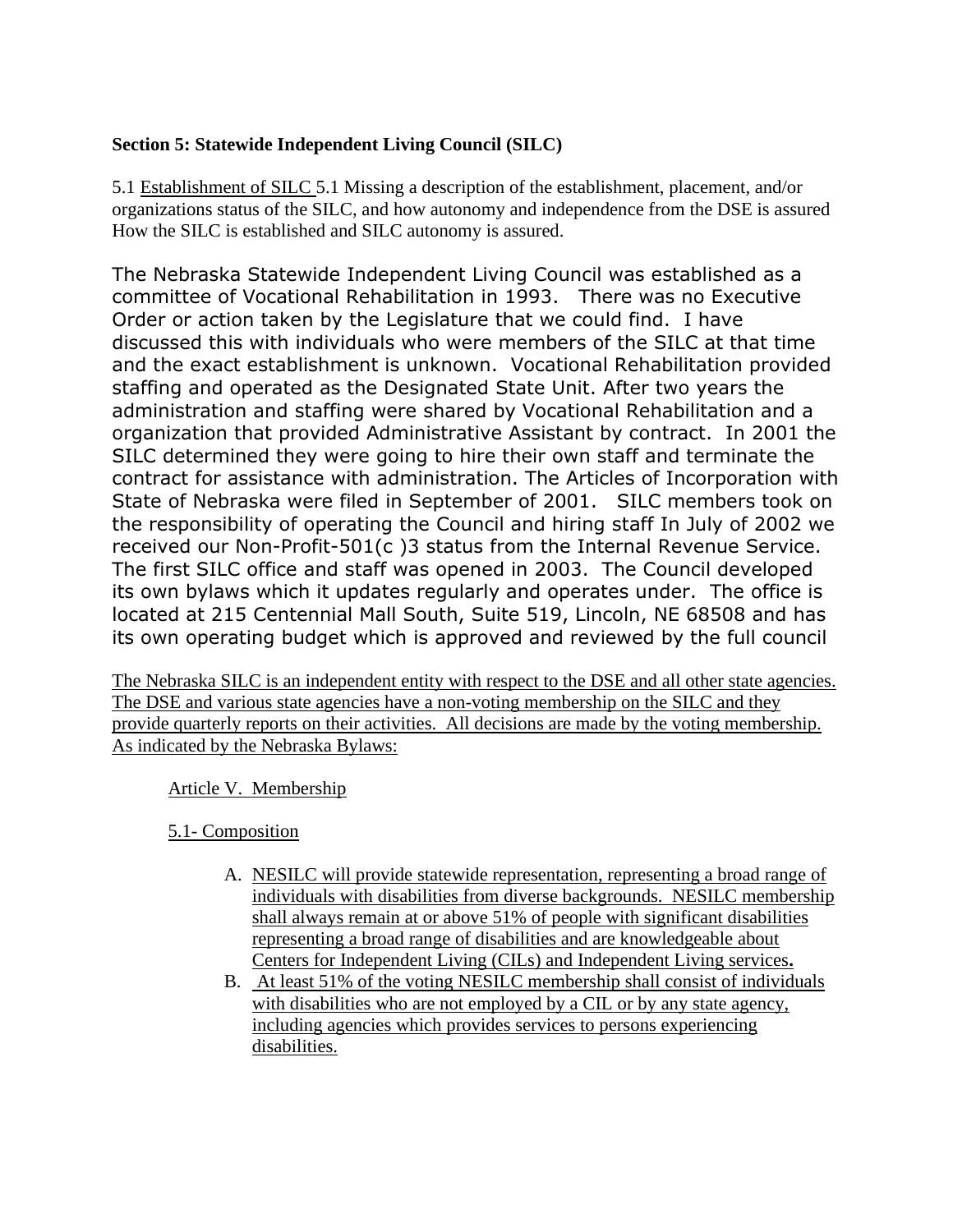- C. The NESILC will be composed of, no less than 11 and no more than 19, voting members nominated by the members of the NESILC and approved by the University of Nebraska Board of Regents in conformance with the Act.
- D. One director of an Independent Living Center chosen by the directors of centers for independent living will be included on the NESILC as required under the Act.
- E. A representative from the DSE and state agencies will be nonvoting members. All CILs will be included as nonvoting, ex officio members and will be except for the one voting member chosen by their respective agencies. The voting CIL Representative will be decided by all the CIL's in the state.
- F. The remaining members may be appointed to represent family members of people with disabilities and other groups concerned with independent living services for individuals experiencing a significant barrier to independent living due to a disability.
- G. The membership application will be made available on the NESILC web site plus copies of the application are available upon request.
	- 1) After the completed application is submitted to NESILC office it will be distributed to the NESILC Outreach Committee.
	- 2) Two members of the Committee, that do not know the applicant, will interview the applicant utilizing questions developed by NESILC and make a recommendation to the NESILC for approval.
	- 3) The NESILC will annually review the composition of the SILC and make recommendations to the Outreach Committee for their new member recruitment.
- H. All new members will receive training prior to attending first meeting.
- I. Each new member to NESILC will be assigned a mentor from full NESILC voting membership
	- 1) The Outreach Committee will oversee the mentoring program.
	- 2) The responsibilities of the mentor include:
		- i. Meeting by email or in person with new member prior to  $1<sup>st</sup>$ quarterly meeting.
		- ii. Offer any explanation, clarification, or guidance needed.
		- iii. Mentor will continue in this role during the probationary period or longer if both parties agree.
- J. No family members shall be on NESILC at the same time. ("Family member" is defined as anyone who is biologically related or related by adoption or domestic partnership and/or legal guardianship as defined by Nebraska Statutes.)
	- 1) Exceptions will be granted to individuals on NESILC prior to 1/1/2018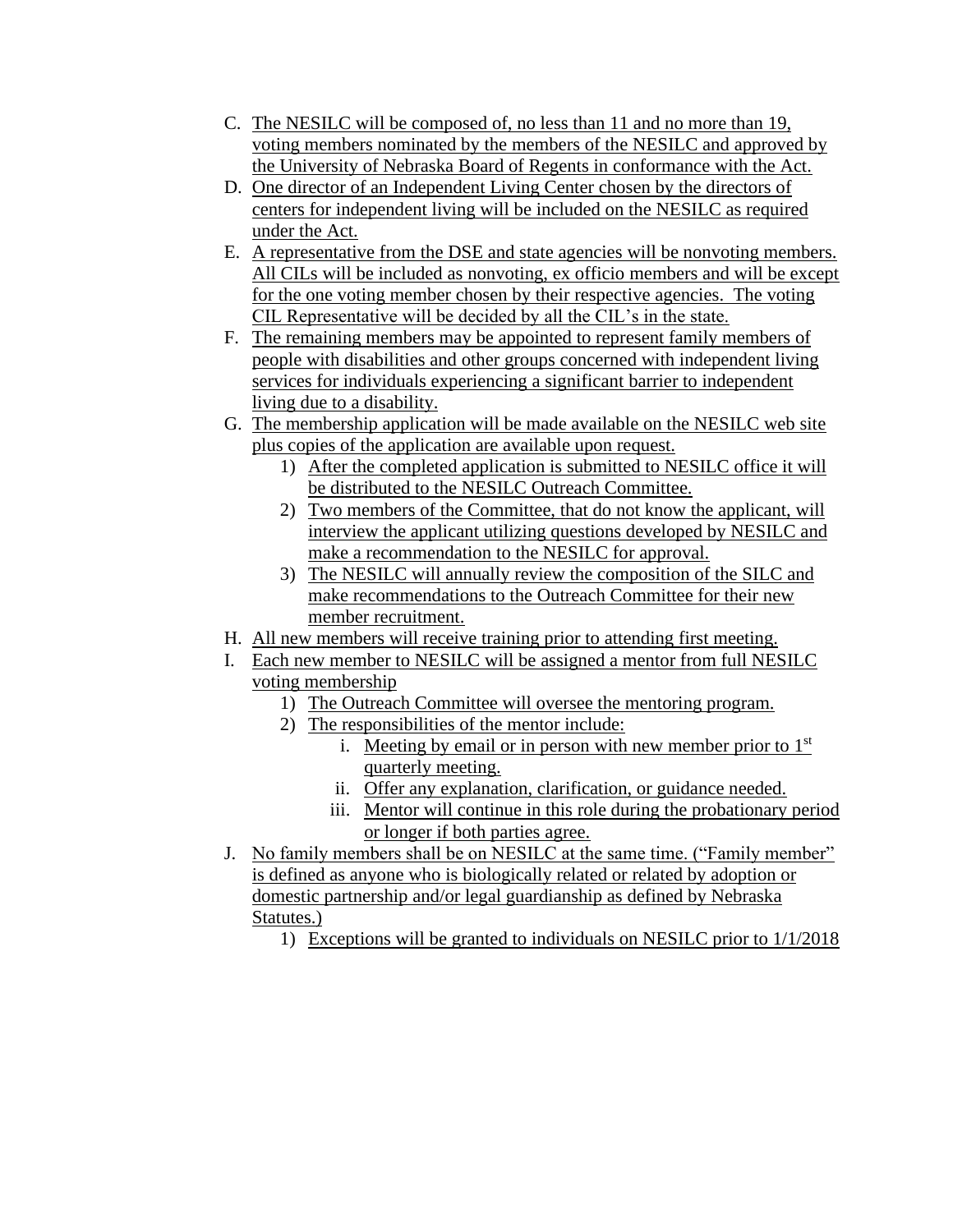5.2 SILC Resource plan 5.2 Sources and amounts of funding are not included.

Resources (including necessary and sufficient funding, staff/administrative support, and in-kind), by funding source and amount, for SILC to fulfill all duties and authorities.

The SILC will receive 30% of Part B funds for a n estimated amount of \$101,615.00 plus 30% of state match of \$9,000.00 for a total of \$110,615.00. Part B is the only funding source for the NESILC at the present time. We do receive a small amount in donations. This was \$1000.00 the past fiscal year. This is used to purchases items not allowed by federal dollars. The amount of money received by SILC is disbursed by DSE in quarterly amounts after submission of receipts and expense documents and invoice is received. SILC will support CILs in developing plan to obtain state funding or other funding sources. Also, SILC holds at least one community fundraising event per year. This is done by SILC members and staff on their own time. The SILC is staffed by a part time Executive Director and part time Receptionist/Clerk. All voting members provide all their time to support the SILC as volunteer except for CIL designee that is required by Rehab Act

Process used to develop the Resource Plan.

For the resource Plan in the SPIL the CILs, SILC and DSE meet to determine how Part B funds will be utilized.

Process for disbursement of funds to facilitate effective operations of SILC.

The process used to determine the resource plan for the SILC is determined by committee including treasure and Executive Director will develop a draft that is based on previous years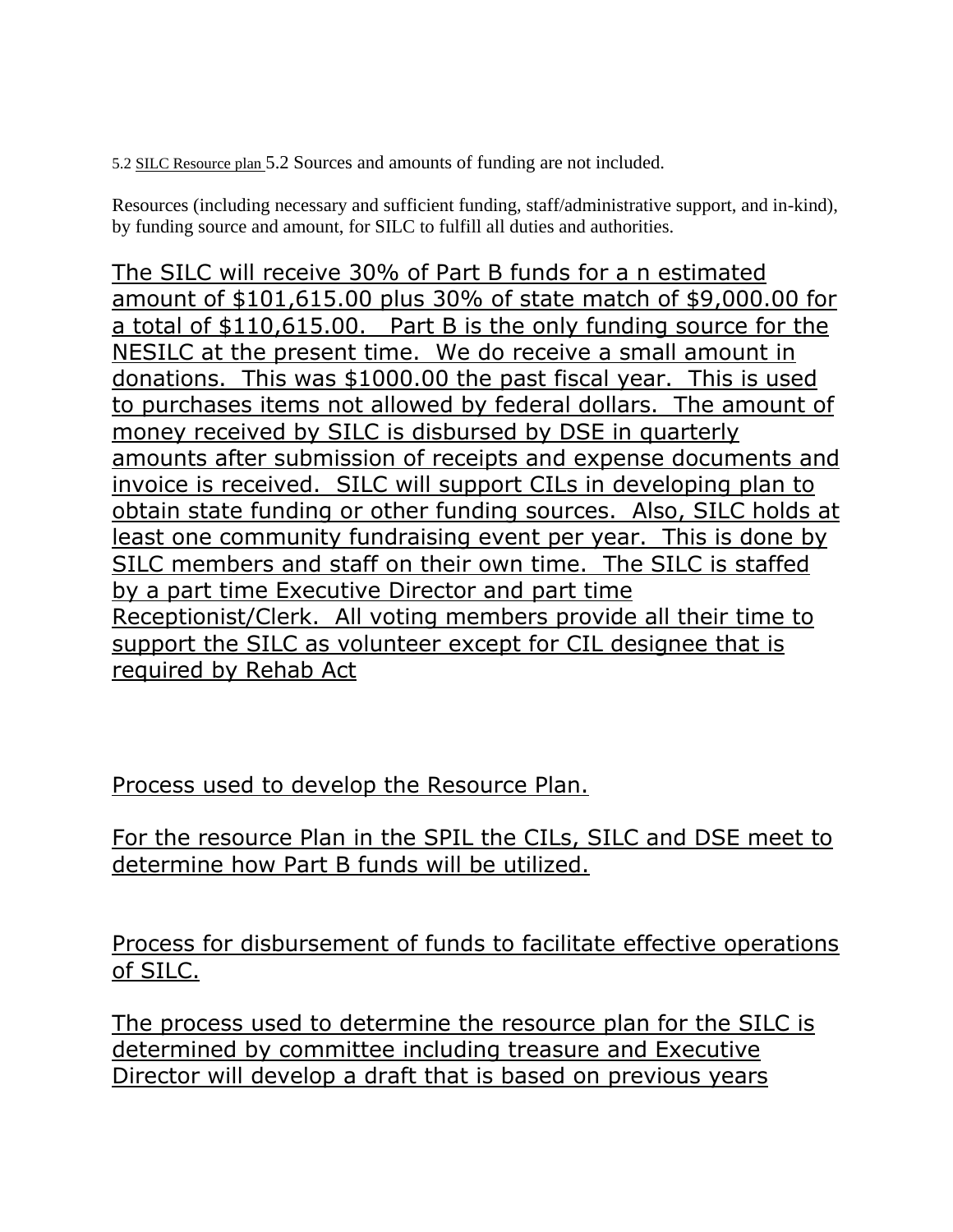expenses, including a slight increase. This draft is then presented to full council for approval.

# Justification if more than 30% of the Part B appropriation is to be used for the SILC Resource Plan.

# The SILC only uses 30%

5.3 Maintenance of SILC 5.3 Does not describe how the SILC is established or operating.

The Nebraska Statewide Independent Living Council was established as a committee of Vocational Rehabilitation in 1993. There was no Executive Order or action taken by the Legislature that we could find. I have discussed this with individuals who were members of the SILC at that time and the exact establishment is unknown. Vocational Rehabilitation provided staffing and operated as the Designated State Unit. After two years the administration and staffing were shared by Vocational Rehabilitation and a organization that provided Administrative Assistant by contract. In 2001 the SILC determined they were going to hire their own staff and terminate the contract for assistance with administration. The Articles of Incorporation with State of Nebraska were filed in September of 2001. SILC members took on the responsibility of operating the Council and hiring staff In July of 2002 we received our Non-Profit-501(c )3 status from the Internal Revenue Service. The first SILC office and staff was opened in 2003. The Council developed its own bylaws which it updates regularly and operates under. The office is located at 215 Centennial Mall South, Suite 519, Lincoln, NE 68508 and has its own operating budget which is approved and reviewed by the full council

How State will maintain SILC over the course of the SPIL.<sup>1</sup>

The IL Regulations §1329.12 (b)(2) says the DSE has to "allocate necessary and sufficient resources needed by the SILC to fulfill its statutory duties and authorities". DSE will report to the SILC on the allocation of the Part B funds as part of the SILC monitoring the implementation of the SPIL . . . If a situation occurs that CILs do not expend all the awarded Subchapter B funds, the decision on the use of those funds in the next fiscal year is made by the SILC & CILs. If retained by SILC, it will be used toward activities to benefit the IL Network.

The chair of the SILC is determined by the voting membership following procedures in our bylaws. Term limits for all members are 2 three-year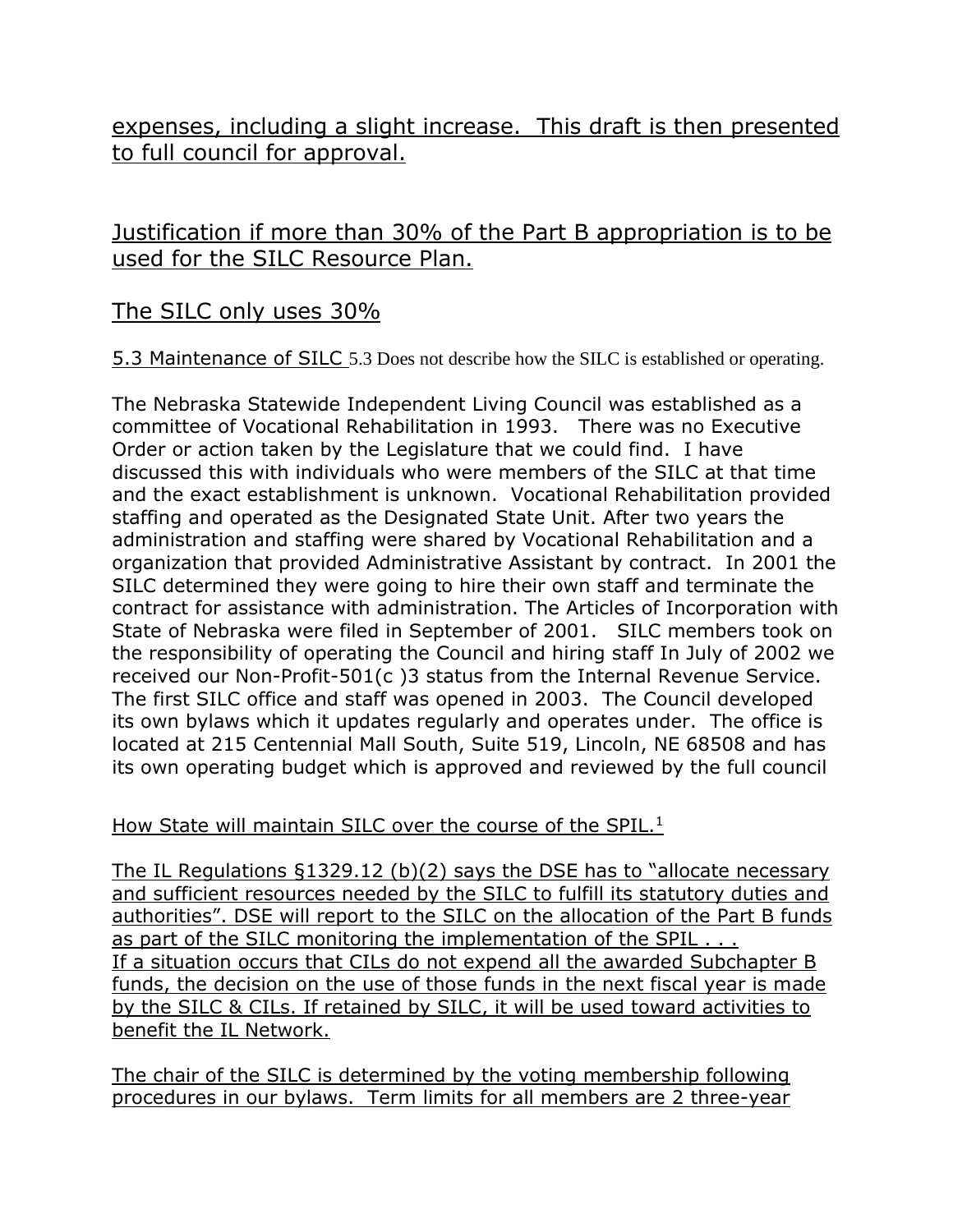terms as outlined by the Rehab Act and our bylaws. The ending dates for each term is listed on the SILC Roster that is distributed annually to members and reviewed by Outreach Committee to either determine who was entering second term or who would need replacing. Outreach committee will begin process to look for new members. New members are obtained by contacting CILs and other disability organizations within state. Notices of openings are also posted on Facebook page. Application requirements are on website. Process that is outline in our policies: The Outreach Committee shall solicit new member nominations through recruitment process developed through the SILC. The Chair of the Outreach Committee will report to the full SILC at quarterly meetings throughout this process to ensure adequate progress.

- :
- The Outreach Committee will review the roster every February to determine who is eligible for their second term and who will be terming out. By May 1<sup>st</sup> every year the Outreach Committee will review current membership to determine make-up of SILC and gaps in membership.
- Those eligible for second term will be contacted by a member of the Outreach Committee to determine their availability to serve a second term. If they agree the application will be forwarded to SILC office.
- The Operation Committee will update solicitation letter, interview questions and application form by January each year.
- Solicitation letter will be broadly distributed within two weeks of being updated. SILC will disseminate recruitment letter to all Centers for Independent Living and other disability organizations to have it posted on their websites and included in their newsletters annually.
- All applications will be forwarded to the Outreach Committee for review. They will include application and resume.
- Non voting members will complete application and submit resume for approval.
- Once an application is submitted 2 current members of SILC who do not know the applicant will interview the applicant via conference call. Questions for interview developed and updated by SILC members.
- The chair of the Outreach Committee will assign committee members to call references for each application received.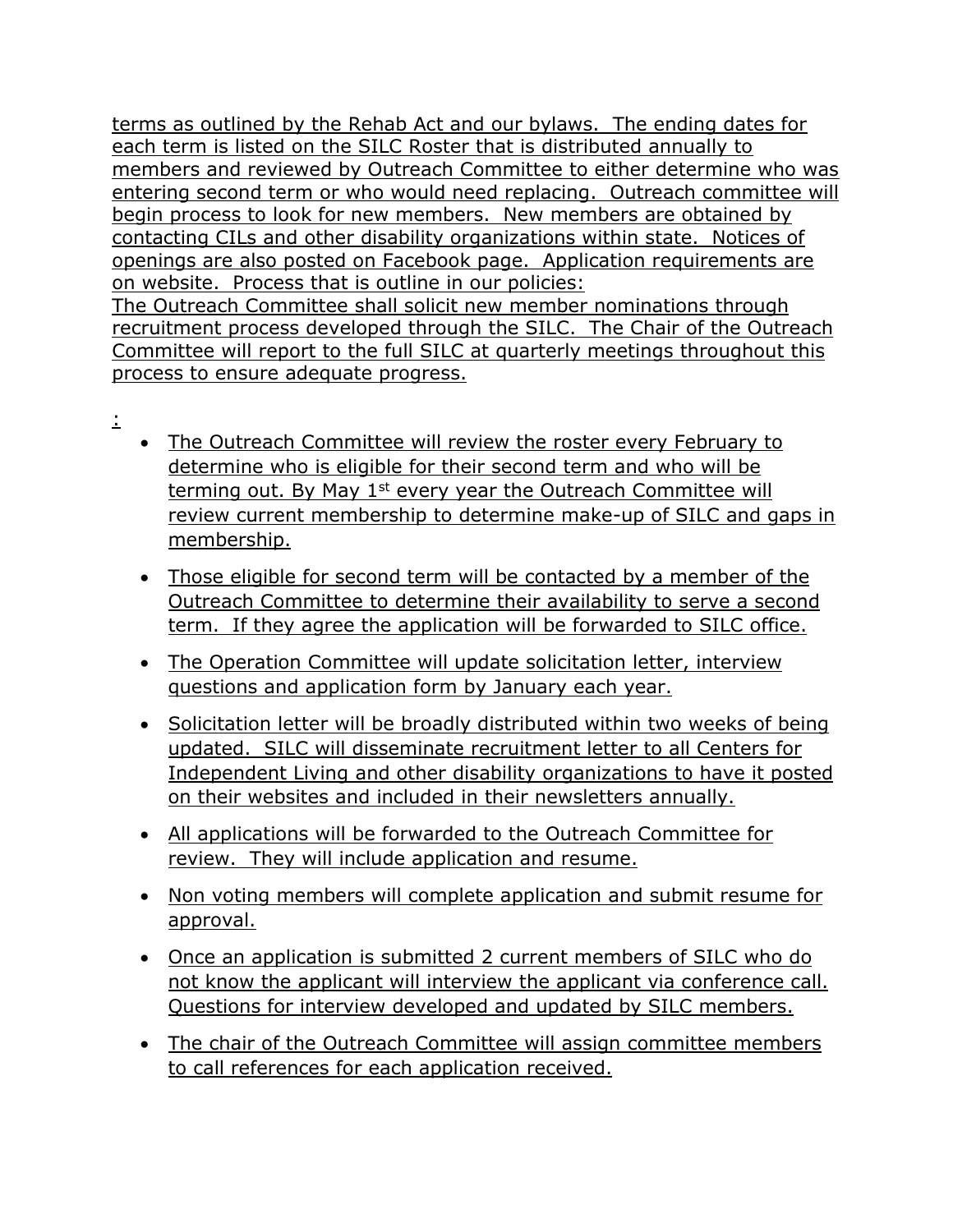- Hold at least one meeting after applications are received at least one month prior to the day of the SILC meeting where nominations are to be considered
- Submit report to SILC Chair and Executive Director two weeks prior to the day of the SILC meeting where nominations are to be considered – including:
	- o Names of all current members eligible for a 2<sup>nd</sup> term
		- Names of current members who applied for a 2<sup>nd</sup> term
		- Names of applicants recommended for nomination
	- o Names of all new applicants for membership
		- Vacancies to be filled
		- Names of applicants recommended for nomination
- Based on information SILC members will vote to move application to next step in the process. With an affirmative vote the application is moved on to SILC Executive Director or Officer will submit letter to Designated State Entity (DSE) outlining background of SILC, current needs, names and positions of individuals terming/leaving SILC and name of new applicant with application. The DSE will then submit request to designee for approval
- Upon notification by the SILC Executive Director or Officer, the DSE Director (Dr. Stuber as of 10-1-2016) will develop a letter addressed to the President of the University of Nebraska who is the chief executive officer of the University of NE and MMI as an entity within the University. This letter will be cc'ed to: 1) the SILC Board, 2) the Chancellor of the University of Nebraska Medical Center, 3) the Director of the Munroe-Meyer Institute who with the UNMC Chancellor have administrative oversight of the MMI UCEDD. SILC Executive Director will be notified of decision by DSE. The applicant will be notified of all decisions.

No potential applicant can be reimbursed for expenses incurred during application process prior to final approval. A non-affirmative vote could either table the application or dismiss the application. In the case of nonaffirmative vote, a letter will be sent to the applicant from SILC office clarifying disposition.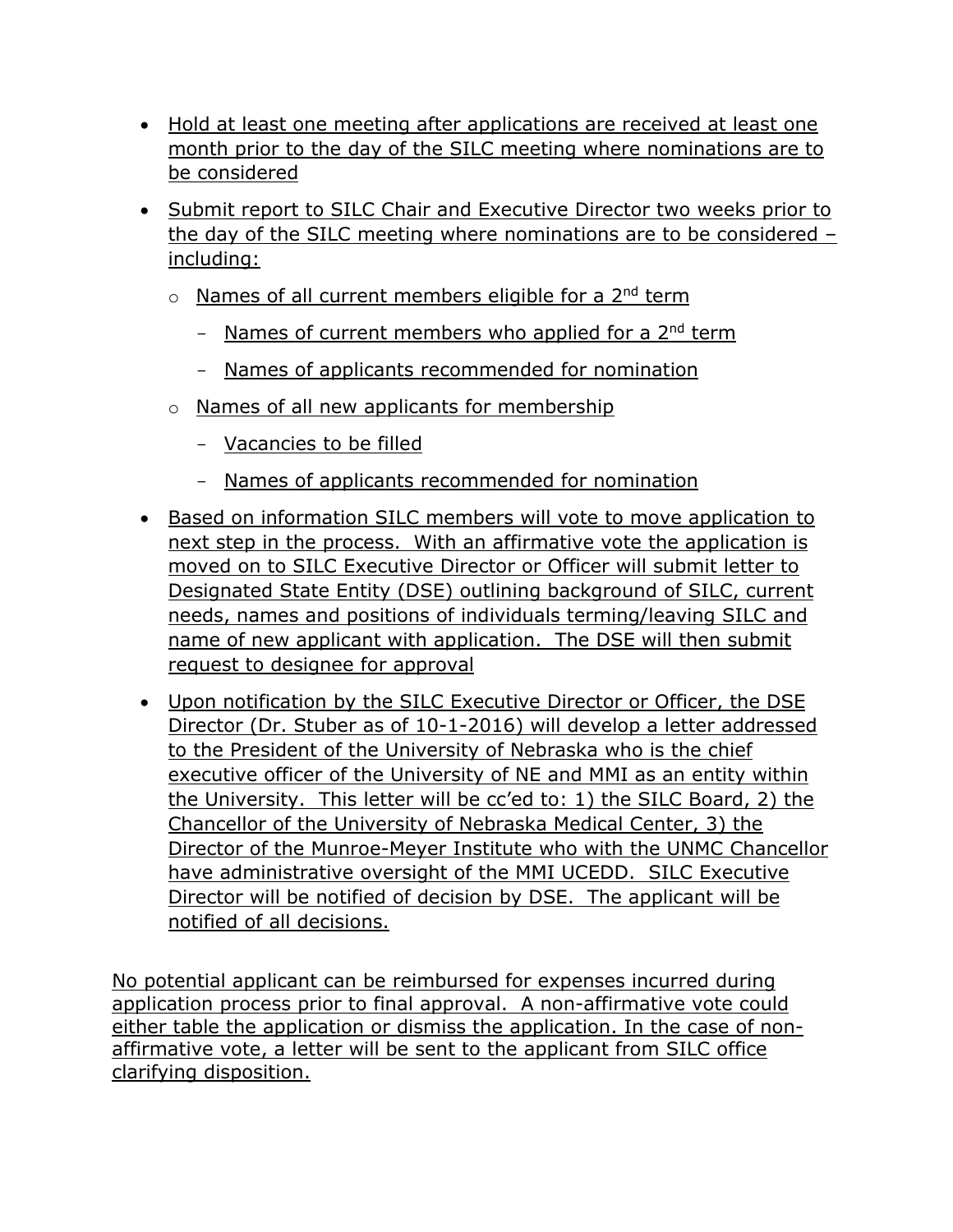Staff and SILC members meet regularly with DSE to identify problem areas and to develop ways to address issues.

## Staffing needs of SILC will be discussed annually at quarterly meeting.

#### **Section 6: Legal Basis and Certifications**

6.1 Designated State Entity (DSE)

The state entity/agency designated to receive and distribute funding, as directed by the SPIL, under Title VII, Part B of the Act is Monroe-Myer Institute/UNMC Authorized representative of the DSE Dr. Wayne Stuberg Title Director of UCEDD.

6.2 Statewide Independent Living Council (SILC)

The Statewide Independent Living Council (SILC) that meets the requirements of section 705 of the Act and is authorized to perform the functions outlined in section 705(c) of the Act in the State is Nebraska Statewide Independent Living Council .

#### 6.3 Centers for Independent Living (CILs)

The Centers for Independent Living (CILs) eligible to sign the SPIL, a minimum of 51% whom must sign prior to submission, are:

| Independence Rising     |  |
|-------------------------|--|
| League of Human Dignity |  |
|                         |  |
|                         |  |
|                         |  |
|                         |  |
|                         |  |

#### 6.4 Authorizations

6.4.a. The SILC is authorized to submit the SPIL to the Independent Living Administration, Administration for Community Living. Yes (Yes/No)

6.4.b. The SILC and CILs may legally carryout each provision of the SPIL. Yes (Yes/No)

6.4.c. State/DSE operation and administration of the program is authorized by the SPIL. Yes (Yes/No)

#### **Section 7: DSE Assurances**

Dr. Wayne Stuberg acting on behalf of the DSE Monroe Meyer Institut/UNMC located at 985450 Nebraska Medical Center | Omaha, NE 68198-5450, 402.559.6483, wstuberg@unmc.edu *45 CFR 1329.11* assures that: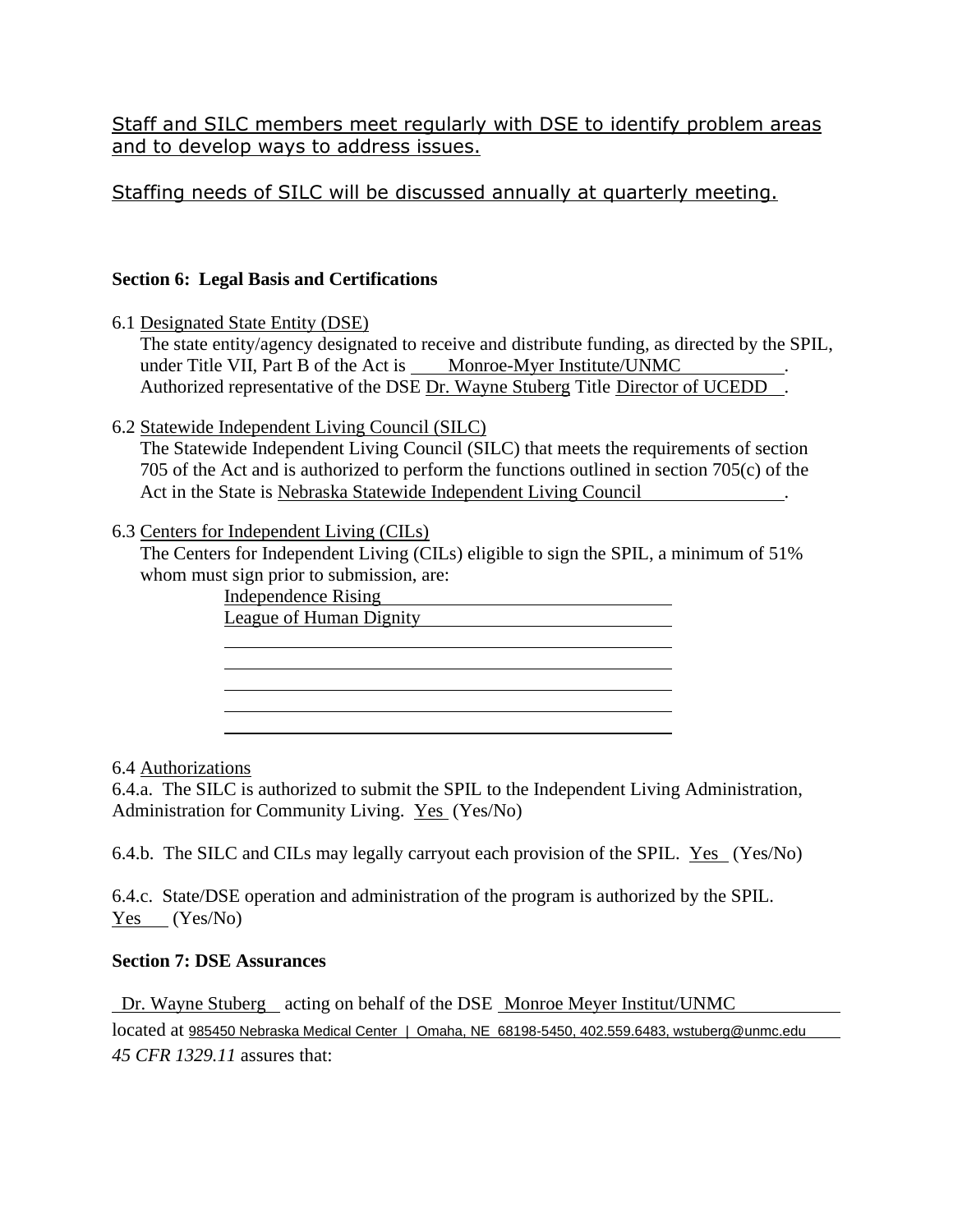- 7.1. The DSE acknowledges its role on behalf of the State, as the fiscal intermediary to receive, account for, and disburse funds received by the State to support Independent Living Services in the State based on the plan;
- 7.2. The DSE will assure that the agency keeps appropriate records, in accordance with federal and state law, and provides access to records by the federal funding agency upon request;
- 7.3. The DSE will not retain more than 5 percent of the funds received by the State for any fiscal year under Part B for administrative expenses;<sup>1</sup>
- 7.4. The DSE assures that the SILC is established as an autonomous entity within the State as required in *45 CFR 1329.14*;
- 7.5. The DSE will not interfere with the business or operations of the SILC that include but are not limited to:
	- 1. Expenditure of federal funds
	- 2. Meeting schedules and agendas
	- 3. SILC board business
	- 4. Voting actions of the SILC board
	- 5. Personnel actions
	- 6. Allowable travel
	- 7. Trainings
- 7.6. The DSE will abide by SILC determination of whether the SILC wants to utilize DSE staff:
	- 1. If the SILC informs the DSE that the SILC wants to utilize DSE staff, the DSE assures that management of such staff with regard to activities and functions performed for the SILC is the sole responsibility of the SILC in accordance with Sec. 705(e)(3) of the Act (Sec. 705(e)(3), 29 U.S.C.796d(e)(3)).
- 7.7. The DSE will fully cooperate with the SILC in the nomination and appointment process for the SILC in the State;
- 7.8. The DSE shall make timely and prompt payments to Part B funded SILCs and CILs:
	- 1. When the reimbursement method is used, the DSE must make a payment within 30 calendar days after receipt of the billing, unless the agency or pass-through entity reasonably believes the request to be improper;
	- 2. When necessary, the DSE will advance payments to Part B funded SILCs and CILs to cover its estimated disbursement needs for an initial period generally geared to the mutually agreed upon disbursing cycle; and
	- 3. The DSE will accept requests for advance payments and reimbursements at least monthly when electronic fund transfers are not used, and as often as necessary when electronic fund transfers are used, in accordance with the provisions of the Electronic Fund Transfer Act (15 U.S.C. 1693-1693r).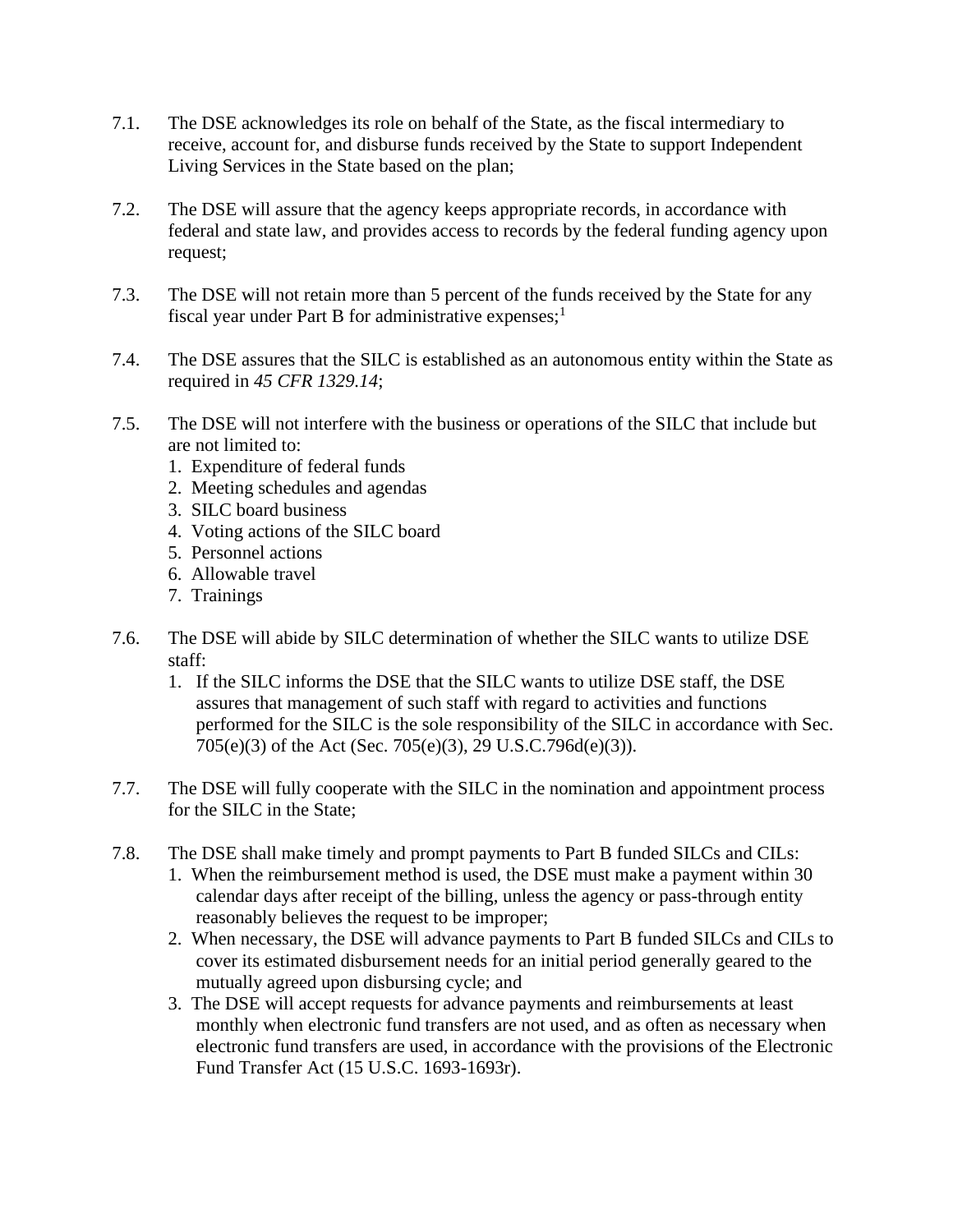The signature below indicates this entity/agency's agreement to: serve as the DSE and fulfill all the responsibilities in Sec. 704(c) of the Act; affirm the State will comply with the aforementioned assurances during the three-year period of this SPIL; and develop, with the SILC, and ensure that the SILC resource plan is necessary and sufficient (in compliance with section 8, indicator (6) below) for the SILC to fulfill its statutory duties and authorities under Sec. 705(c) of the Act, consistent with the approved SPIL.<sup>1</sup>

Dr. Wayne Stuberg, Director of UCEDD Name and Title of DSE director/authorized representative

Signature Date

Electronic signature may be used for the purposes of submission, but hard copy of signature must be kept on file by the SILC.

#### **Section 8: Statewide Independent Living Council (SILC) Assurances and Indicators of Minimum Compliance**

8.1 Assurances

 Don Dew acting on behalf of the SILC Nebraska Statewide Independent Living Council located at 215 Centennial Mall S., Lincoln, NE 68508/ 1-402-438- 7979/kathy@nesilc.org/director@drcsiouxland.org

*45 CFR 1329.14* assures that:

- (1) The SILC regularly (not less than annually) provides the appointing authority recommendations for eligible appointments;
- (2) The SILC is composed of the requisite members set forth in the  $Act;^{1}$
- (3) The SILC terms of appointment adhere to the Act;<sup>1</sup>
- (4) The SILC is not established as an entity within a State agency in accordance with 45 CFR Sec. 1329.14(b);
- (5) The SILC will make the determination of whether it wants to utilize DSE staff to carry out the functions of the SILC;
	- a. The SILC must inform the DSE if it chooses to utilize DSE staff;
	- b. The SILC assumes management and responsibility of such staff with regard to activities and functions performed for the SILC in accordance with the Act.<sup>1</sup>
- (6) The SILC shall ensure all program activities are accessible to people with disabilities;
- (7) The State Plan shall provide assurances that the designated State entity, any other agency, office, or entity of the State will not interfere with operations of the SILC, except as provided by law and regulation and;
- (8) The SILC actively consults with unserved and underserved populations in urban and rural areas that include, indigenous populations as appropriate for State Plan development as described in Sec. 713(b)(7) the Act regarding Authorized Uses of Funds.<sup>1</sup>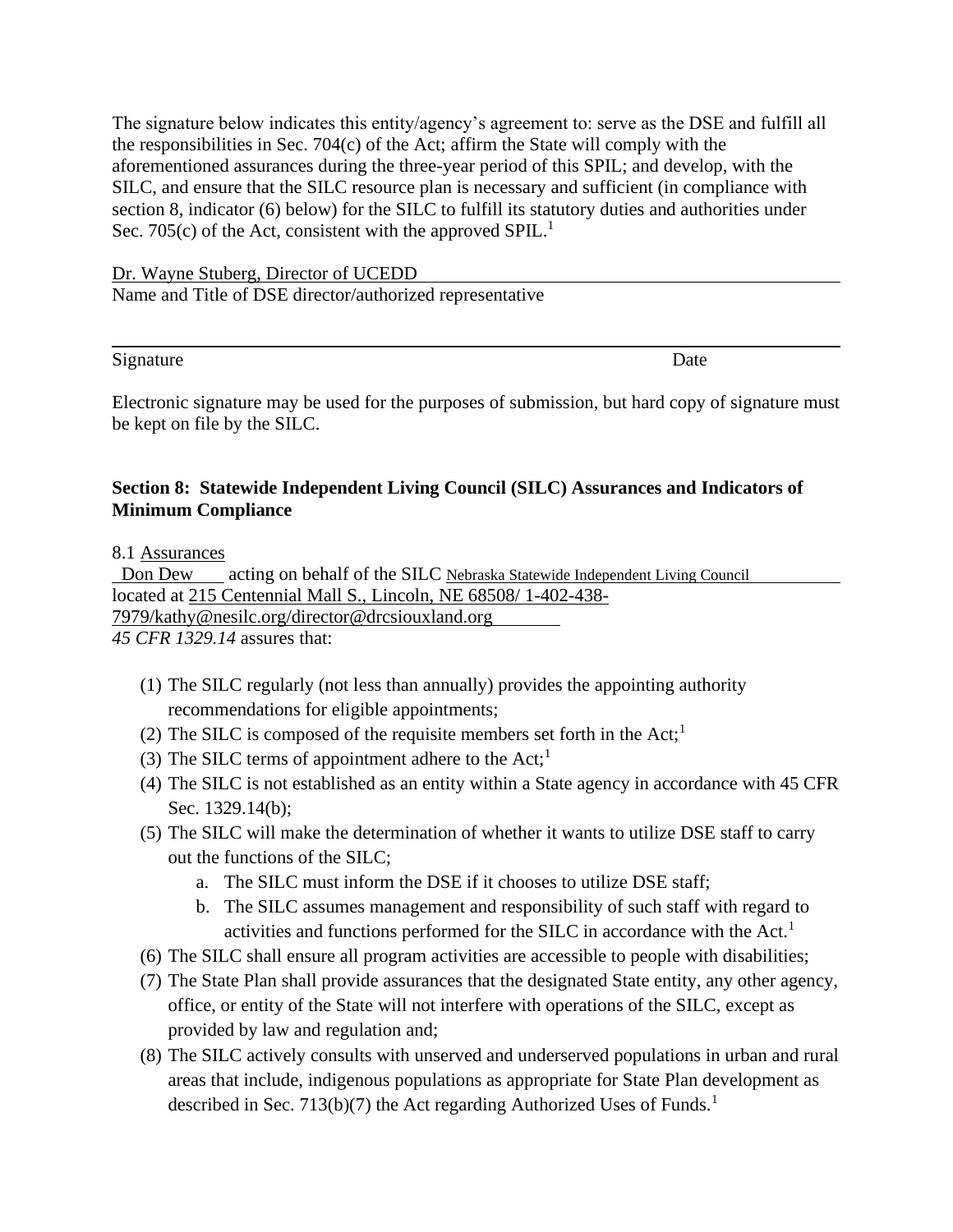Section 8.2 Indicators of Minimum Compliance

Indicators of minimum compliance for Statewide Independent Living Councils (SILC) as required by the Rehab Act as amended in 2014 (Section 706(b), 29 U.S.C. Sec 796d-1(b)), as amended and supported by 45 CFR 1329.14-1329.16; and Assurances for Designated State Entities (DSE) as permitted by Section 704(c)(4) of the Rehabilitation Act (29 U.S.C. Sec.  $796c(c)(4)$ , as amended.

#### (a) STATEWIDE INDEPENDENT LIVING COUNCIL INDICATORS. –

- (1) SILC written policies and procedures must include:
	- a. A method for recruiting members, reviewing applications, and regularly providing recommendations for eligible appointments to the appointing authority;
	- b. A method for identifying and resolving actual or potential disputes and conflicts of interest that are in compliance with State and federal law;
	- c. A process to hold public meetings and meet regularly as prescribed in 45 CFR 1329.15(a)(3);
	- d. A process and timelines for advance notice to the public of SILC meetings in compliance with State and federal law and 45 CFR 1329.15(a)(3);
	- e. A process and timeline for advance notice to the public for SILC "Executive Session" meetings, that are closed to the public, that follow applicable federal and State laws;
		- i. "Executive Session" meetings should be rare and only take place to discuss confidential SILC issues such as but not limited to staffing.
		- ii. Agendas for "Executive Session" meetings must be made available to the public, although personal identifiable information regarding SILC staff shall not be included;
	- f. A process and timelines for the public to request reasonable accommodations to participate during a public Council meeting;
	- g. A method for developing, seeking and incorporating public input into, monitoring, reviewing and evaluating implementation of the State Plan as required in 45 CFR 1329.17; and
	- h. A process to verify centers for independent living are eligible to sign the State Plan in compliance with 45 CFR  $1329.17(d)(2)(iii)$ .
- (2) The SILC maintains regular communication with the appointing authority to ensure efficiency and timeliness of the appointment process.
- (3) The SILC maintains individual training plans for members that adhere to the SILC Training and Technical Assistance Center's SILC training curriculum.
- (4) The SILC receives public input into the development of the State Plan for Independent Living in accordance with 45 CFR 1329.17(f) ensuring: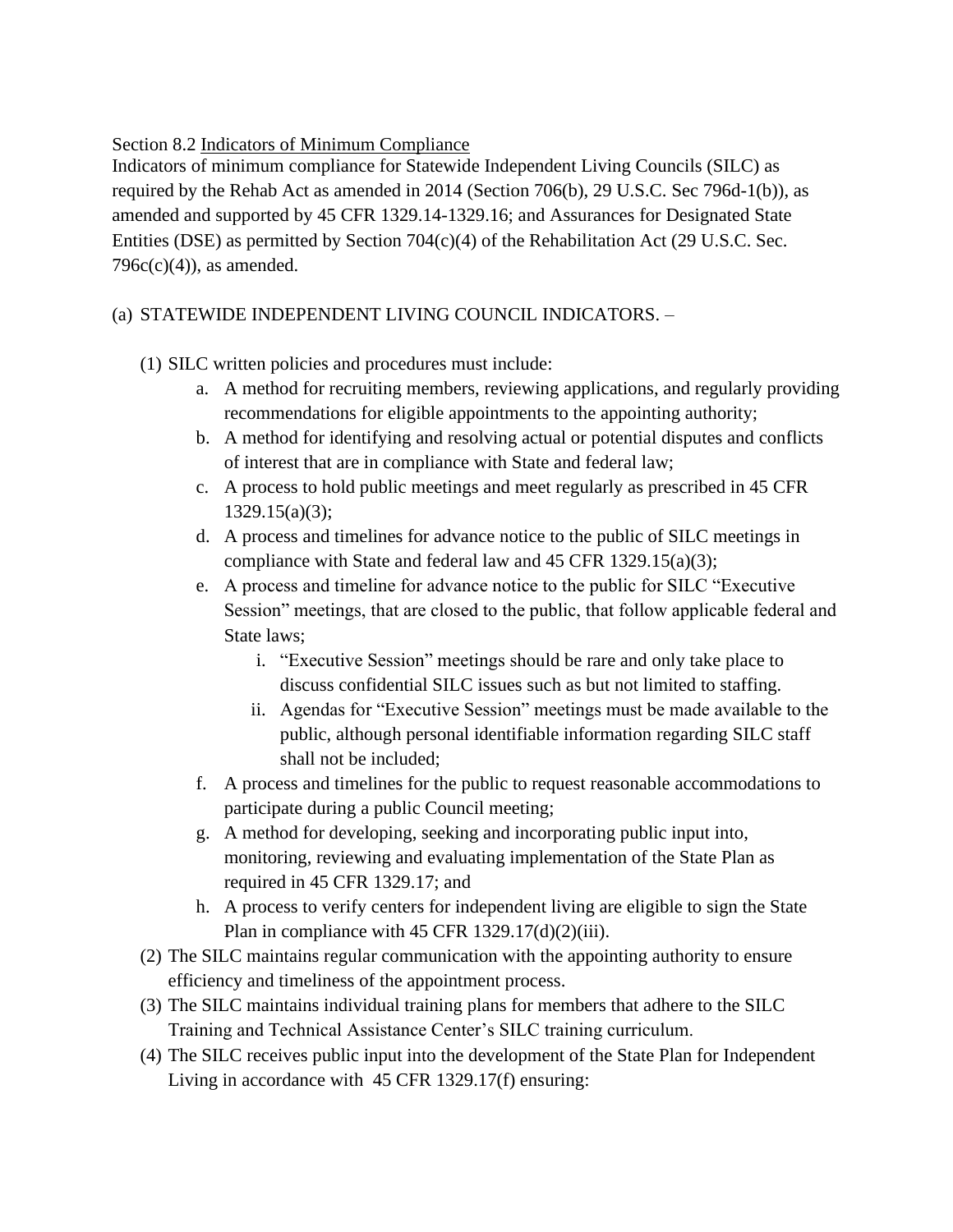- a. Adequate documentation of the State Plan development process, including but not limited to, a written process setting forth how input will be gathered from the state's centers for independent living and individuals with disabilities throughout the state, and the process for how the information collected is considered.
- b. All meetings regarding State Plan development and review are open to the public and provides advance notice of such meetings in accordance with existing State and federal laws and 45 CFR  $1329.17(f)(2)(i)$ -(ii);
- c. Meetings seeking public input regarding the State Plan provides advance notice of such meetings in accordance with existing State and federal laws, and 45 CFR  $1329.17(f)(2)(i)$ ;
- d. Public meeting locations, where public input is being taken, are accessible to all people with disabilities, including, but not limited to:
	- i. proximity to public transportation**,**
	- ii. physical accessibility, and
	- iii. effective communication and accommodations that include auxiliary aids and services, necessary to make the meeting accessible to all people with disabilities.
- e. Materials available electronically must be 508 compliant and, upon request, available in alternative and accessible format including other commonly spoken languages.
- (5) The SILC monitors, reviews and evaluates the State Plan in accordance with 45 CFR
	- 1329.15(a)(2) ensuring:
		- a. Timely identification of revisions needed due to any material change in State law, state organization, policy or agency operations that affect the administration of the State Plan approved by the Administration for Community Living.
- (6) The SILC State Plan resource plan includes:
	- a. Sufficient funds received from:
		- i. Title VII, Part B funds;
			- 1. If the resource plan includes Title VII, Part B funds, the State Plan provides justification of the percentage of Part B funds to be used if the percentage exceeds 30 percent of Title VII, Part B funds received by the State;
		- ii. Funds for innovation and expansion activities under Sec.  $101(a)(18)$  of the Act, 29 U.S.C. Sec. 721(a)(18), as applicable;
		- iii. Other public and private sources.
	- b. The funds needed to support:
		- i. Staff/personnel;
		- ii. Operating expenses;
		- iii. Council compensation and expenses;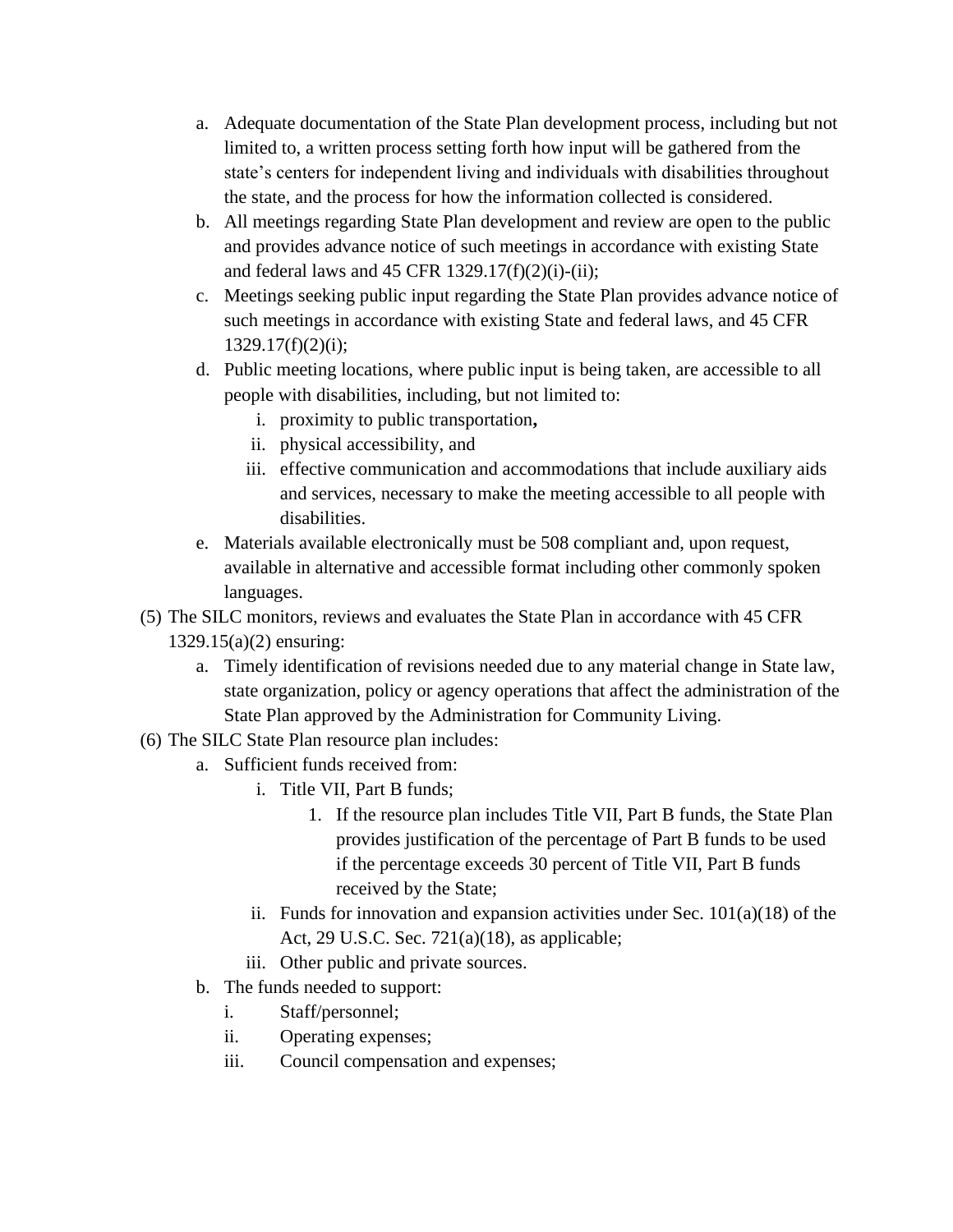- iv. Meeting expenses including meeting space, alternate formats, interpreters, and other accommodations;
- v. Resources to attend and/or secure training and conferences for staff and council members and;
- vi. Other costs as appropriate.

The signature below indicates the SILC's agreement to comply with the aforementioned assurances and indicators:

| Don Dew                  |  |  |
|--------------------------|--|--|
| Name of SILC chairperson |  |  |

Signature Date

Electronic signature may be used for the purposes of submission, but hard copy of signature must be kept on file by the SILC.

#### **Section 9: Signatures**

The signatures below are of the SILC chairperson and at least 51 percent of the directors of the centers for independent living listed in section 6.3. These signatures indicate that the

Nebraska Statewide Independent Living Council and the centers for independent living in the state agree with and intend to fully implement this SPIL's content. These signatures also indicate that this SPIL is complete and ready for submission to the Independent Living Administration, Administration for Community Living, U.S. Department of Health and Human Services.

The effective date of this SPIL is October 1, 2020 (year)

#### SIGNATURE OF SILC CHAIRPERSON DATE

Don Dew

NAME OF SILC CHAIRPERSON

#### League of Human Dignity NAME OF CENTER FOR INDEPENDENT LIVING (CIL)

#### SIGNATURE OF CIL DIRECTOR DATE

Kathy Kay

NAME OF CIL DIRECTOR

Independence Rising